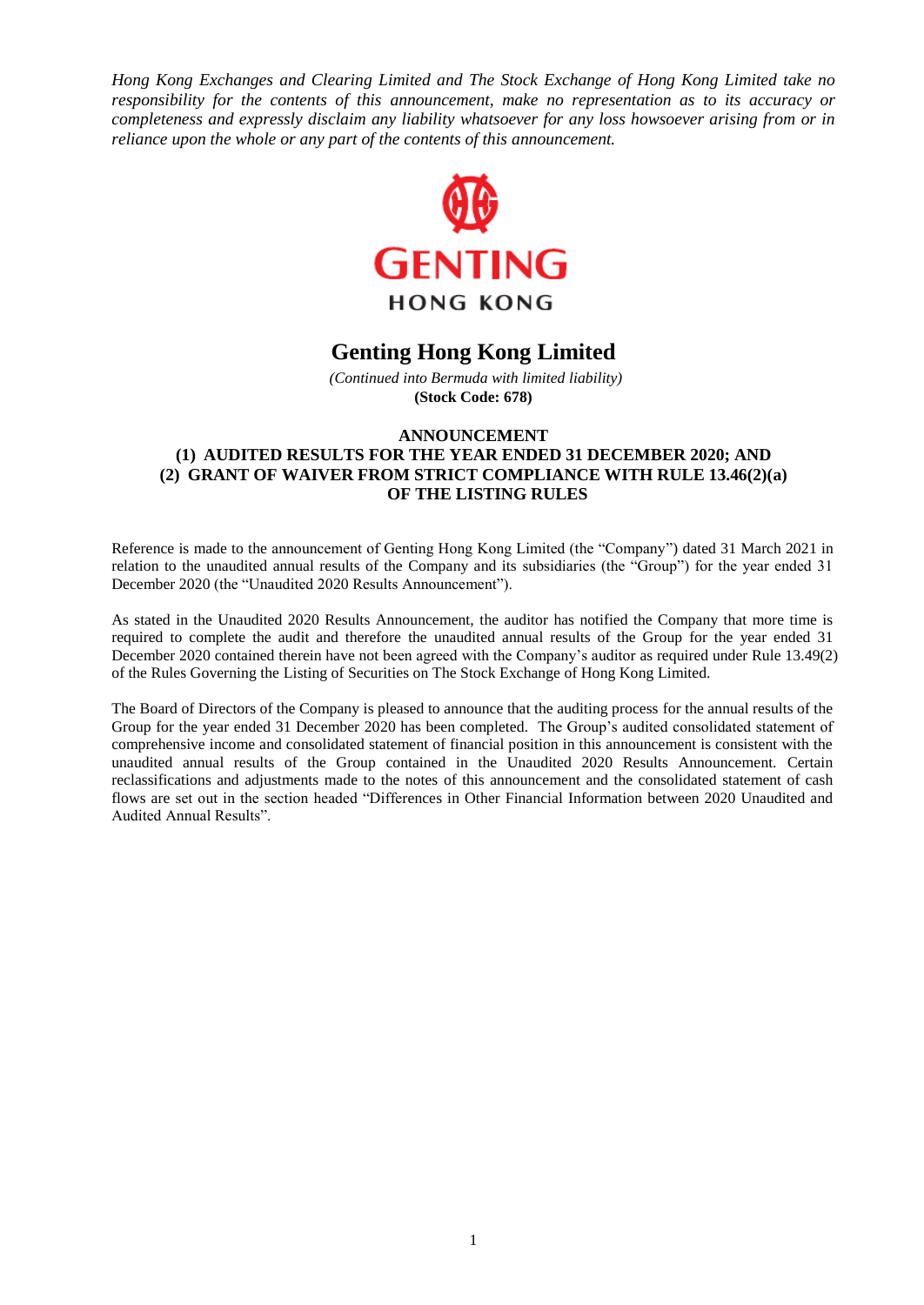# **AUDITED ANNUAL RESULTS**

The Directors of the Company announce the audited consolidated results of the Group for the year ended 31 December 2020, together with the comparative figures for the previous year as follows:

# **CONSOLIDATED STATEMENT OF COMPREHENSIVE INCOME**

|                                               |             | Year ended 31 December |                 |
|-----------------------------------------------|-------------|------------------------|-----------------|
|                                               |             | 2020                   | 2019            |
|                                               |             | <b>US\$'000</b>        | <b>US\$'000</b> |
|                                               | <b>Note</b> | audited                | audited         |
| Revenue                                       | 3           | 366,822                | 1,560,921       |
| Operating expenses                            |             |                        |                 |
| Operating expenses excluding depreciation and |             |                        |                 |
| amortisation                                  |             | (585, 597)             | (1, 158, 751)   |
| Depreciation and amortisation                 |             | (195, 458)             | (210, 496)      |
|                                               |             | (781, 055)             | (1,369,247)     |
| Selling, general and administrative expenses  |             |                        |                 |
| Selling, general and administrative expenses  |             |                        |                 |
| excluding depreciation and amortisation       |             | (167,069)              | (259, 693)      |
| Depreciation and amortisation                 |             | (28, 848)              | (28, 168)       |
|                                               |             | (195, 917)             | (287, 861)      |
|                                               |             | (976, 972)             | (1,657,108)     |
| Operating Loss*                               |             | (610, 150)             | (96, 187)       |
| Share of profit of joint ventures             |             | 939                    | 3,018           |
| Share of (loss)/profit of associates          |             | (55, 932)              | 6,673           |
| Other expenses, net                           | 4           | (103, 648)             | (11,252)        |
| Other losses, net                             | 5           | (863,005)              | (15, 382)       |
| Finance income                                |             | 3,461                  | 5,742           |
| Finance costs                                 | 6           | (99, 119)              | (48,963)        |
|                                               |             | (1, 117, 304)          | (60, 164)       |
| Loss before taxation                          | 7           | (1,727,454)            | (156, 351)      |
| Taxation                                      | 8           | 11,824                 | (2, 242)        |
| Loss for the year                             |             | (1,715,630)            | (158, 593)      |
|                                               |             |                        |                 |

\*Before impairment losses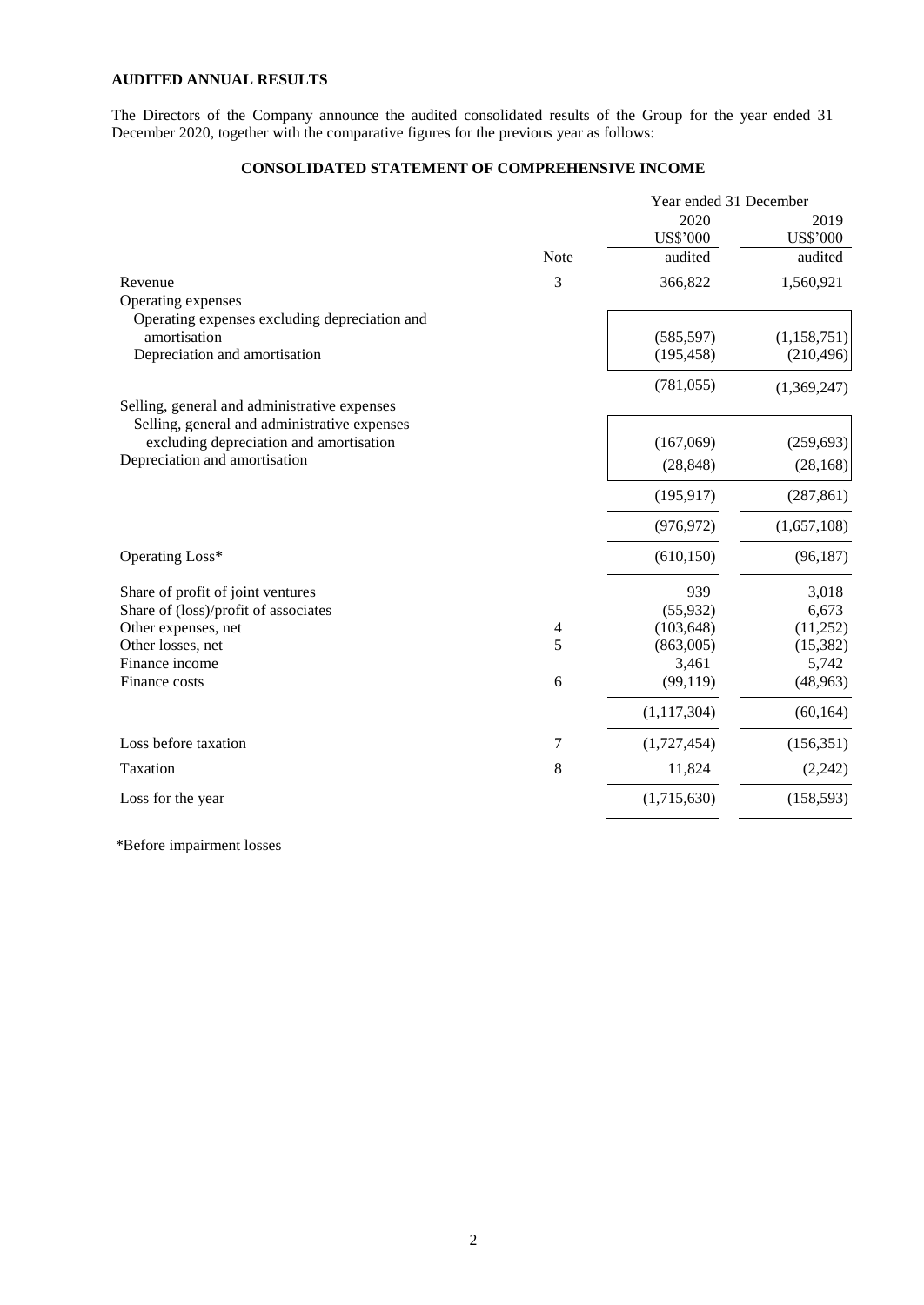# **CONSOLIDATED STATEMENT OF COMPREHENSIVE INCOME (CONTINUED)**

|                                                                                                                 | Year ended 31 December |                            |                            |
|-----------------------------------------------------------------------------------------------------------------|------------------------|----------------------------|----------------------------|
|                                                                                                                 |                        | 2020                       | 2019                       |
|                                                                                                                 | Note                   | <b>US\$'000</b><br>audited | <b>US\$'000</b><br>audited |
|                                                                                                                 |                        |                            |                            |
| Loss for the year                                                                                               |                        | (1,715,630)                | (158, 593)                 |
| Other comprehensive income/(loss):                                                                              |                        |                            |                            |
| Items that have been or may be reclassified to                                                                  |                        |                            |                            |
| consolidated statement of comprehensive income:<br>Foreign currency translation differences                     |                        | 83,257                     | (16,205)                   |
| Changes in fair value of derivative financial instruments                                                       |                        | (8,900)                    | (24, 726)                  |
| Discontinuation of hedge accounting reclassified to                                                             |                        |                            |                            |
| consolidated statement of comprehensive income<br>Hedging losses/(gains) reclassified to consolidated statement |                        | 4,390                      |                            |
| of comprehensive income                                                                                         |                        | 1,597                      | (121)                      |
| Share of other comprehensive loss of an associate                                                               |                        | (1, 471)                   | (1,937)                    |
| Release of reserves upon disposal of subsidiaries                                                               |                        | 613                        | 1,507                      |
|                                                                                                                 |                        | 79,486                     | (41, 482)                  |
| Items that will not be reclassified subsequently to consolidated                                                |                        |                            |                            |
| statement of comprehensive income:                                                                              |                        |                            |                            |
| Remeasurements of retirement benefit obligations                                                                |                        | 106                        | 510                        |
| Fair value gain on financial assets at fair value through other<br>comprehensive income                         |                        | 237                        | 1,480                      |
| Other comprehensive income/(loss) for the year                                                                  |                        | 79,829                     | (39, 492)                  |
|                                                                                                                 |                        |                            |                            |
| Total comprehensive loss for the year                                                                           |                        | (1,635,801)                | (198,085)                  |
| Loss attributable to:                                                                                           |                        |                            |                            |
| Equity owners of the Company                                                                                    |                        | (1,566,067)                | (151, 461)                 |
| Non-controlling interests                                                                                       |                        | (149, 563)                 | (7,132)                    |
|                                                                                                                 |                        | (1,715,630)                | (158, 593)                 |
| Total comprehensive loss attributable to:                                                                       |                        |                            |                            |
| Equity owners of the Company                                                                                    |                        | (1,486,687)                | (190, 953)                 |
| Non-controlling interests                                                                                       |                        | (149, 114)                 | (7, 132)                   |
|                                                                                                                 |                        | (1,635,801)                | (198,085)                  |
| Loss per share attributable to equity owners                                                                    |                        |                            |                            |
| of the Company                                                                                                  |                        |                            |                            |
| - Basic (US cents)                                                                                              | 9                      | (18.46)                    | (1.79)                     |
| - Diluted (US cents)                                                                                            | 9                      | (18.46)                    | (1.79)                     |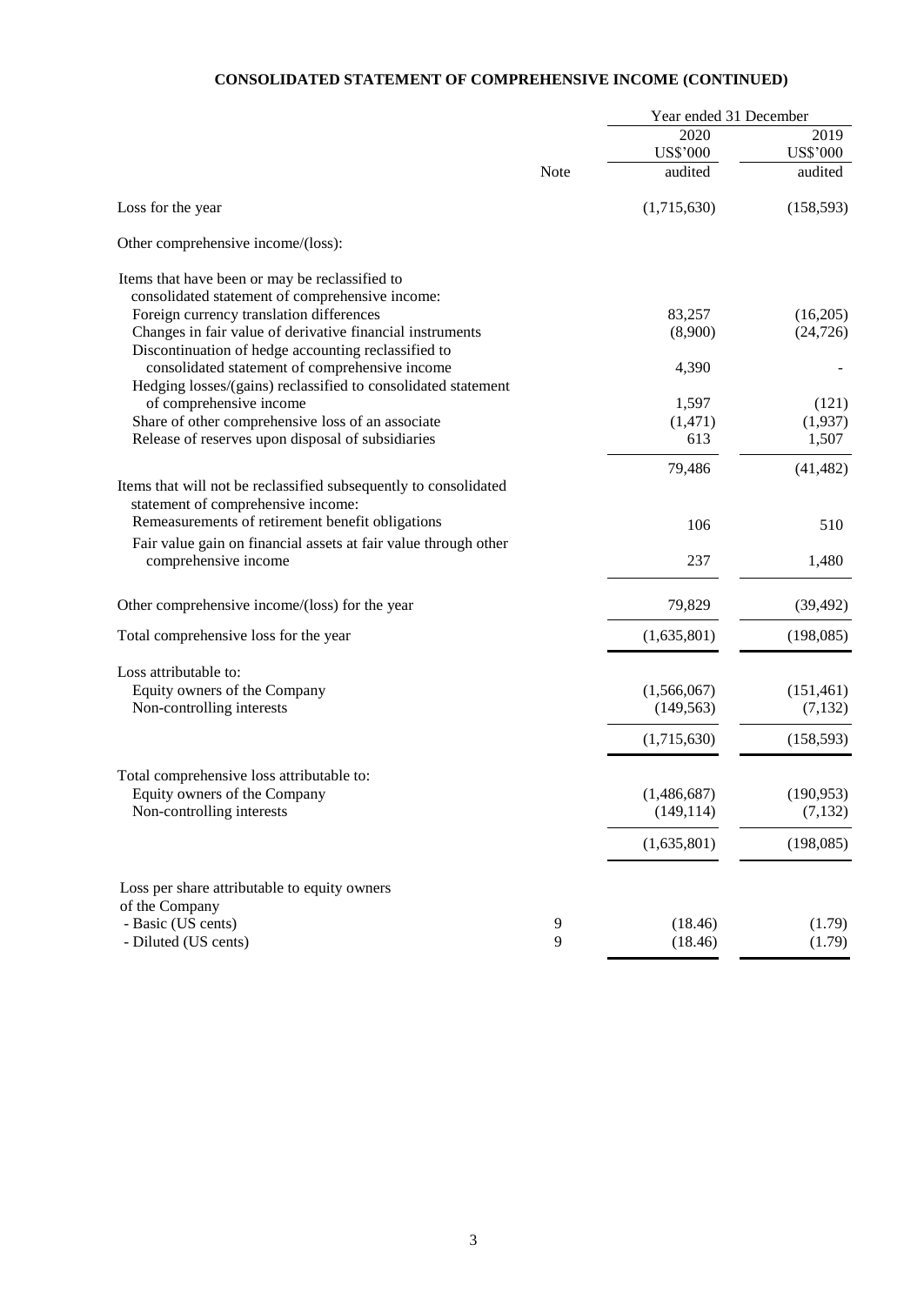# **CONSOLIDATED STATEMENT OF FINANCIAL POSITION**

|                                                            |      | As at 31 December |                 |
|------------------------------------------------------------|------|-------------------|-----------------|
|                                                            |      | 2020              | 2019            |
|                                                            |      | <b>US\$'000</b>   | <b>US\$'000</b> |
|                                                            | Note | audited           | audited         |
| <b>ASSETS</b>                                              |      |                   |                 |
| NON-CURRENT ASSETS                                         |      |                   |                 |
| Property, plant and equipment                              |      | 5,390,553         | 5,574,212       |
| Right-of-use assets                                        |      | 31,457            | 211,806         |
| Intangible assets                                          |      | 71,354            | 265,010         |
| Interests in joint ventures                                |      | 4,215             | 5,784           |
| Interests in associates                                    |      | 492,674           | 524,950         |
| Deferred tax assets                                        |      | 585               | 2,677           |
| Financial assets at fair value through other comprehensive |      |                   |                 |
| income ("FVOCI")                                           |      | 10,571            | 10,334          |
| Other assets and receivables                               |      | 74,955            | 110,245         |
|                                                            |      | 6,076,364         | 6,705,018       |
| <b>CURRENT ASSETS</b>                                      |      |                   |                 |
| Completed properties for sale                              |      | 40,517            | 38,681          |
| Inventories                                                |      | 51,313            | 46,142          |
| Trade receivables                                          | 10   | 24,064            | 57,765          |
| Prepaid expenses and other receivables                     |      | 136,151           | 139,272         |
| Contract assets                                            |      | 1,202             | 647             |
| Contract costs                                             |      | 2,823             | 14,128          |
| Amounts due from related companies                         |      | 8,553             | 6,616           |
| Restricted cash                                            |      | 136,894           | 374,131         |
| Cash and cash equivalents                                  |      | 242,752           | 595,124         |
|                                                            |      | 644,269           | 1,272,506       |
| <b>TOTAL ASSETS</b>                                        |      | 6,720,633         | 7,977,524       |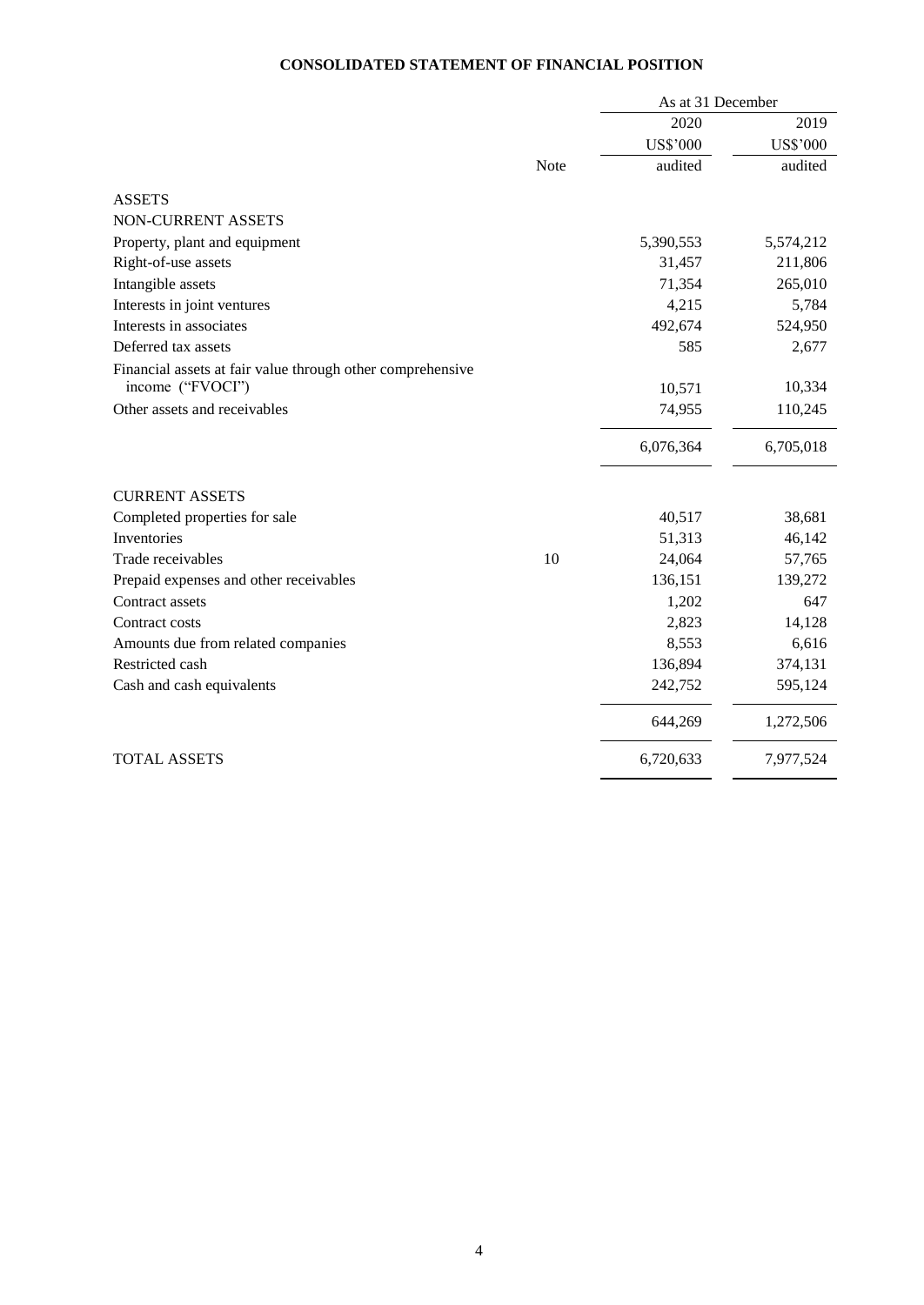# **CONSOLIDATED STATEMENT OF FINANCIAL POSITION (CONTINUED)**

|                                                           | As at 31 December |                 |                 |
|-----------------------------------------------------------|-------------------|-----------------|-----------------|
|                                                           |                   | 2020            | 2019            |
|                                                           |                   | <b>US\$'000</b> | <b>US\$'000</b> |
|                                                           | Note              | audited         | audited         |
| <b>EQUITY</b>                                             |                   |                 |                 |
| Capital and reserves attributable to the equity owners of |                   |                 |                 |
| the Company                                               |                   |                 |                 |
| Share capital                                             |                   | 848,249         | 848,249         |
| Reserves:                                                 |                   |                 |                 |
| Share premium                                             |                   | 41,634          | 41,634          |
| Contributed surplus                                       |                   | 936,823         | 936,823         |
| Additional paid-in capital                                |                   | 103,709         | 107,147         |
| Foreign currency translation adjustments                  |                   | (71, 627)       | (155,048)       |
| Financial assets at FVOCI reserve                         |                   | 976             | 739             |
| Cash flow hedge reserve                                   |                   |                 | (14, 971)       |
| Other reserve                                             |                   | 437,095         | 432,457         |
| Retained earnings                                         |                   | 543,356         | 2,107,350       |
|                                                           |                   | 2,840,215       | 4,304,380       |
| Non-controlling interests                                 |                   | (97,808)        | 40,708          |
| <b>TOTAL EQUITY</b>                                       |                   | 2,742,407       | 4,345,088       |
| <b>LIABILITIES</b>                                        |                   |                 |                 |
| NON-CURRENT LIABILITIES                                   |                   |                 |                 |
| Loans and borrowings                                      |                   | 1,543           | 2,523,074       |
| Deferred tax liabilities                                  |                   | 9,200           | 22,525          |
| Provisions, accruals and other liabilities                |                   | 1,301           | 1,822           |
| Retirement benefit obligations                            |                   | 9,094           | 8,139           |
| Contract liabilities                                      |                   | 28,889          | 42,648          |
| Lease liabilities                                         |                   | 16,423          | 31,685          |
| Derivative financial instruments                          |                   | 2,258           | 684             |
|                                                           |                   | 68,708          | 2,630,577       |
| <b>CURRENT LIABILITIES</b>                                |                   |                 |                 |
| Trade payables                                            | 11                | 175,551         | 156,670         |
| Current income tax liabilities                            |                   | 4,488           | 10,328          |
| Provisions, accruals and other liabilities                |                   | 202,966         | 249,266         |
| <b>Contract liabilities</b>                               |                   | 126,894         | 341,409         |
| Lease liabilities                                         |                   | 14,584          | 13,417          |
| Current portion of loans and borrowings                   |                   | 3,382,581       | 216,341         |
| Derivative financial instruments                          |                   | 2,132           | 14,287          |
| Amounts due to related companies                          |                   | 322             | 141             |
|                                                           |                   | 3,909,518       | 1,001,859       |
| <b>TOTAL LIABILITIES</b>                                  |                   | 3,978,226       | 3,632,436       |
| TOTAL EQUITY AND LIABILITIES                              |                   | 6,720,633       | 7,977,524       |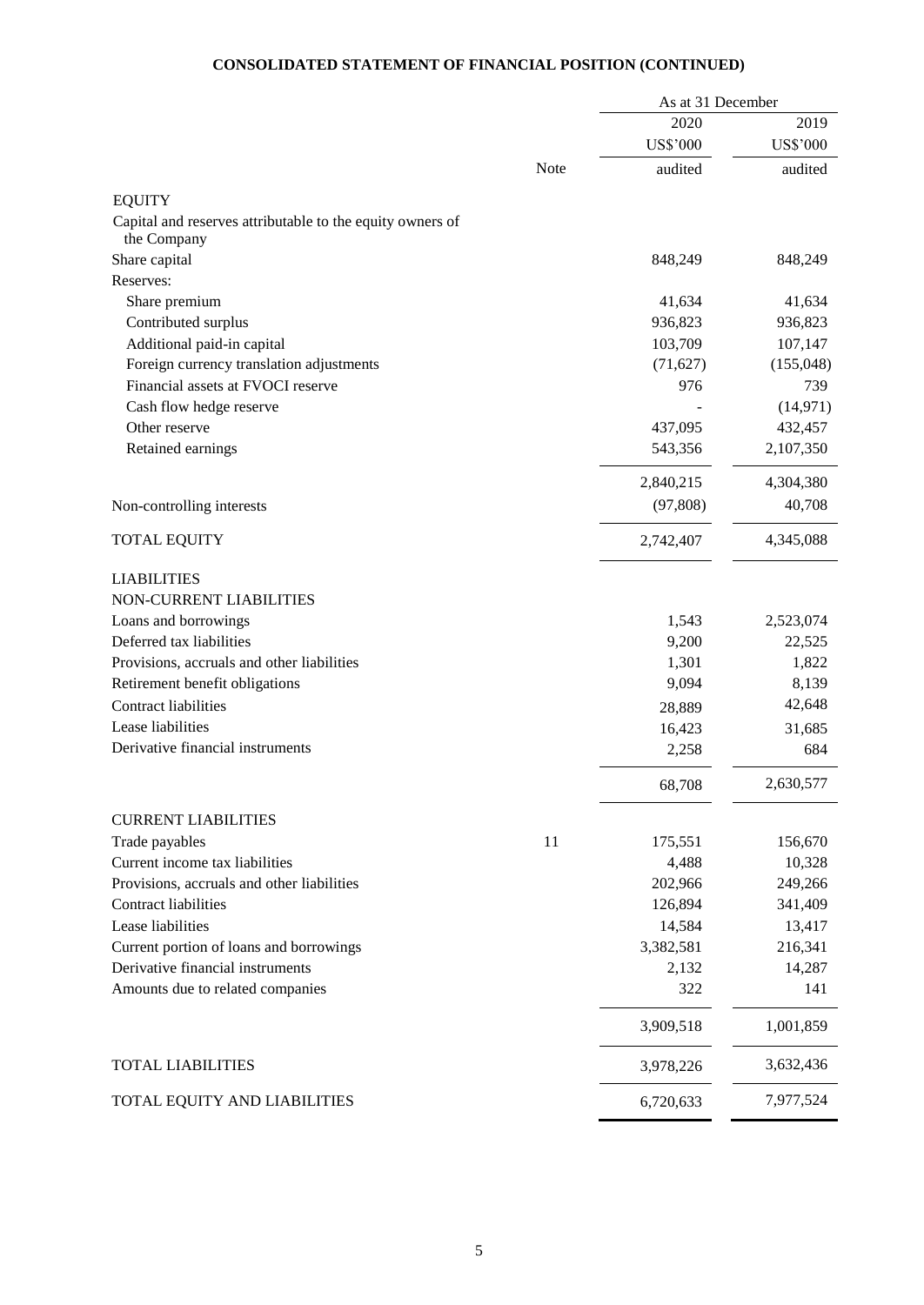# **CONSOLIDATED STATEMENT OF CASH FLOWS**

|                                                                     | Year ended 31 December |                  |
|---------------------------------------------------------------------|------------------------|------------------|
|                                                                     | 2020                   | 2019             |
|                                                                     | <b>US\$'000</b>        | <b>US\$'000</b>  |
|                                                                     | audited                | audited          |
| <b>OPERATING ACTIVITIES</b>                                         |                        |                  |
| Cash (used in)/generated from operations                            | (628, 450)             | 212,351          |
| Interest received                                                   |                        |                  |
| Income tax paid                                                     | 1,999<br>(2,983)       | 4,801<br>(4,395) |
| Net cash (outflow)/inflow from operating activities                 |                        |                  |
|                                                                     | (629, 434)             | 212,757          |
| <b>INVESTING ACTIVITIES</b>                                         |                        |                  |
| Acquisition of a subsidiary, net of cash acquired                   |                        | (10,606)         |
| Purchase of property, plant and equipment                           | (558,793)              | (1,231,438)      |
| Purchase of intangible assets                                       |                        | (250)            |
| Proceeds from grants in relation to acquisition of property,        |                        |                  |
| plant and equipment                                                 | 2,736                  | 4,889            |
| Proceeds from sale of property, plant and equipment                 | 24,753                 | 579              |
| Proceeds from disposal of subsidiaries, net of cash disposed of     | 102,136                | 212              |
| Cash received from lease receivables (including interest)           | 1,780                  | 1,898            |
| Decrease/(Increase) in restricted cash                              | 199,226                | (280, 525)       |
| Dividends received                                                  | 2,587                  | 2,015            |
| Net cash outflow from investing activities                          | (225, 575)             | (1,513,226)      |
|                                                                     |                        |                  |
| <b>FINANCING ACTIVITIES</b>                                         |                        |                  |
| Proceeds from loans and borrowings                                  | 1,212,579              | 1,023,030        |
| Repayments of loans and borrowings                                  | (672, 603)             | (255,775)        |
| Interest paid                                                       | (113,721)              | (103, 349)       |
| Payment of loan arrangement fees                                    | (19,055)               | (103, 257)       |
| Refund of loan arrangement fees                                     | 11,472                 |                  |
| Payment for lease liabilities (including interest)                  | (13,281)               | (15,286)         |
| Proceeds from partial disposal of interests in a subsidiary, net of |                        |                  |
| transaction costs                                                   | 4,776                  | 446,756          |
| Capital contribution from non-controlling interest                  | 39,260                 |                  |
| Net cash inflow from financing activities                           | 449,427                | 992,119          |
|                                                                     |                        |                  |
| Effect of exchange rate changes on cash and cash equivalents        | 27,469                 | (657)            |
| Net decrease in cash and cash equivalents                           | (378, 113)             | (309,007)        |
| Cash and cash equivalents at beginning of year                      | 595,124                | 904,131          |
| Cash and cash equivalents at end of year                            | 217,011                | 595,124          |
| Analysis of cash and cash equivalents in the consolidated           |                        |                  |
| statement of cash flows:                                            |                        |                  |
| Cash and cash equivalents in the consolidated statement of          |                        |                  |
| financial position                                                  | 242,752                | 595,124          |
| Bank overdrafts included in current portion of loans and            |                        |                  |
| borrowings                                                          | (25,741)               |                  |
|                                                                     | 217,011                | 595,124          |
|                                                                     |                        |                  |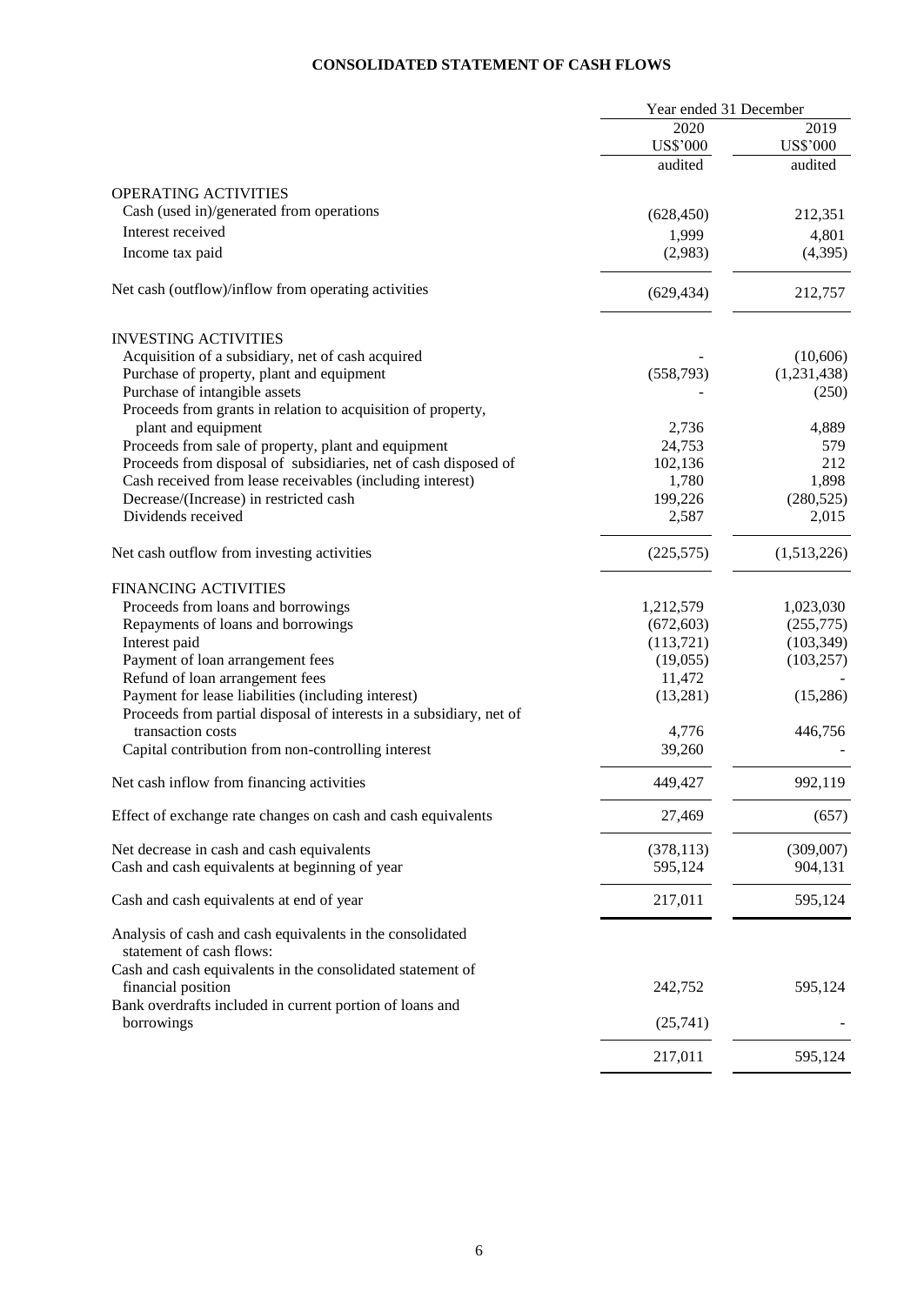### **NOTES TO THE CONSOLIDATED FINANCIAL INFORMATION**

### 1. GENERAL INFORMATION

Genting Hong Kong Limited (the "Company") is an exempted company continued into Bermuda with limited liability and the shares of the Company are listed on the Main Board of The Stock Exchange of Hong Kong Limited (the "Stock Exchange"). The registered office of the Company is situated at Victoria Place, 5th Floor, 31 Victoria Street, Hamilton HM 10, Bermuda, whereas the principal place of business of the Company is situated at Suite 1501, Ocean Centre, 5 Canton Road, Tsimshatsui, Kowloon, Hong Kong.

The principal activity of the Company is investment holding. The Company's subsidiaries are principally engaged in the business of cruise and cruise-related operations, shipyard operations and leisure, entertainment and hospitality activities.

These audited consolidated financial statements have been approved for issue by the Board of Directors on 21 May 2021.

# 2. PRINCIPAL ACCOUNTING POLICIES AND BASIS OF PREPARATION

The consolidated financial information, contained in this announcement, has been based on the audited consolidated financial statements of the Group for the year ended 31 December 2020 which have been prepared in accordance with all applicable Hong Kong Financial Reporting Standards ("HKFRS") issued by the Hong Kong Institute of Certified Public Accountants and Appendix 16 of the Rules Governing the Listing of Securities on the Stock Exchange (the "Listing Rules").

The preparation of the audited consolidated financial statements in conformity with HKFRS requires management to make estimates and assumptions that affect the reported amounts of assets and liabilities and disclosure of contingent assets and liabilities as at the end of the reporting period and the reported amounts of revenue and expenses during the reporting period. Actual results could differ from those estimates. The audited consolidated financial statements are prepared under the historical cost convention, as modified by the financial assets at fair value through other comprehensive income ("FVOCI"), derivative financial instruments and retirement benefit assets which are carried at fair value.

The accounting policies and methods of computation used in the preparation of these audited consolidated financial statements are consistent with those used in the annual report for the year ended 31 December 2019, except that the Group has adopted the following revised HKFRSs / Hong Kong Accounting Standard ("HKAS") that are first effective for the current accounting period:

- (i) Amendments to HKFRS 3 "Definition of a Business" revise the definition of a business. To be considered a business, an acquisition would have to include an input and a substantive process that together significantly contribute to the ability to create outputs. The amendments provide guidance to determine whether an input and a substantive process are present, including situation where an acquisition does not have outputs. In addition, the revised definition of the term ʻoutputs' is narrower, focusses on goods or services provided to customers, generating investment returns and other income but excludes returns in the form of cost savings. The amendments introduce an optional simplified assessment known as ʻconcentration test' that, if met, eliminates the need for further assessment. The assets acquired would not represent a business when substantially all of the fair value of gross assets acquired is concentrated in a single identifiable asset (or a group of similar assets). The amendments shall be applied prospectively. The amendments do not have a material impact on the Group's consolidated financial statements.
- (ii) HKAS 1 and HKAS 8 (Amendments) "Definition of Material". The amendments clarify the definition of "material" and its application by aligning the wording of the definition of "material" across all HKFRS Standards and the Conceptual Framework and making minor improvements to that wording, incorporating supporting requirements in HKAS 1 into the definition to give them more prominence and clarify their applicability, and clarifying the explanation accompanying the definition of material. The amendments do not have a material impact on the Group's consolidated financial statements.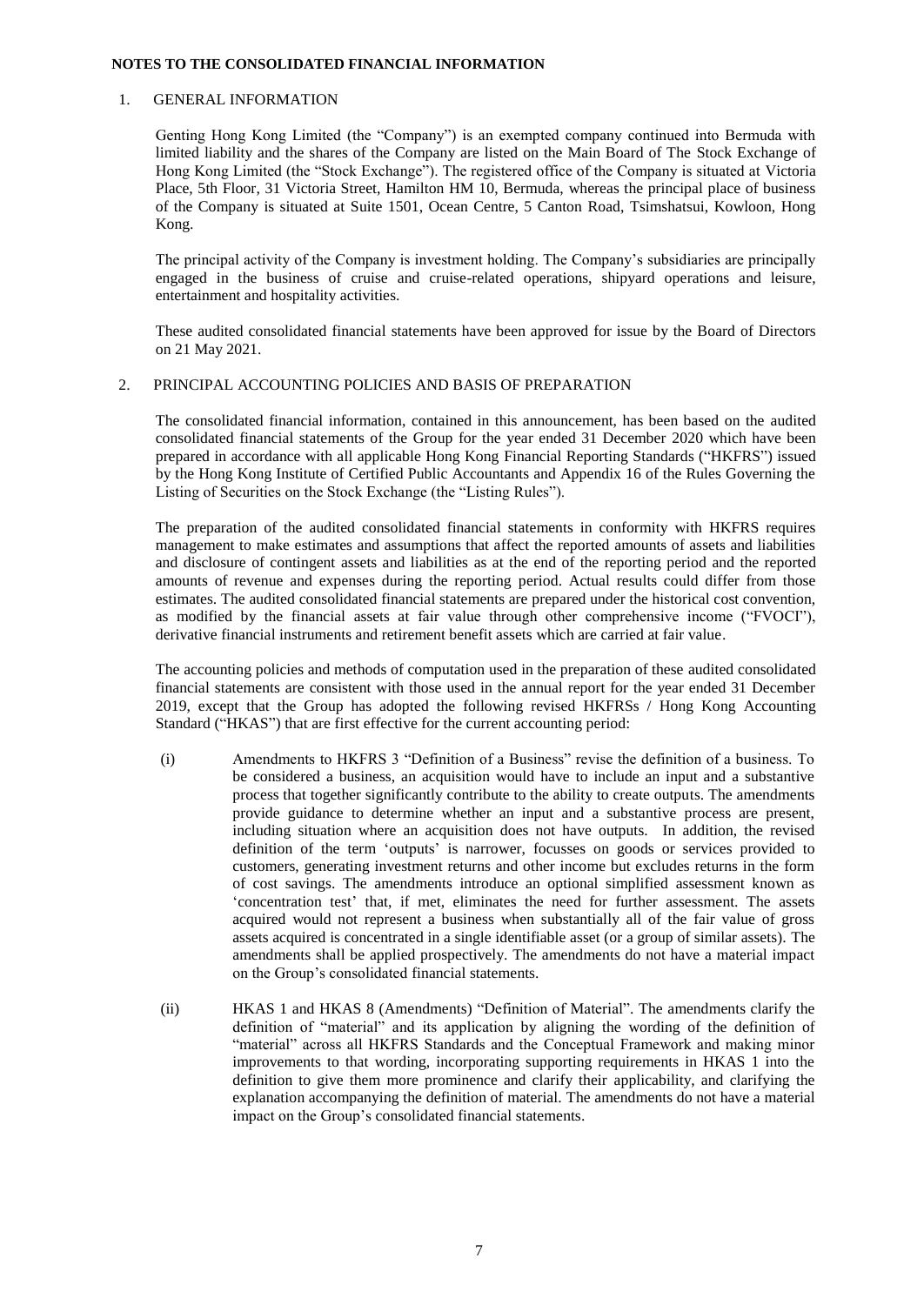- (iii) Amendments to HKFRS 9, HKAS 39 and HKFRS 7 "Interest Rate Benchmark Reform". The amendments provide certain reliefs which relate to hedge accounting and have the effect that IBOR reform should not generally cause hedge accounting to terminate. However, any hedge ineffectiveness should continue to be recorded in the consolidated statement of comprehensive income. The amendments shall be applied retrospectively. The amendments do not have a material impact on the Group's consolidated financial statements.
- (iv) "Revised Conceptual Framework for Financial Reporting". Key changes include increasing the prominence of stewardship in the objective of financial reporting, reinstating prudence as a component of neutrality, defining a reporting entity, which may be a legal entity, or a portion of an entity, revising the definitions of an asset and a liability, removing the probability threshold for recognition and adding guidance on derecognition, adding guidance on different measurement basis, and stating that the consolidated statement of comprehensive income is the primary performance indicator and that, in principle, income and expenses in other comprehensive income should be recycled where this enhances the relevance or faithful representation of the financial statements. No changes will be made to any of the current accounting standards. However, the Group will need to apply the revised Framework from 1 January 2020. The amendments do not have a material impact on the Group's consolidated financial statements.

The Group has not early adopted any standard, interpretation or amendment that has been issued but is not yet effective except for the following amendments to HKFRS, which are relevant to its operations.

(i) Amendments to HKFRS 16 "COVID-19 - Related Rent Concessions" (effective from 1 June 2020). The amendment provides lessees with exemption from assessing whether COVID-19 related rent concession is a lease modification and requires lessees that apply the exemption to account for COVID-19 related rent concession as if they were not lease modifications. In applying the amendments for the first time, the Group has applied the practical expedient and elected not to assess whether COVID-19 related rent concession is a lease modification. All of the COVID-19 related rent concessions amounted to US\$1.1 million has been credited to the consolidated statement of comprehensive income.

Apart from the impact mentioned above and certain presentational changes, the adoption of these revised HKFRSs / HKAS and interpretations has no significant impact on the Group's consolidated financial statements. Where necessary, comparative information has been reclassified and expanded from previously reported consolidated financial information to take into account any presentational changes made in the annual financial statements or in this consolidated financial information.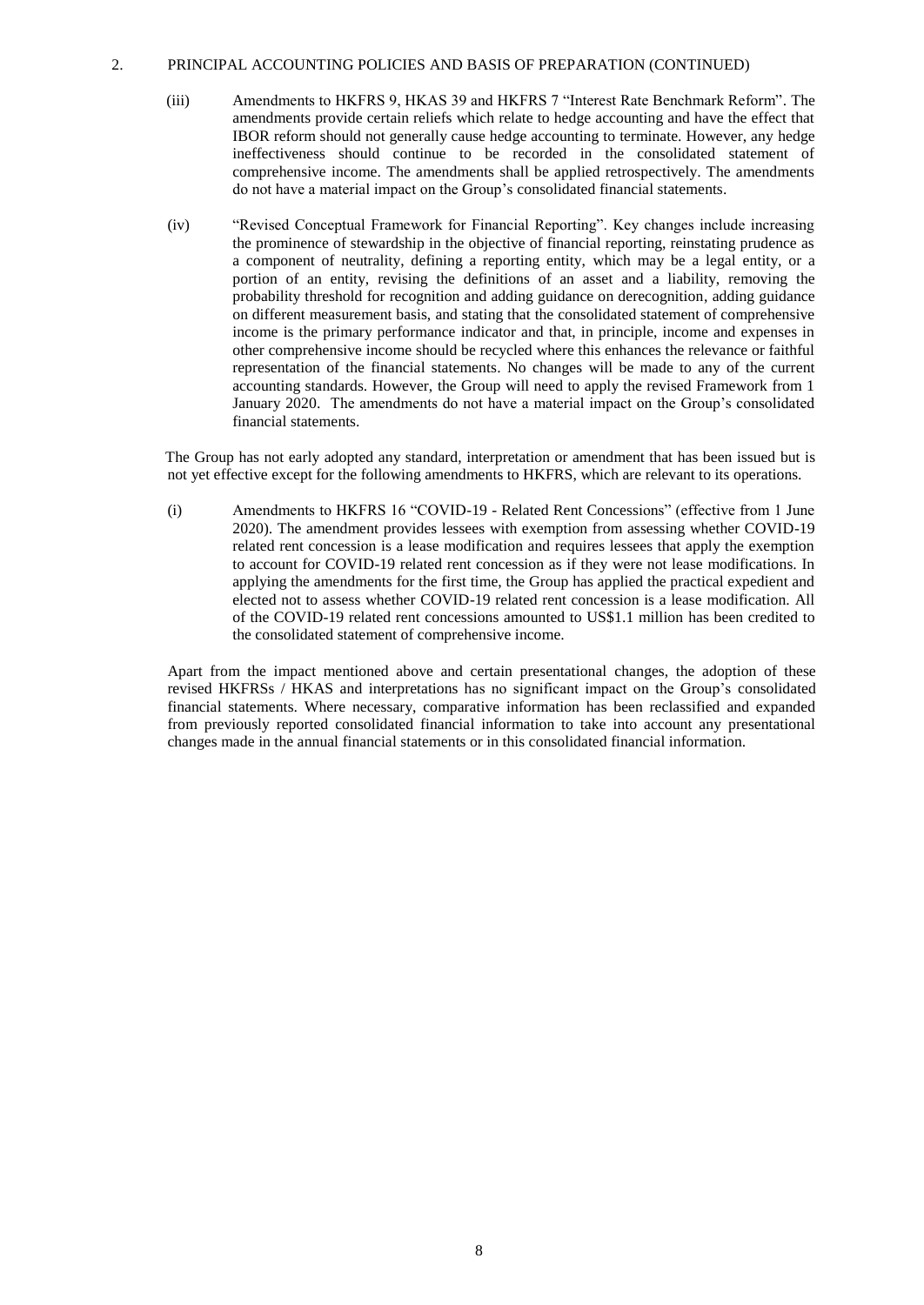#### 2.1 Going concern

The Group reported a net loss of US\$1,715.6 million and had a net operating cash outflow of US\$629.4 million during the financial year ended 31 December 2020. As at 31 December 2020, the Group's current liabilities exceeded its current assets by US\$3,265.2 million. As at the same date, the Group's total borrowings amounted to US\$3,384.1 million, capital commitments amounted to US\$1,204.1 million and deposits, cash and bank balances amounted to US\$242.8 million.

As at 31 December 2020, the Group was in default in respect of borrowings with principal amount totaling US\$3,394.7 million due to the following events of default ("Events of Default"): (a) obtaining debt holidays from certain financial creditors and ongoing discussions with the financial creditors with a view to rescheduling the upcoming payments; (b) a technical default triggered by the Group's announcement that it defaulted on the payment of certain bank fees amounted to EUR3.7 million in August 2020; (c) breach of certain financial covenants in the loan documentation and (d) the cross default resulted from the aforementioned events of default. These Events of Default and cross default give rise to a right for the financial creditors of the Group to declare that all financial indebtedness owed to them with principal amount of US\$3,394.7 million were due and repayable immediately. This amount included borrowings of US\$2,783.9 million with original contractual repayment dates beyond 31 December 2021 which have been reclassified as current liabilities as at 31 December 2020.

The Group's operations were adversely affected by the effects of COVID-19 that caused the Group to cancel many sailings and temporarily suspended almost all of its cruise operations since February 2020 and shipyard operations since March 2020. The Group has resumed domestic cruises in Taiwan with Explorer Dream since July 2020, followed by World Dream in Singapore since November 2020. Further resumption of the cruise operations is dependent on the development of the COVID-19 pandemic, including the travel restriction requirement of different countries, vaccination plans and public healthcare protocols and procedures by the authorities. The shipyard operations of the Group have also recommenced in October 2020 with limited utilisation to continue the construction of its cruise ships, namely Global Dream and Crystal Endeavor upon the release of a short-term bridging loan of approximately EUR193 million in October 2020 from the Wirtschaftsstabilisierungsfonds (the "WSF"), being the German Economic Stabilisation Fund of the German Federal Government. The WSF was set up with the objective of reducing the damage caused to the German economy by COVID-19 and stabilising companies whose existence is of significant importance to the economy or for the labour market in Germany. However, construction of other cruise ships that were in the pipeline were either suspended or deferred.

All of the above conditions indicate the existence of material uncertainties which may cast significant doubt about the Group's ability to continue as a going concern and, therefore, that it may not be able to realise its assets and discharge its liabilities in the normal course of business.

In view of such circumstances, the directors of the Company have given careful consideration to the future liquidity and performance of the Group and its available sources of financing in assessing whether the Group will have sufficient financial resources to continue as a going concern. Certain measures have been or are to be taken to mitigate the liquidity pressure and to improve its financial position which include, but are not limited to, the following: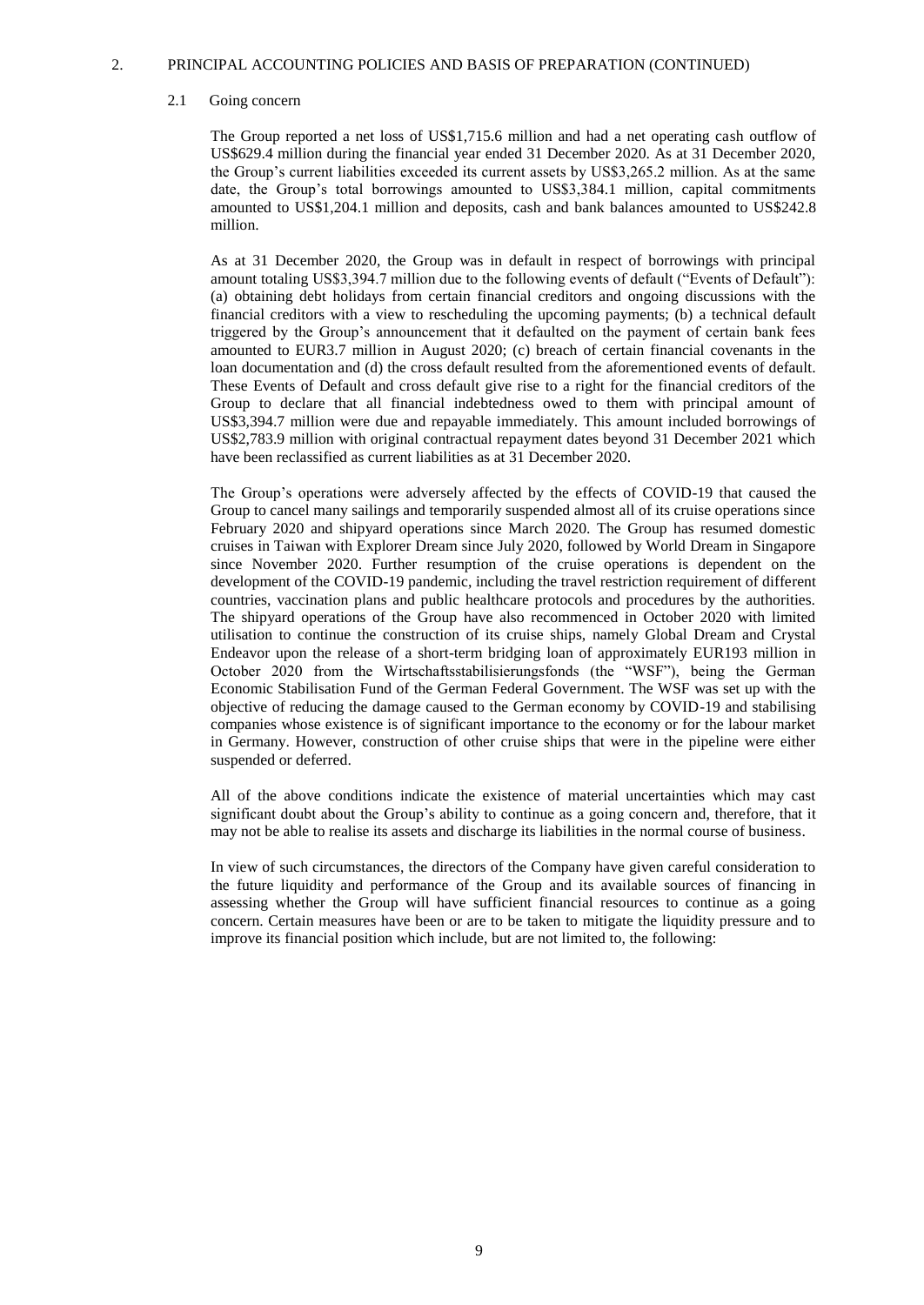### 2.1 Going concern (Continued)

1. Allotment of new shares in Dream Cruises Holding Limited

An indirect non-wholly owned subsidiary of the Company, Dream Cruises Holding Limited completed the allotment of new shares on 15 April 2021, pursuant to which US\$59.0 million of new cash was raised from its non-controlling shareholder.

2. Implementation of amendment and restatement of the Group's financial indebtedness and recapitalisation transaction

The Group engaged professional advisors to work with the Group's financial creditors to agree and implement a consensual solvent restructuring solution through an "Ad Hoc Group" represented by the Group's major financial creditors since August 2020. As at 7 May 2021, the Company's relevant financial creditors within the Ad Hoc Group (representing borrowings of US\$1,742.2 million as at 31 December 2020) and other relevant stakeholders have provided their formal written agreement (subject to final credit committee and other relevant internal approval processes with respect to certain creditors and other relevant stakeholders) in connection with term sheets which outline the key terms of a holistic, solvent, amendment and restatement of the Group's financial indebtedness and recapitalisation transaction (the "Transaction").

The key terms of the Transaction include:

- i. a new EUR215.0 million subordinated secured loan facility and a EUR85.0 million silent participation (being a form of lending which takes effect via provision of a limited-recourse equity stake to the lender in exchange for contribution of funding) (together the "New EUR300.0 million WSF Funding") which will be provided by the WSF, to MV Werften Holdings Limited ("MVWH") (an indirect wholly-owned subsidiary of the Company) and/or certain of its subsidiaries in order to fund the completion of the partially completed Crystal Endeavor and Global Dream vessels and certain overhead costs. The New EUR300.0 million WSF Funding will be guaranteed by the Company and certain wholly-owned subsidiaries of MVWH and secured by way of additional assets as security.
- ii. amendments to certain key terms of US\$981.0 million of existing financial indebtedness of the Company to reflect (a) a material extension of maturity of the facilities and (b) a reduction in, and the alignment of interest margins for up to 24 months from the date of implementation of the Transaction (the "Implementation Date");
- iii. suspension of amortisation payment requirements under US\$1.5 billion of existing separate secured financing arrangements entered into by the Group until the earlier of (a) 29 June 2023 and (b) the date falling 24 months after the Implementation Date along with consequential adjustments to each affected amortisation schedule;
- iv. retention of all guarantees and security under the Group's existing financing arrangements, along with new security and assignment of rights to be available to the financial creditors under specified circumstances;
- v. continued provision for drawdowns under the existing pre-delivery financing arrangements available to the Group in order to fund the completion of the construction of the partially-completed Global Dream vessel;
- vi. provision of a new committed EUR280.0 million post-delivery financing facility on substantially standard market terms in respect of the Crystal Endeavor vessel by certain existing lenders to the Group. This facility will be guaranteed by the Company;
- vii. suspension of financial covenant testing under all of the Group's existing financing arrangements which contain financial covenants until the earlier of (a) 29 June 2023 and (b) the date falling 24 months after the Implementation Date, other than in respect of a minimum liquidity covenant which will be reset to an appropriate level; and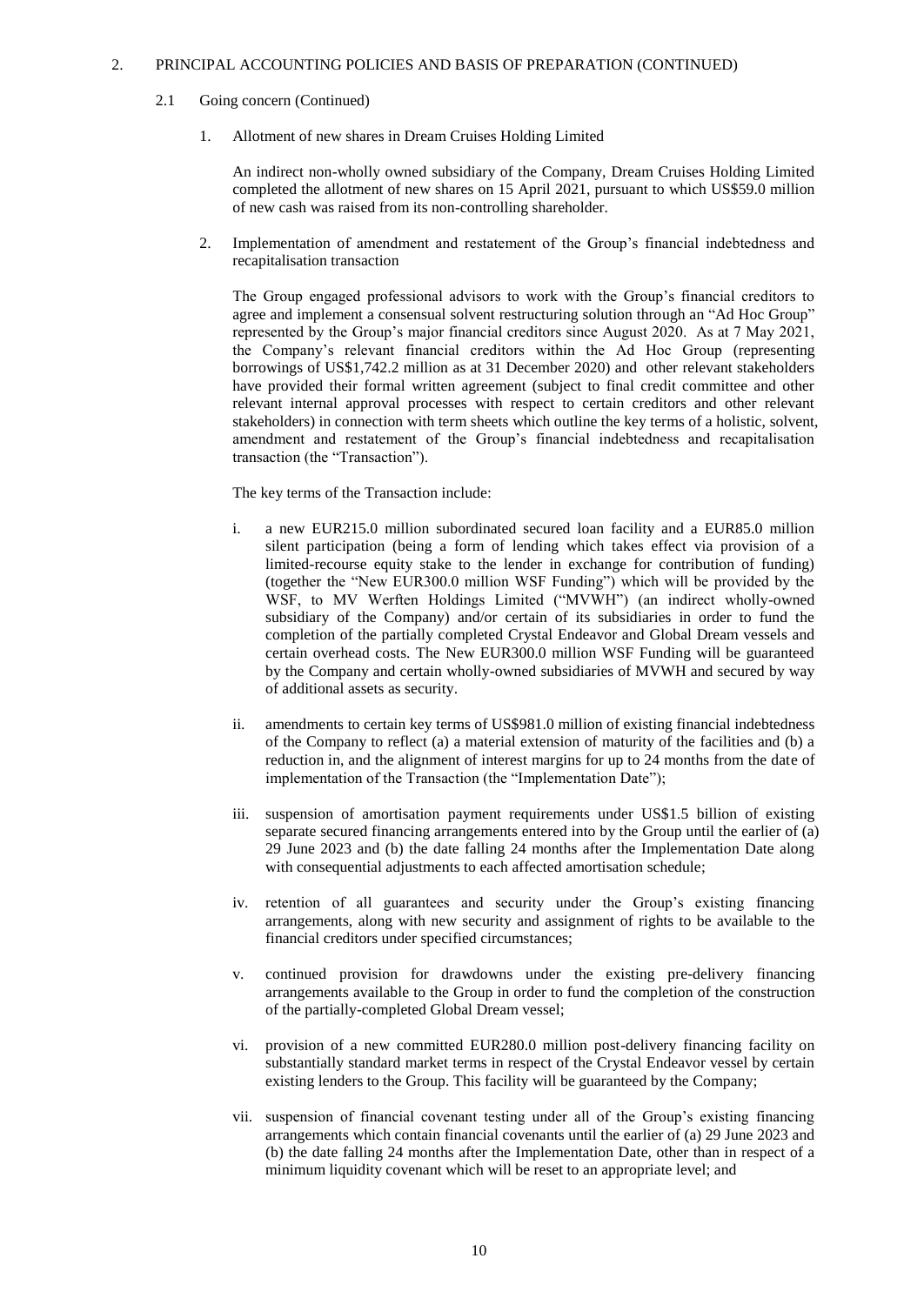### 2.1 Going concern (Continued)

2. Implementation of amendment and restatement of the Group's financial indebtedness and recapitalisation transaction (Continued)

The key terms of the Transaction include: (Continued)

viii. a full reset of all existing financial covenants with effect from the earlier of (a) 29 June 2023 and (b) the date falling 24 months from the Implementation Date to reflect appropriate ratios for the purposes of facilitating a fully funded business plan aligned with anticipated market recovery.

The Transaction also encompasses the approvals by the existing lenders on the waiver of any outstanding Events of Default and cross defaults that exist as at the Implementation Date and the conversion of the Group's existing letter of credit facility to a term loan of approximately US\$102.0 million to finance the Group's working capital requirements.

In addition, pursuant to certain terms of the Transaction, the Company and/or its subsidiaries are required to raise at least US\$154.0 million of additional liquidity by 31 December 2021 (refer to (3) below).

Meanwhile, the Group is extending the proposal of the Transaction to the other relevant financial creditors not within the Ad Hoc Group (representing borrowings of US\$735.7 million as at 31 December 2020) for their approvals. The Directors believe there is reasonable prospect that approvals from these financial creditors will be obtained. The Transaction is expected to be implemented as soon as practicable within the coming months following execution of long form documentation and satisfaction of certain commercial and legal conditions precedent specified therein.

3. Raising of additional liquidity of at least approximately US\$154.0 million by 31 December 2021 pursuant to the requirements of the Transaction

The Group will actively seek for additional liquidity from other sources of financing including other debt or equity financing to enhance its capital structure to fulfil the requirements of the Transaction. The final amount is subject to agreement by all relevant parties. Should the Company and/or its subsidiaries be unsuccessful in raising the required additional capital from external parties, the Group will pursue the following:

- i. further equity contributions to the Company for a value of not less than US\$30.0 million; and
- ii. entry by the Company and certain wholly-owned subsidiaries of MVWH into conditional, committed standby loan facilities to be provided by the State of Mecklenburg Vorpommern and the WSF in an estimated aggregate amount of approximately US\$124.0 million (final amount is subject to agreement by all parties). Such loan will be secured in nature and type and amount of security may vary from time to time.
- 4. Application of further debt holiday, waiver from compliances with debt covenants and waivers for past defaults for the Genting Dream sale and leaseback arrangement and borrowings from other financial creditors, amounting to US\$873.8 million and US\$43.0 million respectively

The Group has obtained debt holiday and waiver from compliances with debt covenants from the financial creditors of the Genting Dream sale and leaseback arrangement ("Lessors") up to October 2021. The Group will obtain further debt holiday, further waiver from compliances with debt covenants and waivers for past defaults from the Lessors and the other financial creditors for its borrowings of US\$873.8 million and US\$43.0 million respectively as at 31 December 2020. Based on their communication with the Lessors and the other financial creditors, the Directors are of the opinion that there are reasonable prospects that the Group can obtain further debt holiday, further waiver from compliances with debt covenants beyond 31 December 2021 and waivers for past defaults from the Lessors and the other financial creditors.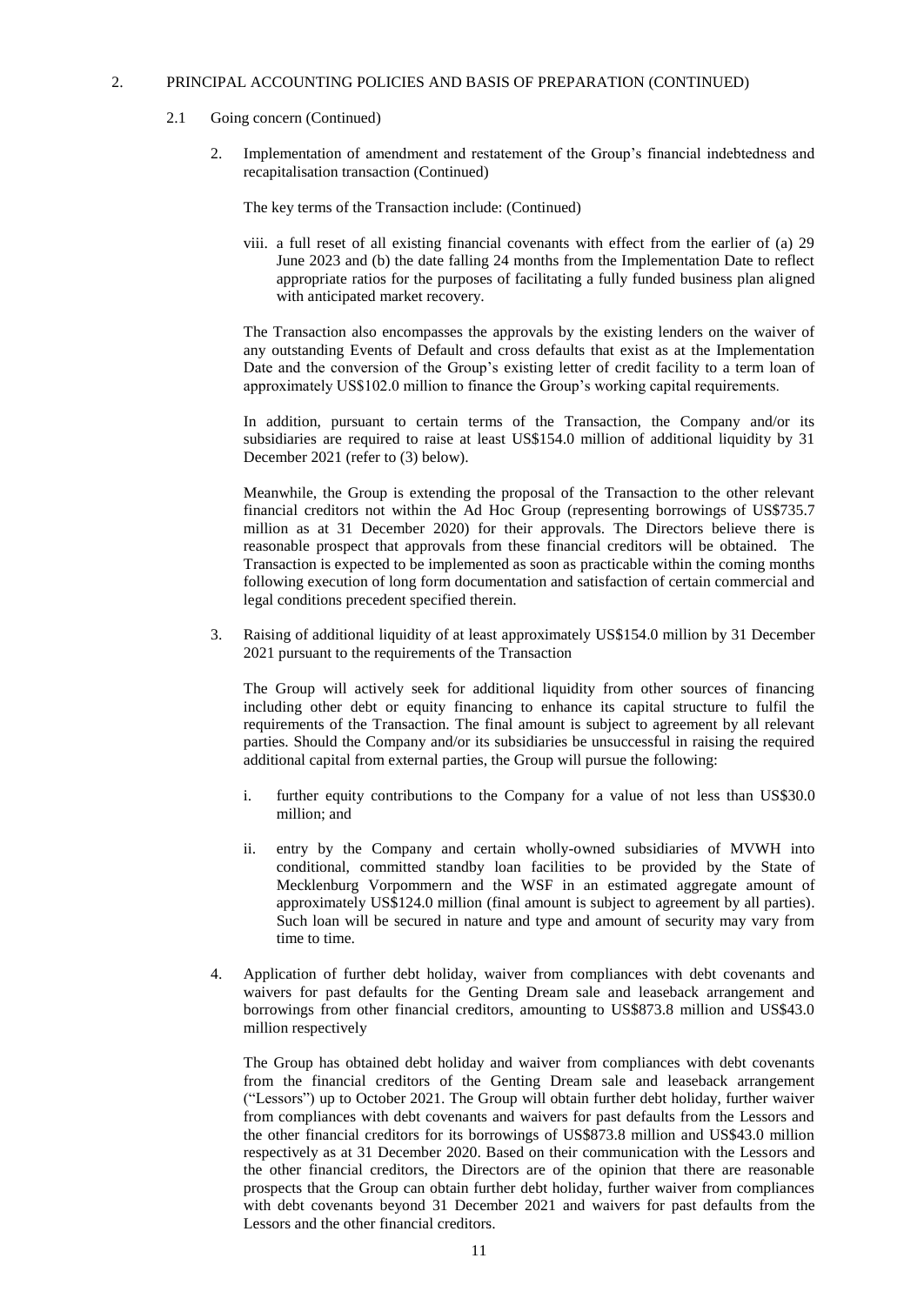- 2.1 Going concern (Continued)
	- 5. Resumption of the cruise operations in 2021 and the recovery of cruise operations back to pre-pandemic level in 2022

The Group has resumed cruise operation in Taiwan with Explorer Dream since July 2020, followed by World Dream in Singapore since November 2020. There has been significant reduction in operation costs and breakeven occupancy point as a result of the reduced manpower structure and simplified operation. Positive contributions from both vessels have reduced the burn rate of the Dream Cruises and have improved cash flows. Genting Dream targets to start cruising in July 2021. Crystal Cruises also targets to resume cruising in the third quarter in 2021. Management expects that the Group's cruise ships will be allowed to operate by phases when travel restrictions are lifted and vaccination plans are widely carried out by the authorities. The Group will take proactive measures to ensure the conditions of the vessels fulfil the relevant international regulators' requirements and cruise operations will normalise and achieve pre-pandemic level in 2022.

6. Deferment or cancellation of the Group's capital commitments

The Group also has certain contractual financial obligations and various capital expenditures to be settled, of which the majority are in relation to the construction of cruise ships. The Group will continue with the construction of Crystal Endeavor and Global Dream and the related capital commitments of approximately US\$365.9 million will be covered by funding arrangement under the successful implementation of the Transaction. Other than Crystal Endeavor and Global Dream, the Group has deferred the construction of the Global II cruise ship and has suspended the construction of the Endeavor II and the Universal Class cruise ships. Management is currently finalising the timing of the shipbuilding plans due to short term liquidity constraints and the viability of the Endeavor II and the Universal Class cruise ships subject to further financial support by the WSF. Further discussion with suppliers and contractors will be carried out when the revised shipbuilding plans are finalised. At this juncture, based on discussions with the suppliers and contractors, management is of the view that the Group will be able to defer the capital commitments of Global II amounting to US\$526 million beyond 2021. The Group also has an option to cancel the capital commitments related to the construction of Universal class cruise ships of approximately US\$269.2 million for a compensation of approximately US\$11.3 million. The Group will revisit its plan after the completion of the Transaction. The Group is confident that the capital commitments due and payable within the next twelve months from the reporting date will be substantially reduced.

7. Monetising some of the Group's non-core assets

The Group disposed of its interest in a subsidiary, Genting Macau Holdings Limited (now known as New G Macau Holding Limited) in December 2020 for a consideration of US\$96.2 million. In April 2021, the Group disposed of its 26.9% owned investment in associate, Grand Banks Yachts Limited for a consideration of US\$8.1 million. If the outcome of the above-mentioned measures is not favourable, the Group will continue to monetise some of the Group's non-core assets which will provide the Group with additional liquidity to finance the Group's operations and scheduled loan repayments.

The Directors have reviewed the Group's cash flow projections, covering a period of not less than twelve months from the date of the approval of these consolidated financial statements, prepared by management. They are of the opinion that, after taking into consideration the outcome of the on-going plans and measures set out above, the financial resources available to the Group, including cash and cash equivalents on hand and expected cash flows from operating activities, the Group will have sufficient cash flows to meet its operating requirements, investing activities and financial obligations for at least twelve months from the date of the approval of these consolidated financial statements, and therefore, it is appropriate for the financial statements to be prepared on a going concern basis: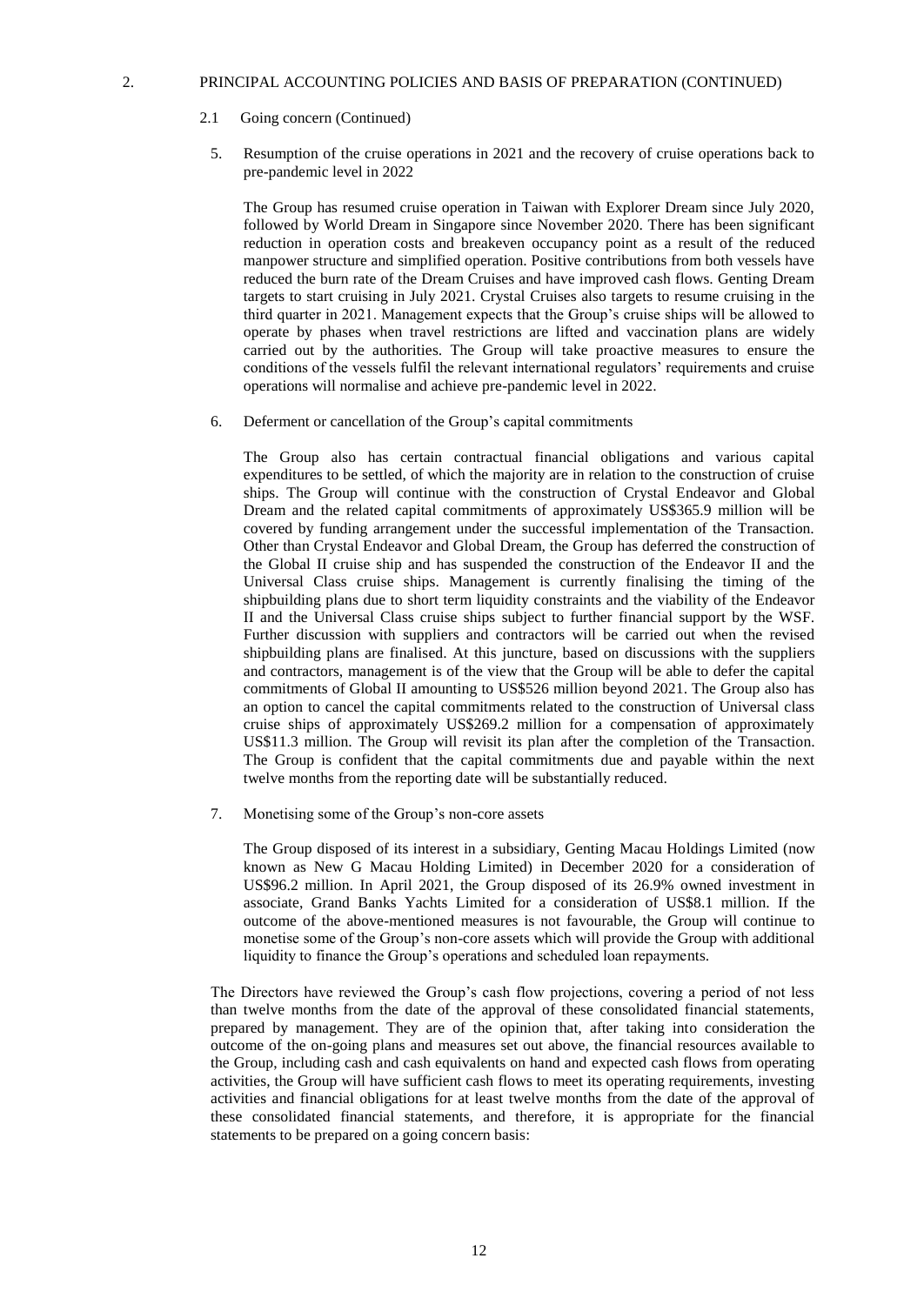#### 2.1 Going concern (Continued)

Notwithstanding the above, material uncertainty exists as to whether the Group can achieve the plans and measures described above, and if any of the above measures does not materialise, it will have a significant adverse impact on the cash flows of the Group for the twelve months from the date of the approval of these consolidated financial statements. Whether the Group will be able to continue as a going concern would depend upon the following:

- 1. Whether the Group can successfully implement the Transaction by satisfying all the commercial and legal conditions precedent, getting approvals from all the relevant financial creditors and other relevant stakeholders and executing definitive documentations with all the relevant parties as soon as practicable.
- 2. Whether the Group can raise additional liquidity of not less than US\$154.0 million from debt or equity financing before 31 December 2021.
- 3. Whether the Group, after the Transaction is implemented, will be able to continue to observe and comply with the revised requirements and the covenants imposed, such as the minimum liquidity covenant.
- 4. Whether the Group can timely obtain further debt holiday, further waiver from compliances with debt covenants beyond 31 December 2021 and waivers for past defaults from the Lessors and the other financial creditors that are not covered by the Transaction.
- 5. Whether the Group can resume the cruise operations as planned in mid to late 2021 when the international regulations allow and the cruise operations can gradually recover in 2021, which depends on (i) the speed of resumption of cruise operations; (ii) the occupancy levels during the resumption of cruise operations; and (iii) the ability to satisfy the additional public health protocols and procedures required by the relevant authorities.
- 6. Whether the Group can timely agree with its suppliers and contractors to substantially defer or cancel its capital commitment for the ships where their construction was suspended and deferred beyond 2021.
- 7. Whether, if the outcome of the above mentioned measures is not favourable, the Group will be able to monetise some of the Group's non-core assets to provide the Group with additional liquidity to finance the Group's operations and scheduled loan repayments, as and when needed.

Should the Group fail to achieve the above-mentioned plans and measures, it may not be able to continue to operate as a going concern, and adjustments would have to be made to write down the carrying values of the Group's assets to their recoverable amounts, to provide for any further liabilities which might arise, and to reclassify non-current assets and non-current liabilities as current assets and current liabilities, respectively. The effects of these adjustments have not been reflected in these consolidated financial statements.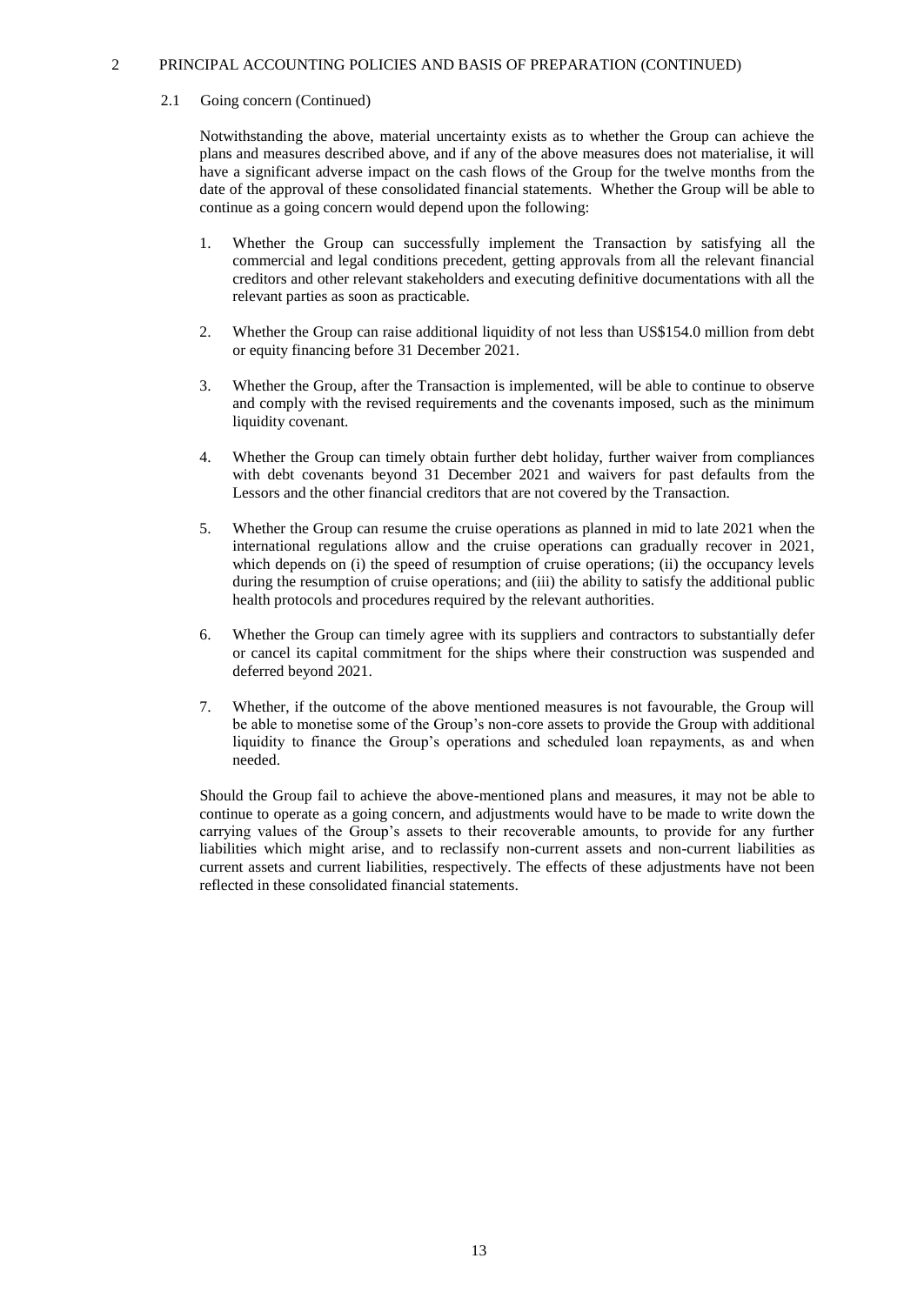### 3. REVENUE AND SEGMENT INFORMATION

The Group is principally engaged in the operation of passenger cruise ships. Senior management reviews the performance and makes operating decisions and resources allocation based on the Group's internal reports. The Group's business is divided into cruise operation, shipyard operation and non-cruise operation. Accordingly, three reportable segments namely, cruise and cruise-related activities, shipyard and non-cruise activities are identified.

Revenue from our cruise and cruise-related activities are categorised as "passenger ticket revenue" and "onboard revenue". Passenger ticket revenue primarily consists of revenue from the sale of passenger tickets and the sale of transportation to and from our cruise ships to the extent guests purchase these items from the Group. Onboard revenue primarily consists of revenue from food and beverage sales, third party concessionaires, shore excursion, entertainment and other onboard services.

Revenue from our shipyard primarily consists of revenue from shipbuilding, repairs and conversion activities.

Revenue from our non-cruise activities primarily consists of revenue from our onshore hotels, travel agent, aviation, entertainment and sales of residential property units, none of which are of a significant size to be reported separately.

Earnings before interest, taxes, depreciation and amortisation ("EBITDA") exclude, if any, share of profit/loss of joint ventures and associates, other income/gains or expenses/losses.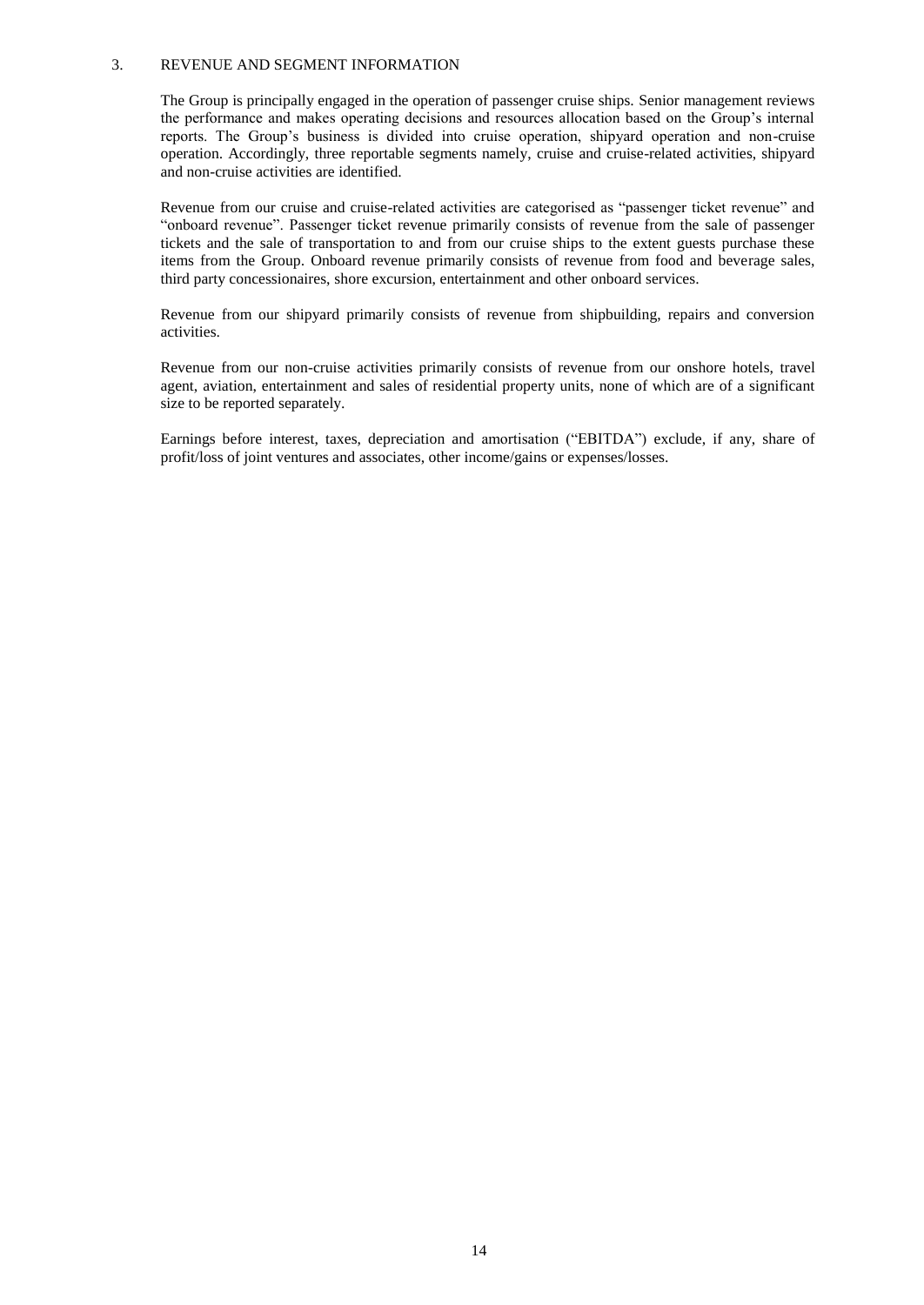The segment information of the Group is as follows:

| audited<br>For the year ended 31 December<br>2020                                                                                               | Cruise and<br>cruise-related<br>activities <sup>(1)</sup> | Shipyard              | Non-cruise<br>activities | Inter-segment<br>elimination/<br>adjustments <sup><math>(2)</math></sup> | Total                                                             |
|-------------------------------------------------------------------------------------------------------------------------------------------------|-----------------------------------------------------------|-----------------------|--------------------------|--------------------------------------------------------------------------|-------------------------------------------------------------------|
|                                                                                                                                                 | <b>US\$'000</b>                                           | <b>US\$'000</b>       | <b>US\$'000</b>          | <b>US\$'000</b>                                                          | <b>US\$'000</b>                                                   |
| Passenger ticket revenue<br>Onboard revenue<br>Revenue from shipyard<br>Other revenue                                                           | 151,765<br>32,858                                         | 620,510               | 7,267<br>27,735          |                                                                          | 159,032<br>32,858<br>620,510<br>27,735                            |
|                                                                                                                                                 |                                                           |                       |                          |                                                                          |                                                                   |
| Reportable segment revenue<br>Less: Inter-segment revenue $^{(2)}$                                                                              | 184,623                                                   | 620,510<br>(468, 671) | 35,002<br>(4,642)        |                                                                          | 840,135<br>(473,313)                                              |
| Total revenue from external<br>customers $^{(3)}$                                                                                               | 184,623                                                   | 151,839               | 30,360                   |                                                                          | 366,822                                                           |
| <b>Segment EBITDA</b><br>Less: Depreciation and                                                                                                 | (268, 507)                                                | (189, 585)            | (47, 226)                | 119,474                                                                  | (385, 844)                                                        |
| amortisation                                                                                                                                    | (167, 667)                                                | (58, 529)             | (33,524)                 | 35,414                                                                   | (224, 306)                                                        |
| Segment results                                                                                                                                 | (436, 174)                                                | (248, 114)            | (80,750)                 | 154,888                                                                  | (610, 150)                                                        |
| Share of profit of joint ventures<br>Share of loss of associates<br>Other expenses, net<br>Other losses, net<br>Finance income<br>Finance costs |                                                           |                       |                          |                                                                          | 939<br>(55, 932)<br>(103, 648)<br>(863,005)<br>3,461<br>(99, 119) |
| Loss before taxation<br>Taxation                                                                                                                |                                                           |                       |                          |                                                                          | (1,727,454)<br>11,824                                             |
| Loss for the year                                                                                                                               |                                                           |                       |                          |                                                                          | (1,715,630)                                                       |
| Other segment information:                                                                                                                      |                                                           |                       |                          |                                                                          |                                                                   |
| Impairment loss on:<br>Property, plant and<br>equipment<br>Intangible assets<br>Other assets                                                    | 257,906<br>13,117                                         | 198,883<br>167,648    | 79,418<br>2,603          |                                                                          | 536,207<br>170,251<br>13,117                                      |

(1) Consistent with the internal reporting to the chief operating decision maker, included in the passenger ticket revenue of US\$151.8 million (2019: US\$1,037.2 million) were revenue contributed by onboard activities of US\$24.9 million (2019: US\$177.2 million) mainly for cruise cabins provided to customers in support of the Group's entertainment onboard activities.

(2) These eliminations are mainly to eliminate revenue and expenses relating to shipbuilding for the Group.

(3) During the year ended 31 December 2020, revenue of the Group amounted to US\$366.8 million, of which revenue from contracts with customers totalled US\$346.6 million.

Revenue from contracts with customers is recognised as follows:

| audited<br>For the year ended 31 December 2020                                 | Cruise and<br>cruise-related<br>activities<br>US\$'000 | Shipyard<br>US\$'000 | Non-cruise<br>activities<br><b>US\$'000</b> | Total<br>US\$'000 |
|--------------------------------------------------------------------------------|--------------------------------------------------------|----------------------|---------------------------------------------|-------------------|
| Timing of revenue recognition for<br>revenue from contracts with<br>customers: |                                                        |                      |                                             |                   |
| At a point in time                                                             | 19.024                                                 | 16,388               | 9,635                                       | 45,047            |
| Over time                                                                      | 152,868                                                | 134.493              | 14.204                                      | 301,565           |
|                                                                                | 171,892                                                | 150,881              | 23,839                                      | 346,612           |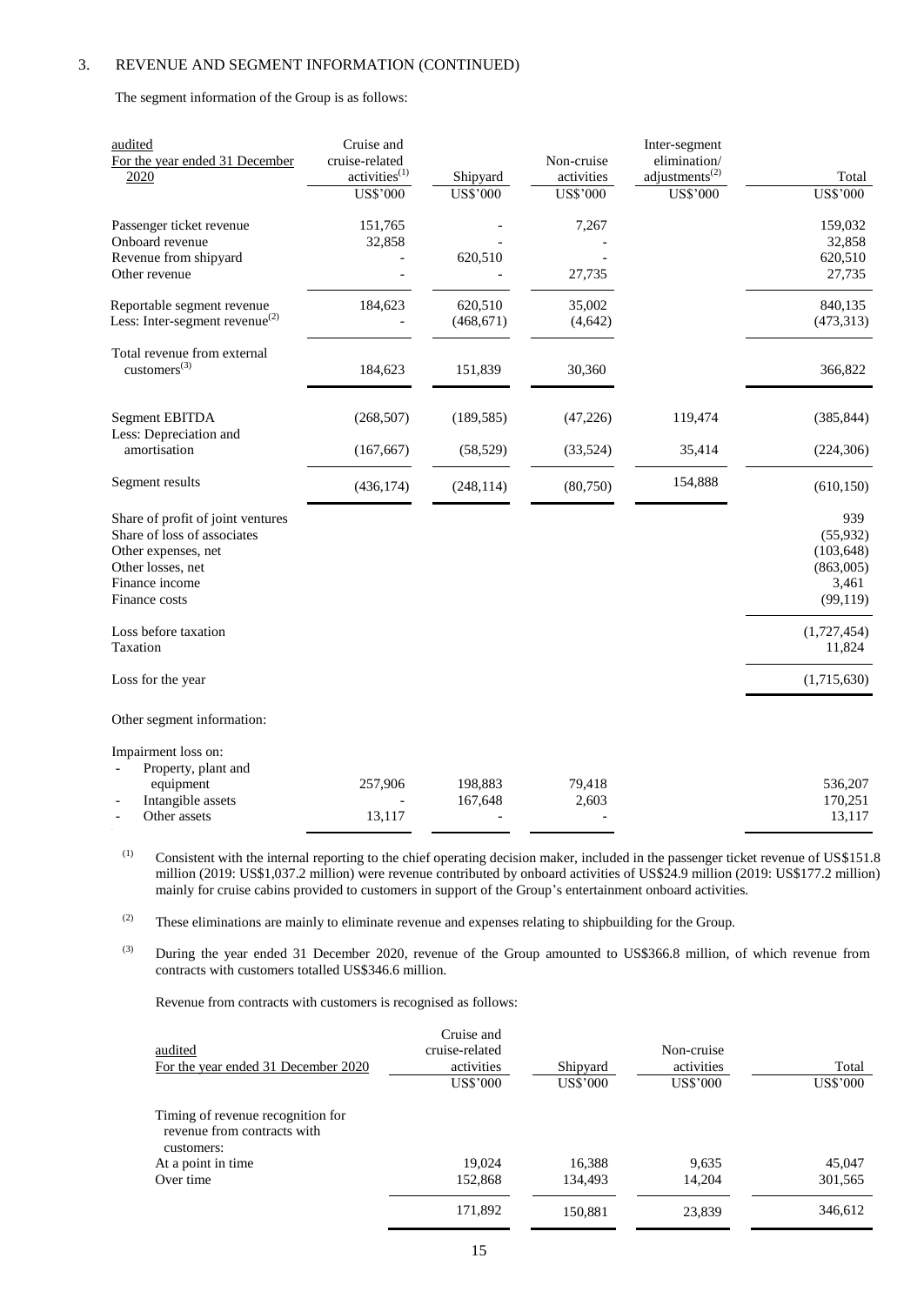| audited<br>As at 31 December 2020                      | Cruise and<br>cruise-related<br>activities<br><b>US\$'000</b> | Shipyard<br><b>US\$'000</b> | Non-cruise<br>activities<br><b>US\$'000</b> | Total<br><b>US\$'000</b> |
|--------------------------------------------------------|---------------------------------------------------------------|-----------------------------|---------------------------------------------|--------------------------|
| Segment assets                                         | 5,253,045                                                     | 606,405                     | 860,598                                     | 6,720,048                |
| Deferred tax assets                                    |                                                               |                             |                                             | 585                      |
| Total assets                                           |                                                               |                             |                                             | 6,720,633                |
| Segment liabilities<br>Loans and borrowings (including | 372,678                                                       | 170,542                     | 37,194                                      | 580,414                  |
| current portion)                                       | 3,267,262                                                     | 116,862                     |                                             | 3,384,124                |
|                                                        | 3,639,940                                                     | 287,404                     | 37,194                                      | 3,964,538                |
| Current income tax liabilities                         |                                                               |                             |                                             | 4,488                    |
| Deferred tax liabilities                               |                                                               |                             |                                             | 9,200                    |
| <b>Total liabilities</b>                               |                                                               |                             |                                             | 3,978,226                |
| Capital expenditure:                                   |                                                               |                             |                                             |                          |
| Property, plant and equipment<br>Right-of-use assets   | 593,679<br>2,740                                              | 29,648<br>1,887             | 51,155<br>1,254                             | 674,482<br>5,881         |
|                                                        | 596,419                                                       | 31,535                      | 52,409                                      | 680,363                  |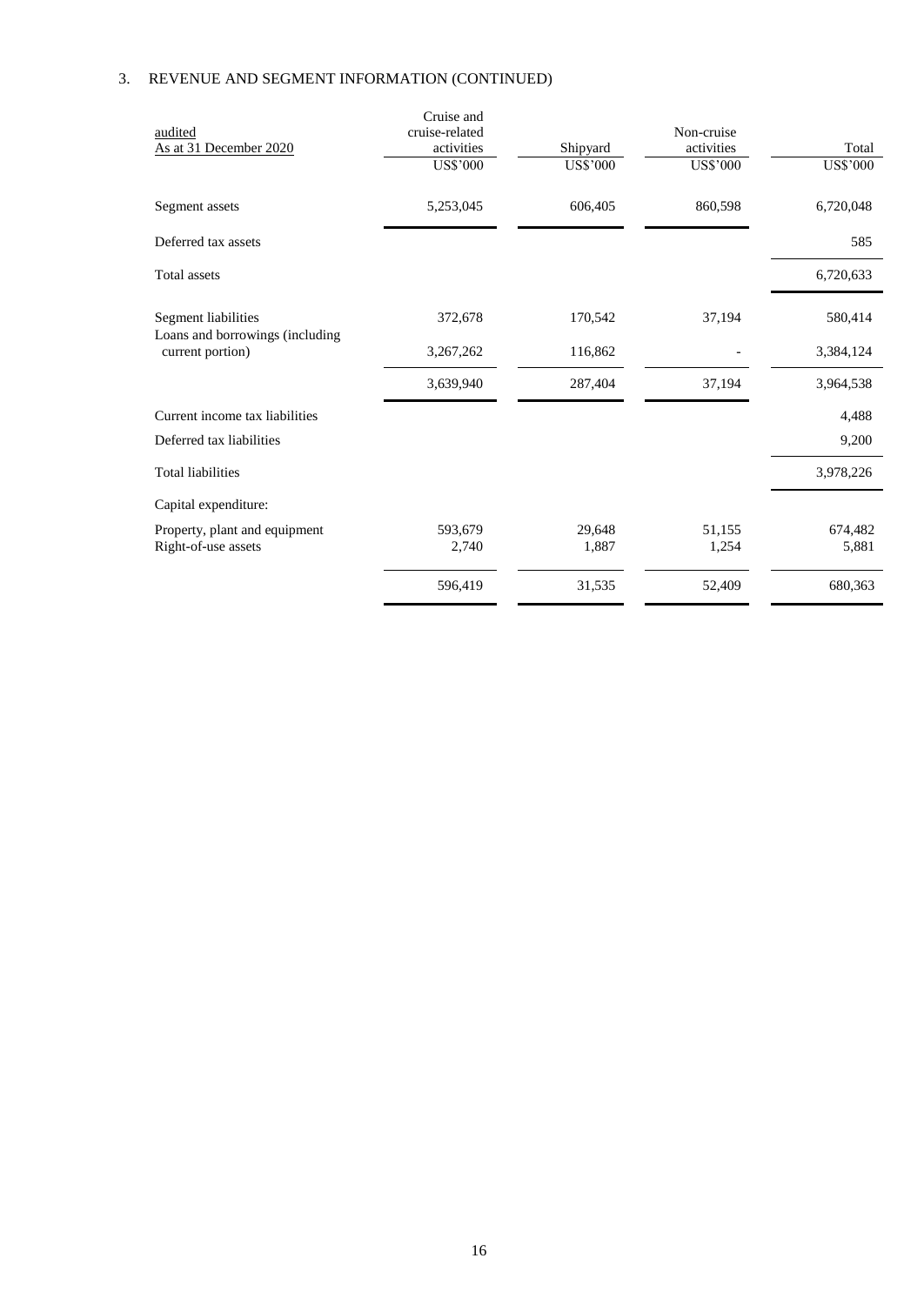| audited<br>For the year ended 31 December<br>2019                                                                                                 | Cruise and<br>cruise-related<br>activities $(1)$<br><b>US\$'000</b> | Shipyard<br><b>US\$'000</b> | Non-cruise<br>activities<br><b>US\$'000</b> | Inter-segment<br>elimination/<br>adjustments $^{(2)}$<br><b>US\$'000</b> | Total<br><b>US\$'000</b>                                     |
|---------------------------------------------------------------------------------------------------------------------------------------------------|---------------------------------------------------------------------|-----------------------------|---------------------------------------------|--------------------------------------------------------------------------|--------------------------------------------------------------|
| Passenger ticket revenue<br>Onboard revenue<br>Revenue from shipyard<br>Other revenue                                                             | 1,037,184<br>346,506                                                | 1,029,166                   | 15,457<br>51,898                            |                                                                          | 1,052,641<br>346,506<br>1,029,166                            |
| Reportable segment revenue<br>Less: Inter-segment revenue $^{(2)}$                                                                                | 1,383,690                                                           | 1,029,166<br>(906, 844)     | 67,355<br>(12, 446)                         |                                                                          | 51,898<br>2,480,211<br>(919, 290)                            |
| Total revenue from external<br>$\text{customers}^{(3)}$                                                                                           | 1,383,690                                                           | 122,322                     | 54,909                                      |                                                                          | 1,560,921                                                    |
| <b>Segment EBITDA</b>                                                                                                                             | 189,829                                                             | (43,009)                    | (23, 456)                                   | 19,113                                                                   | 142,477                                                      |
| Less: Depreciation and<br>amortisation                                                                                                            | (190, 219)                                                          | (44,106)                    | (37, 373)                                   | 33,034                                                                   | (238, 664)                                                   |
| Segment results                                                                                                                                   | (390)                                                               | (87, 115)                   | (60, 829)                                   | 52,147                                                                   | (96, 187)                                                    |
| Share of profit of joint ventures<br>Share of profit of associates<br>Other expenses, net<br>Other losses, net<br>Finance income<br>Finance costs |                                                                     |                             |                                             |                                                                          | 3,018<br>6,673<br>(11,252)<br>(15, 382)<br>5,742<br>(48,963) |
| Loss before taxation<br>Taxation                                                                                                                  |                                                                     |                             |                                             |                                                                          | (156, 351)<br>(2, 242)                                       |
| Loss for the year                                                                                                                                 |                                                                     |                             |                                             |                                                                          | (158, 593)                                                   |
| Other segment information:                                                                                                                        |                                                                     |                             |                                             |                                                                          |                                                              |
| Impairment loss on property,<br>plant and equipment                                                                                               | 11,242                                                              |                             | 4,554                                       |                                                                          | 15,796                                                       |

<sup>(3)</sup> During the year ended 31 December 2019, revenue of the Group amounted to US\$1,560.9 million, of which revenue from contracts with customers totalled US\$1,343.0 million.

Revenue from contracts with customers is recognised as follows:

| audited<br>For the year ended 31 December 2019                              | Cruise and<br>cruise-related<br>activities<br>US\$'000 | Shipyard<br>US\$'000 | Non-cruise<br>activities<br><b>US\$'000</b> | Total<br>US\$'000 |
|-----------------------------------------------------------------------------|--------------------------------------------------------|----------------------|---------------------------------------------|-------------------|
| Timing of revenue recognition for revenue from<br>contracts with customers: |                                                        |                      |                                             |                   |
| At a point in time                                                          | 99.943                                                 | 16,883               | 27,203                                      | 144,029           |
| Over time                                                                   | 1,071,838                                              | 104.471              | 22,696                                      | 1,199,005         |
|                                                                             | 1,171,781                                              | 121,354              | 49.899                                      | 1,343,034         |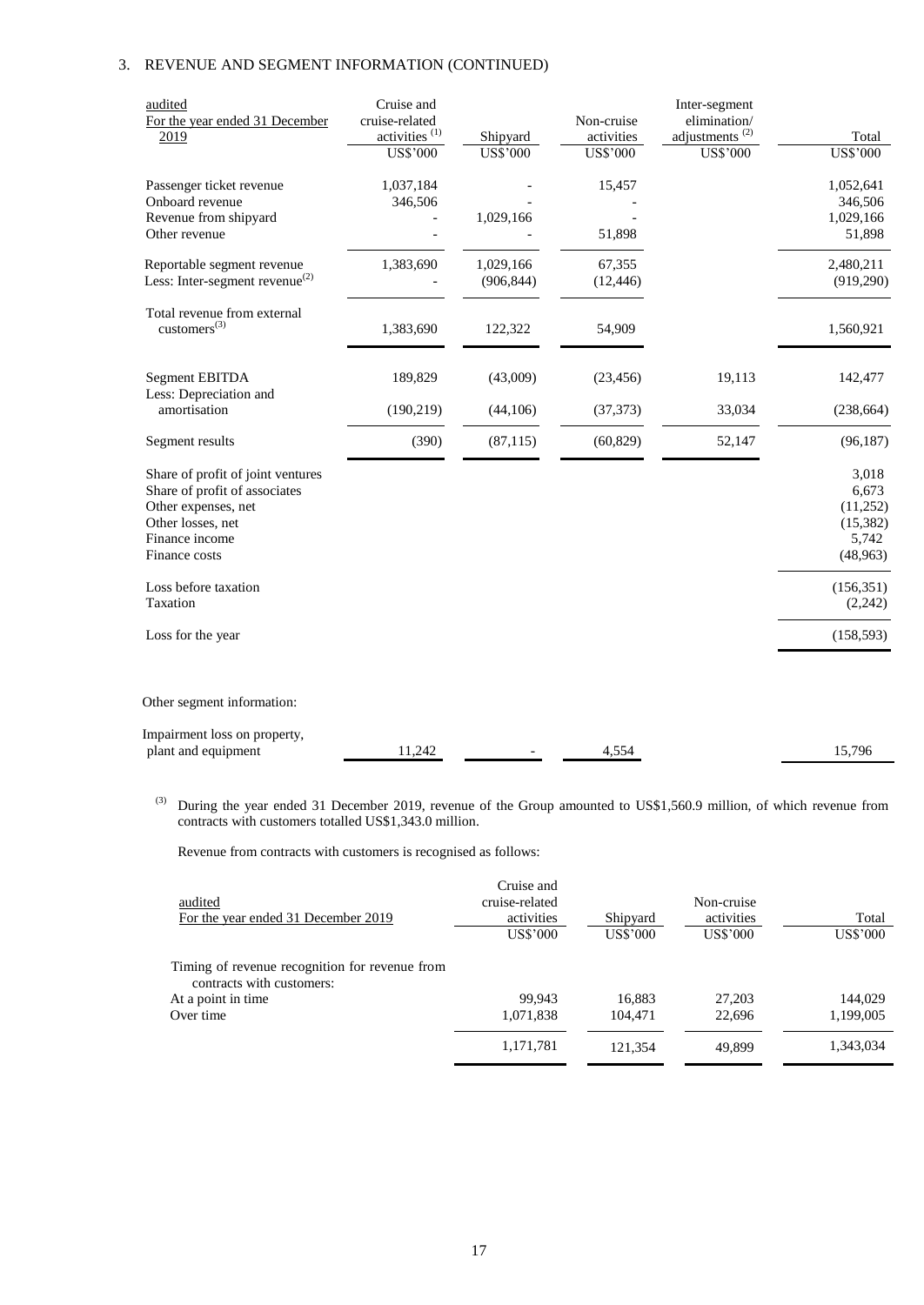|                                                                                                          | Cruise and      |                 |                 |                 |
|----------------------------------------------------------------------------------------------------------|-----------------|-----------------|-----------------|-----------------|
| audited                                                                                                  | cruise-related  |                 | Non-cruise      |                 |
| As at 31 December 2019                                                                                   | activities      | Shipyard        | activities      | Total           |
|                                                                                                          | <b>US\$'000</b> | <b>US\$'000</b> | <b>US\$'000</b> | <b>US\$'000</b> |
| Segment assets                                                                                           | 5,568,414       | 1,045,629       | 1,360,804       | 7,974,847       |
| Deferred tax assets                                                                                      |                 |                 |                 | 2,677           |
| Total assets                                                                                             |                 |                 |                 | 7,977,524       |
| Segment liabilities                                                                                      | 578,145         | 225,880         | 56,143          | 860,168         |
| Loans and borrowings (including<br>current portion)                                                      | 2,696,886       | 42,529          |                 | 2,739,415       |
|                                                                                                          | 3,275,031       | 268,409         | 56,143          | 3,599,583       |
| Current income tax liabilities                                                                           |                 |                 |                 | 10,328          |
| Deferred tax liabilities                                                                                 |                 |                 |                 | 22,525          |
| <b>Total liabilities</b>                                                                                 |                 |                 |                 | 3,632,436       |
| Capital expenditure:                                                                                     |                 |                 |                 |                 |
| Property, plant and equipment<br>Property,<br>plant<br>and<br>equipment<br>arising from acquisition of a | 1,164,794       | 100,343         | 73,290          | 1,338,427       |
| subsidiary                                                                                               |                 | 488             |                 | 488             |
| Intangible assets                                                                                        |                 | 3,315           | 250             | 3,565           |
| Intangible<br>from<br>arising<br>assets                                                                  |                 |                 |                 |                 |
| acquisition of a subsidiary                                                                              |                 | 3,688           |                 | 3,688           |
|                                                                                                          | 1,164,794       | 107,834         | 73,540          | 1,346,168       |
|                                                                                                          |                 |                 |                 |                 |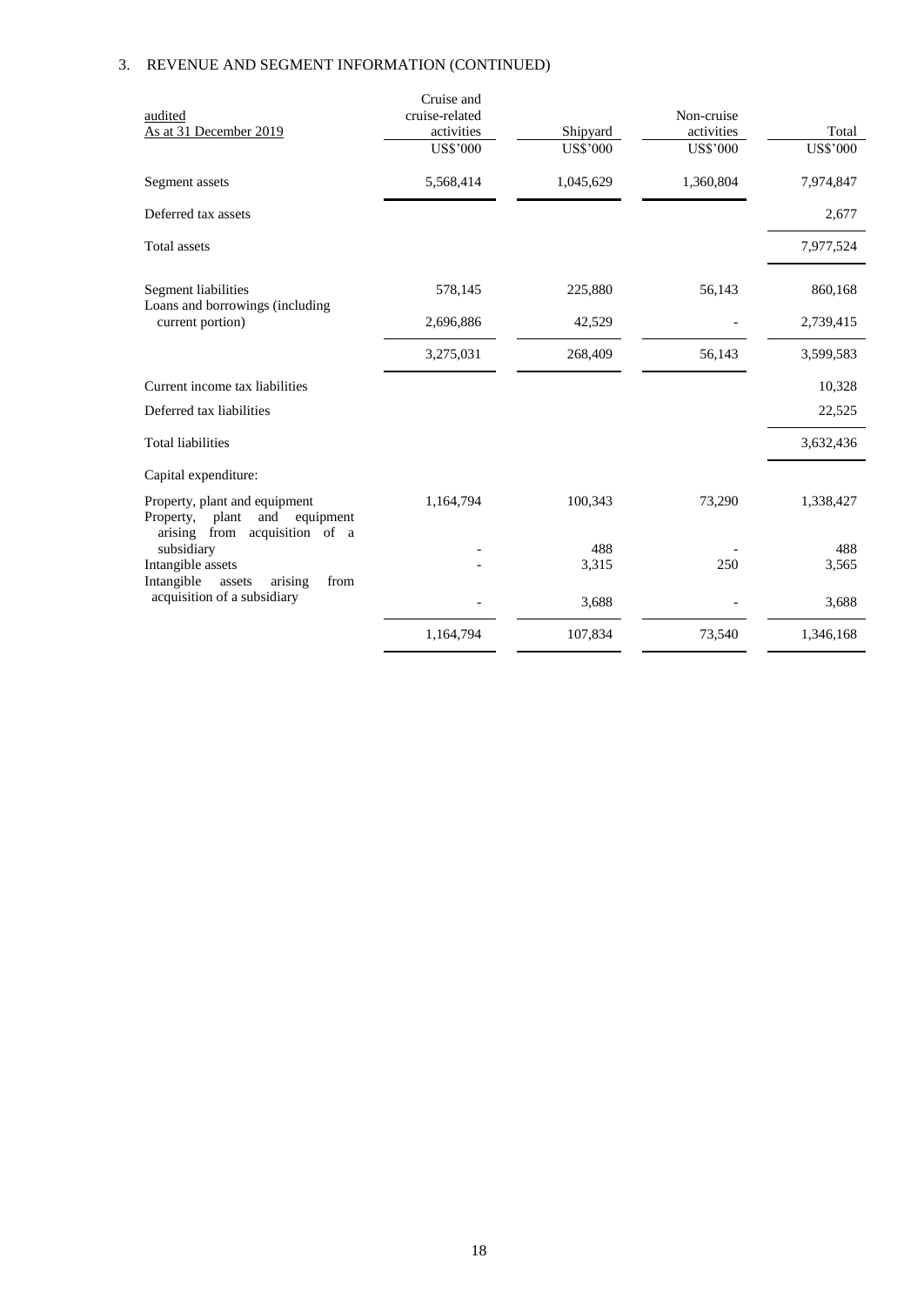# **Geographical information**

### Revenue

Revenue from cruise and cruise-related activities are analysed based on geographical territory of departure port. Revenue from shipyard and non-cruise activities are based on the location at which the services were provided or goods delivered, in the case of contract revenue, based on the location of the customers, except for revenue from AirCruises which are based on geographical territory of place of departure.

|                         | Year ended 31 December |                 |  |
|-------------------------|------------------------|-----------------|--|
|                         | 2020                   | 2019            |  |
|                         | <b>US\$'000</b>        | <b>US\$'000</b> |  |
|                         | audited                | audited         |  |
| Asia Pacific (note (a)) | 165,909                | 1,021,185       |  |
| America                 | 157,888                | 244,931         |  |
| Europe                  | 27,863                 | 264,817         |  |
| Others                  | 15,162                 | 29,988          |  |
|                         | 366,822                | 1,560,921       |  |

Non-current assets, other than financial instruments and deferred tax assets

|                           | As at 31 December |                 |
|---------------------------|-------------------|-----------------|
|                           | 2020              | 2019            |
|                           | <b>US\$'000</b>   | <b>US\$'000</b> |
|                           | audited           | audited         |
| Asia Pacific (note (a))   | 2,656,228         | 3,164,606       |
| Europe                    | 2,825,191         | 2,691,762       |
| Unallocated (note $(b)$ ) | 574,858           | 822,200         |
|                           | 6,056,277         | 6,678,568       |

#### Notes:

- (a) Asia Pacific mainly includes Australia, Cambodia, Mainland China, Hong Kong Special Administrative Region, Indonesia, Japan, the Philippines, Malaysia, New Zealand, Singapore, Taiwan, Thailand and Vietnam.
- (b) With the exception of Crystal River Cruises ships operating in Europe, unallocated includes non-current assets other than financial instruments and deferred tax assets of Crystal Cruises as it is operated on a global basis. Accordingly, management considers that there is no suitable basis for allocating such assets by geographical territory.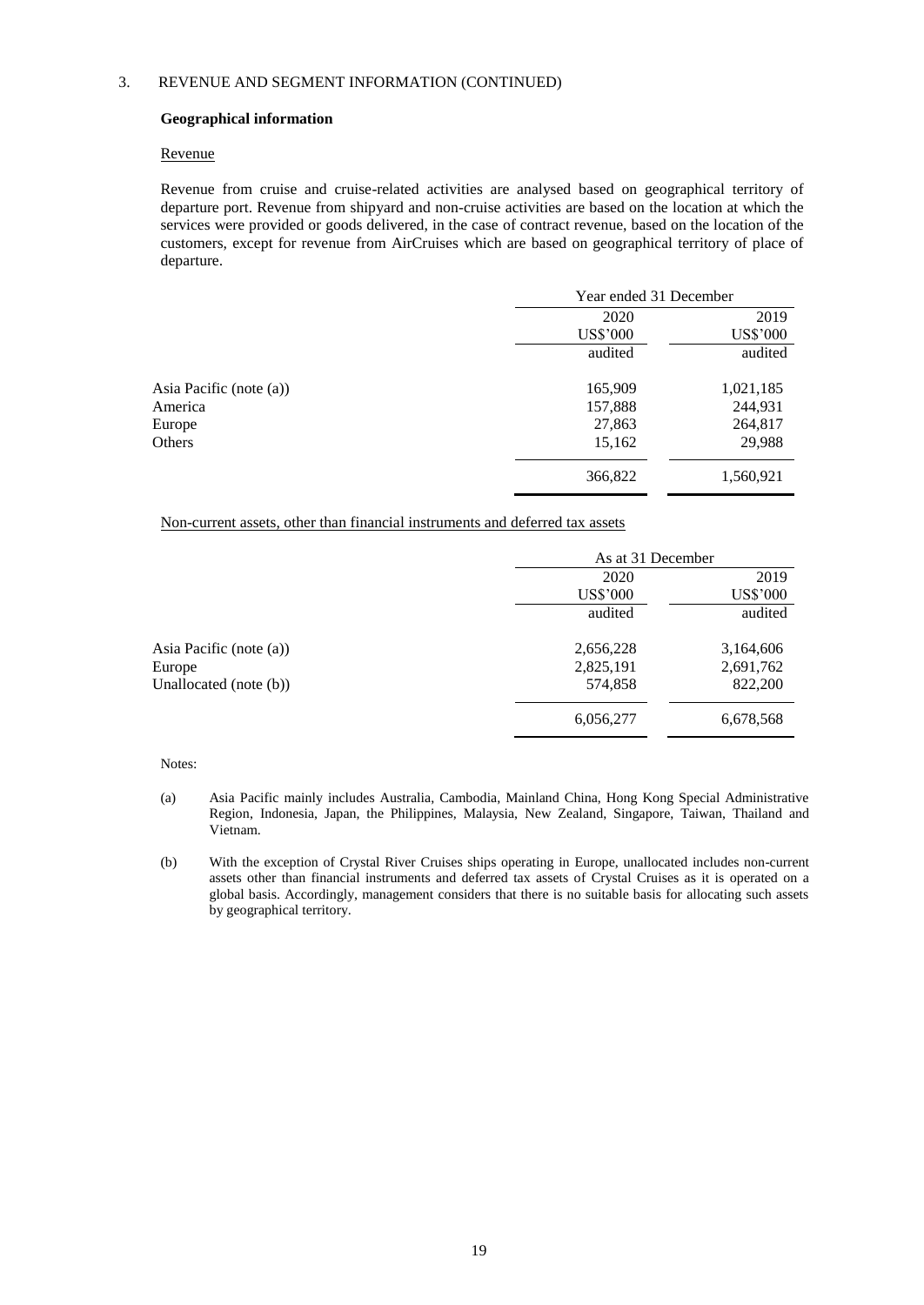|                                                              | Year ended 31 December |          |
|--------------------------------------------------------------|------------------------|----------|
|                                                              | 2020                   | 2019     |
|                                                              | <b>US\$'000</b>        | US\$'000 |
|                                                              | audited                | audited  |
| Write off and gain/(loss) on disposal of property, plant and |                        |          |
| equipment, net                                               | 1,309                  | (3,364)  |
| Loss on foreign exchange                                     | (67, 605)              | (10,090) |
| Reorganisation costs (note $(a)$ )                           | (33, 125)              |          |
| Other (losses)/income, net                                   | (4,227)                | 2,202    |
|                                                              | (103, 648)             | (11,252) |

#### Note:

(a) During the year ended 31 December 2020, the Group communicated to the representatives of affected employees a detailed formal reorganisation plan of its shipyard operations and accordingly provided for an estimated cost of approximately EUR27.8 million (approximately US\$33.1 million) for the year ended 31 December 2020.

## 5. OTHER LOSSES, NET

|                                                             | Year ended 31 December |           |
|-------------------------------------------------------------|------------------------|-----------|
|                                                             | 2020                   | 2019      |
|                                                             | US\$'000               | US\$'000  |
|                                                             | audited                | audited   |
| Impairment loss:                                            |                        |           |
| - Property, plant and equipment (note (a))                  | (536,207)              | (15,796)  |
| - Intangible assets (note (a))                              | (170, 251)             |           |
| - Other assets (note $(a)$ )                                | (13, 117)              |           |
| Loss on early repayment of bank borrowings                  | (13, 865)              |           |
| Loss on deemed disposal of equity interest in an associate  | (8)                    |           |
| Loss on disposal of subsidiaries, net                       | (125, 167)             | (1,762)   |
| Reclassification to consolidated statement of comprehensive |                        |           |
| income on discontinuation of hedge accounting               | (4,390)                |           |
| Reversal of impairment loss on other receivables            |                        | 2,176     |
|                                                             | (863,005)              | (15, 382) |

Note:

- (a) The Group's operations were adversely affected by the effects of COVID-19 that caused the Group to cancel many sailings and temporarily suspended almost all of its cruise operations since February 2020 and shipyard operations between March 2020 and October 2020 as well as most of its other non-cruise operations. The Group has resumed domestic cruises in Taiwan with Explorer Dream since July 2020, followed by World Dream in Singapore since November 2020. Having considered the consequential impact on the expected future operating cash flows, the Group performed a review of the carrying value of its non-current assets. Accordingly, impairment losses on the following assets were recognised during the year:
	- (i) US\$536.2 million on cruise ships, aircraft and other property, plant and equipment;
	- (ii) US\$170.3 million development expenditures on ship designs, tradenames and goodwill; and
	- (iii) US\$13.1 million on other non-current assets.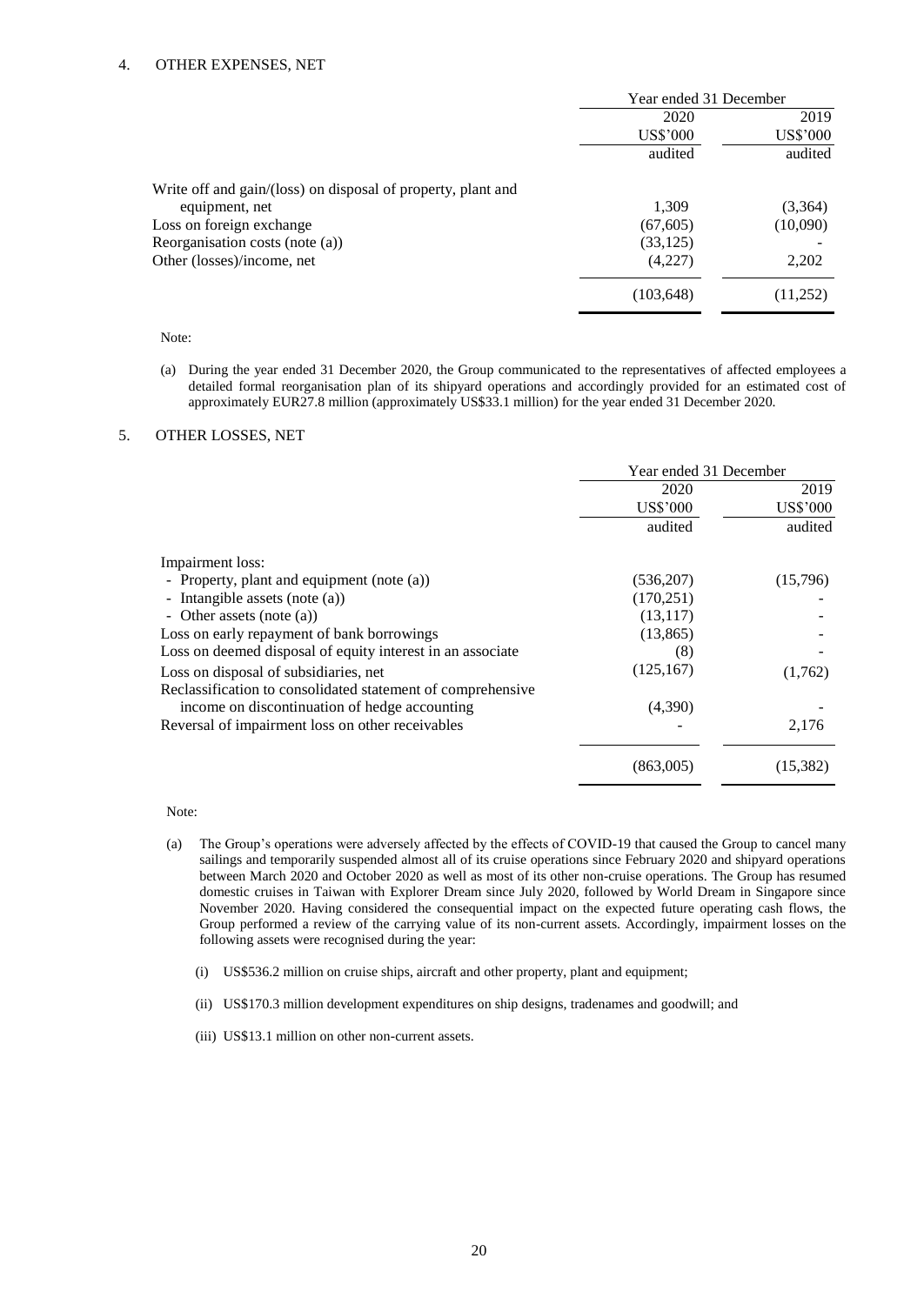|                                                                                                                        | Year ended 31 December |                 |
|------------------------------------------------------------------------------------------------------------------------|------------------------|-----------------|
|                                                                                                                        | 2020                   | 2019            |
|                                                                                                                        | US\$'000               | <b>US\$'000</b> |
|                                                                                                                        | audited                | audited         |
| Commitment fees and amortisation of bank loans arrangement                                                             |                        |                 |
| fees                                                                                                                   | 23,349                 | 19,238          |
| Interests on bank loans and others                                                                                     | 114,873                | 101,277         |
| Gain arising from loan modifications                                                                                   | (7,107)                |                 |
| Fair value losses/(gains) on interest rate swaps designated as<br>cash flow hedges – transfer from other comprehensive |                        |                 |
| income/(loss)                                                                                                          | 1,597                  | (121)           |
| Write off of bank loans arrangement fees                                                                               | 21,181                 |                 |
| Interest expense on lease liabilities                                                                                  | 2,096                  | 2,370           |
|                                                                                                                        | 155,989                | 122,764         |
| Interest capitalised for qualifying assets                                                                             | (56, 870)              | (73, 801)       |
| Finance costs expensed                                                                                                 | 99,119                 | 48,963          |

# 7. LOSS BEFORE TAXATION

Loss before taxation is stated after charging the following:

|                                                                                                                               | Year ended 31 December |          |
|-------------------------------------------------------------------------------------------------------------------------------|------------------------|----------|
|                                                                                                                               | 2020                   | 2019     |
|                                                                                                                               | US\$'000               | US\$'000 |
|                                                                                                                               | audited                | audited  |
| Commission, incentives, transportation and other related costs<br>(including amortisation of incremental costs for obtaining) |                        |          |
| contracts of US\$30,001,000 (2019: US\$96,741,000))                                                                           | 37,361                 | 178,024  |
| Onboard costs                                                                                                                 | 16.484                 | 120,017  |
| Staff costs excluding directors' remuneration                                                                                 | 294,259                | 449,760  |
| Food and supplies                                                                                                             | 12.697                 | 80,758   |
| Fuel costs                                                                                                                    | 59,648                 | 124,834  |
| Advertising expenses                                                                                                          | 23,751                 | 87,692   |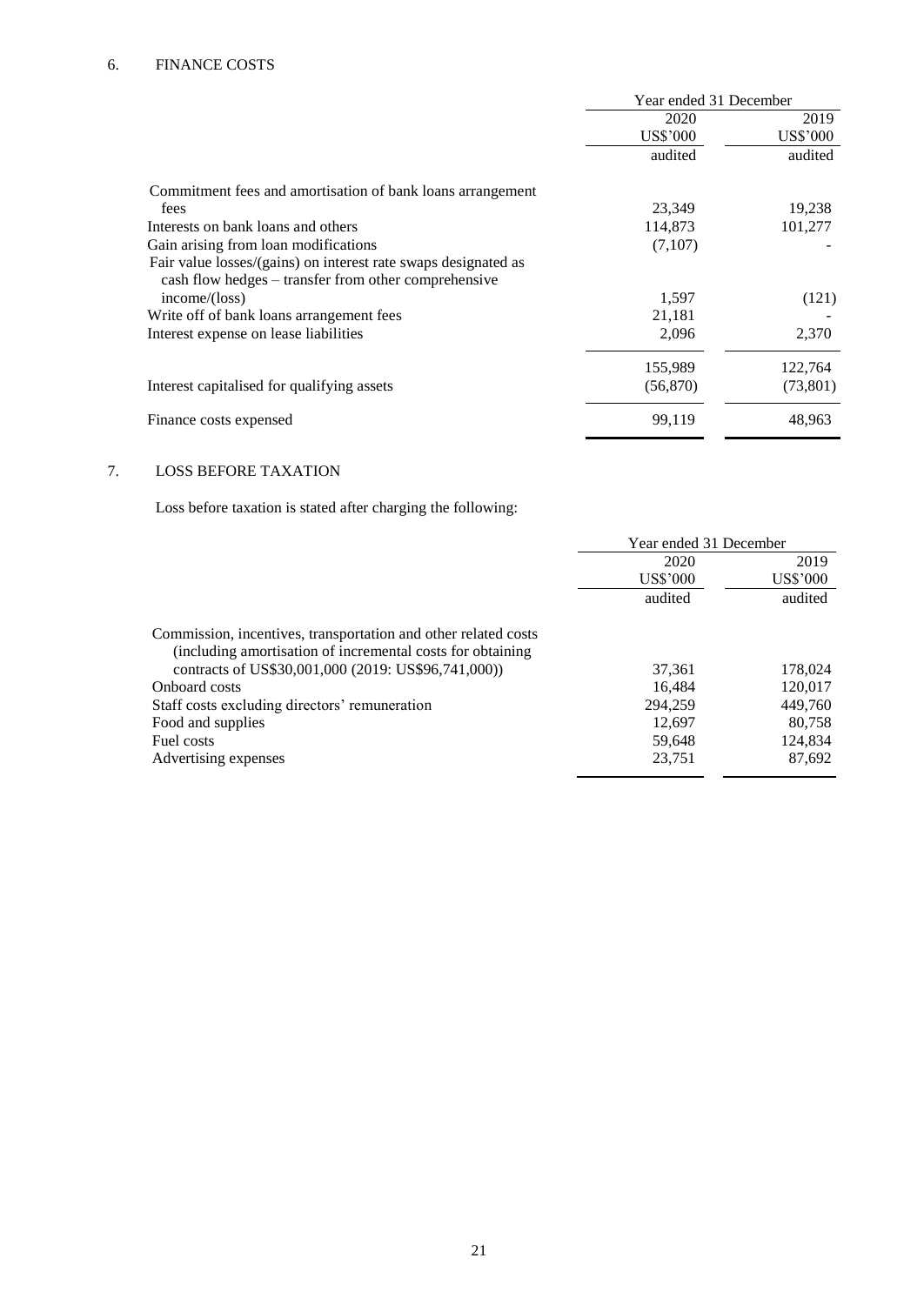# 8. TAXATION

|                                                  | Year ended 31 December |          |
|--------------------------------------------------|------------------------|----------|
|                                                  | 2020                   | 2019     |
|                                                  | <b>US\$'000</b>        | US\$'000 |
|                                                  | audited                | audited  |
| Overseas taxation                                |                        |          |
| - Current taxation                               | 1,817                  | 3,722    |
| - Deferred taxation                              | (9,339)                | (2,598)  |
|                                                  | (7,522)                | 1,124    |
| (Over)/Under provision in respect of prior years |                        |          |
| - Current taxation                               | (4,302)                | 1,118    |
| Tax (credit)/expense                             | (11,824)               | 2,242    |

The Group has incurred tax charges, as shown above, based on income derived from certain jurisdictions where it operates. The appropriate tax rates have been applied in order to determine the applicable tax charges in accordance with relevant tax regulations. Certain revenue of the Group derived from international waters or outside taxing jurisdictions is not subject to income tax and/or is eligible to tax exemption.

# 9. LOSS PER SHARE

Loss per share is computed as follows:

|                                                                                            | Year ended 31 December |               |
|--------------------------------------------------------------------------------------------|------------------------|---------------|
|                                                                                            | 2020                   | 2019          |
|                                                                                            | audited                | audited       |
| <b>BASIC</b>                                                                               |                        |               |
| Loss attributable to equity owners of the Company for the year<br>$(US$^{\circ}000)$       | (1,566,067)            | (151, 461)    |
| Weighted average outstanding ordinary shares, in thousands                                 | 8,482,490              | 8,482,490     |
| Basic loss per share for the year in US cents                                              | (18.46)                | (1.79)        |
| <b>DILUTED</b>                                                                             |                        |               |
| Loss attributable to equity owners of the Company for the year<br>(US\$'000)               | (1,566,067)            | (151, 461)    |
| Weighted average outstanding ordinary shares, in thousands                                 | 8,482,490              | 8,482,490     |
| Effect of dilutive potential ordinary shares on exercise of share<br>options, in thousands | _*                     | $\rightarrow$ |
| Weighted average outstanding ordinary shares after assuming<br>dilution, in thousands      | 8,482,490              | 8,482,490     |
| Diluted loss per share for the year in US cents                                            | (18.46)                | (1.79)        |

\* The calculation of diluted loss per share for the years ended 31 December 2020 and 2019 did not take into account the share options of the Company as the assumed exercise had an anti-dilutive effect on the basic loss per share. Therefore, the diluted loss per share is the same as basic loss per share.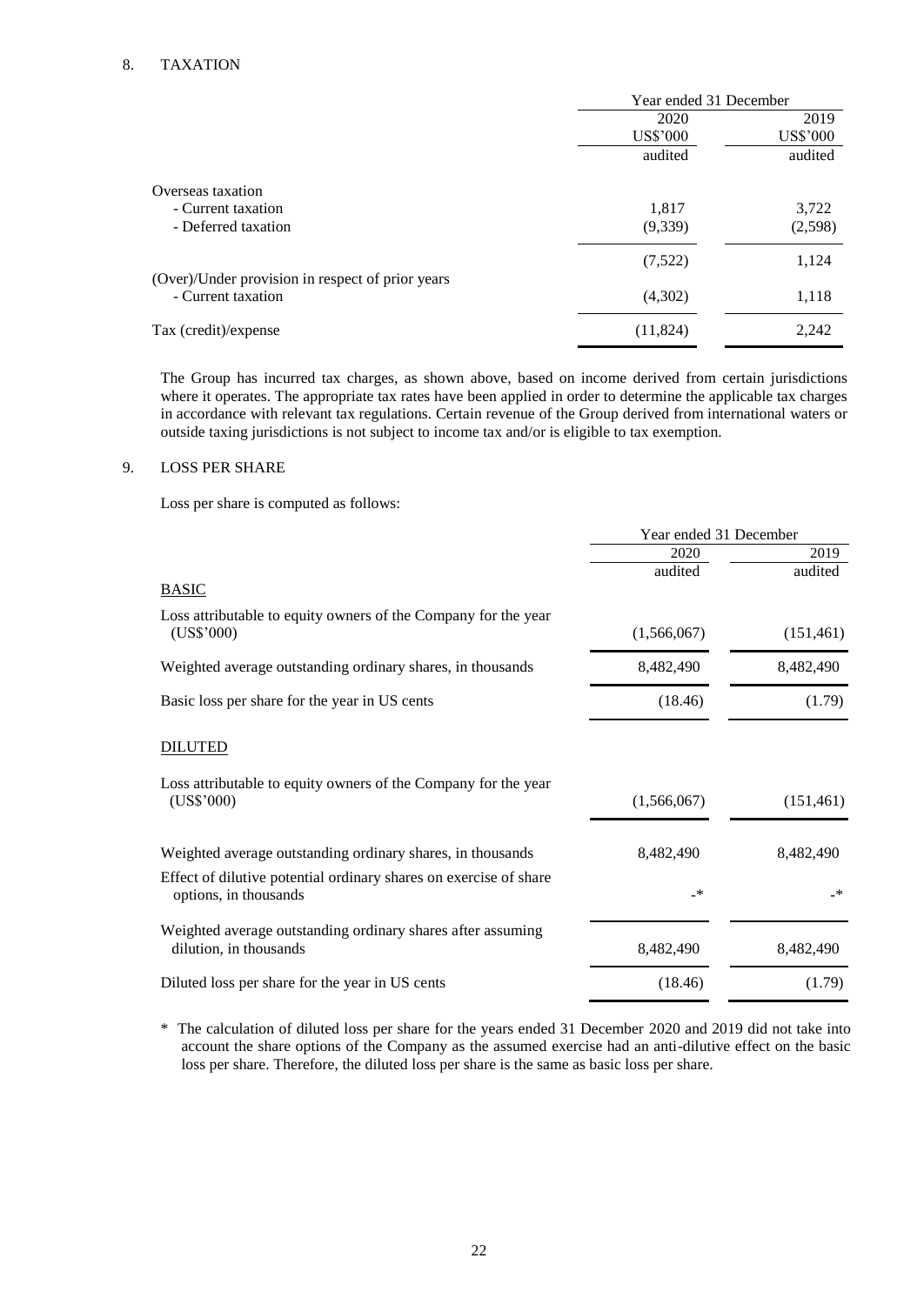|                      |                 | As at 31 December |  |
|----------------------|-----------------|-------------------|--|
|                      | 2020            | 2019              |  |
|                      | <b>US\$'000</b> | <b>US\$'000</b>   |  |
|                      | audited         | audited           |  |
| Trade receivables    | 31,752          | 73,010            |  |
| Less: Loss allowance | (7,688)         | (15,245)          |  |
|                      | 24,064          | 57,765            |  |

The ageing analysis of trade receivables after loss allowance by invoice date is as follows:

|                      | As at 31 December |                 |
|----------------------|-------------------|-----------------|
|                      | 2020              | 2019            |
|                      | <b>US\$'000</b>   | <b>US\$'000</b> |
|                      | audited           | audited         |
| Current to 30 days   | 7,505             | 43,366          |
| 31 days to 60 days   | 215               | 11,726          |
| 61 days to 120 days  | 790               | 1,114           |
| 121 days to 180 days | 133               | 594             |
| 181 days to 360 days | 10,034            | 29              |
| Over 360 days        | 5,387             | 936             |
|                      | 24,064            | 57,765          |

Credit terms generally range from payment in advance to 45 days credit (2019: payment in advance to 45 days credit).

# 11. TRADE PAYABLES

The ageing analysis of trade payables based on invoice date is as follows:

|                      | As at 31 December |                 |
|----------------------|-------------------|-----------------|
|                      | 2020              | 2019            |
|                      | <b>US\$'000</b>   | <b>US\$'000</b> |
|                      | audited           | audited         |
| Current to 60 days   | 105,874           | 135,165         |
| 61 days to 120 days  | 14,821            | 8,540           |
| 121 days to 180 days | 16,269            | 2,856           |
| Over 180 days        | 38,587            | 10,109          |
|                      | 175,551           | 156,670         |

Credit terms granted to the Group generally vary from no credit to 45 days credit (2019: no credit to 45 days credit).

# 12. DIVIDENDS

The Directors do not recommend the declaration of a final dividend in respect of the year ended 31 December 2020 (2019: Nil).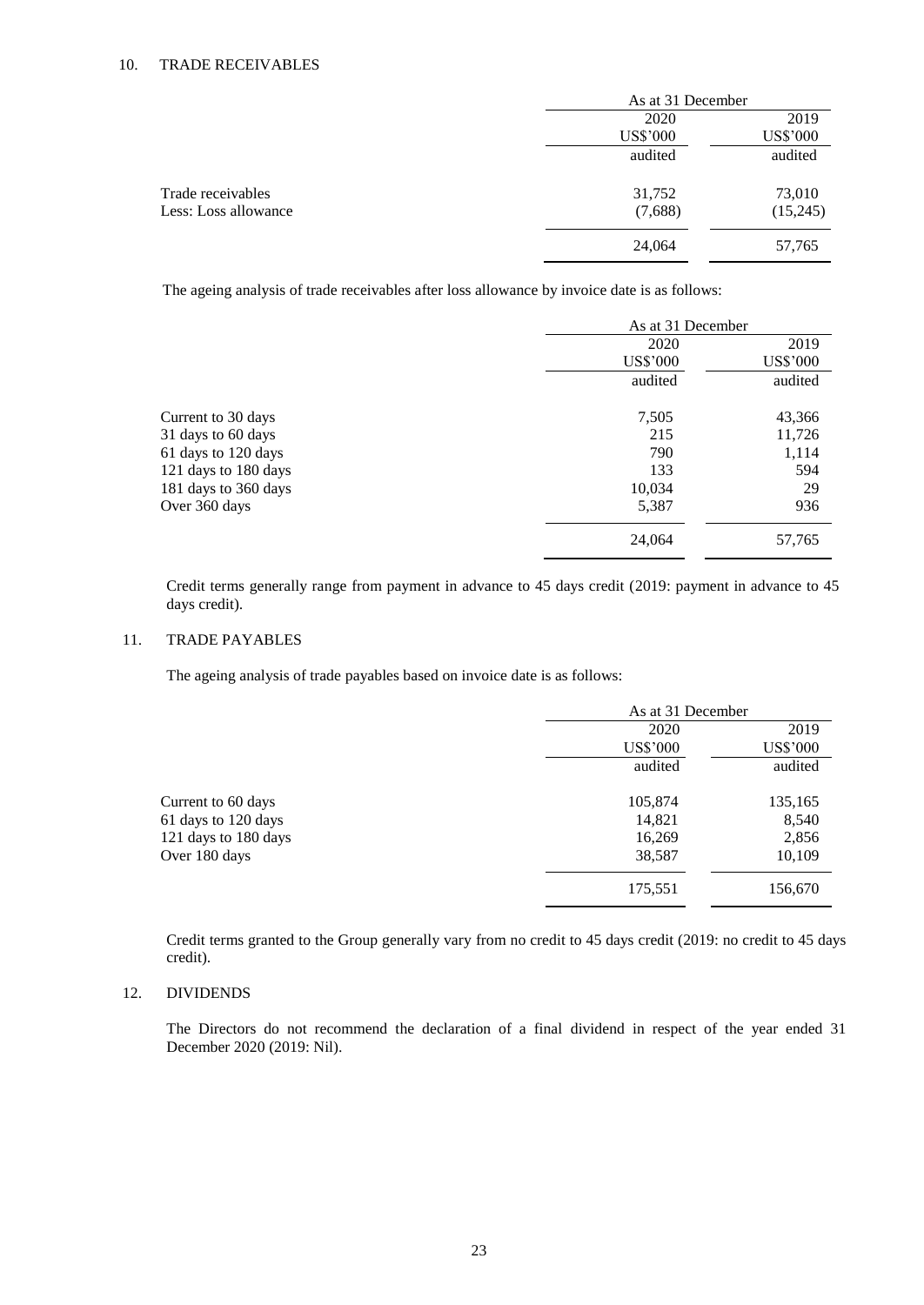# **CHAIRMAN'S STATEMENT**

### Dear Shareholders,

2020 has been unprecedented and at times unpredictable, during which we witnessed a devastating health crisis for both humanity and the economy. There is a cliché in nearly every industry on how businesses are struggling to stay afloat in a tumultuous economic landscape that is disrupting supply chains, consumer demands and operations.

In the coming years, global economic recovery is very much dependent upon the efficacy of rapid mass vaccination programme and sustainable recovery policies rolled out by the respective governments. Ensuring the safety and wellbeing of the guests and employees is the top priority. Hence, the Group has been working closely with the relevant governments and health authorities to establish a phased approach for safe and responsible resumption to mitigate the transmission risk on board cruise ships.

While the travel industry is showing early signs of recovery, buoyed by optimism around positive vaccine news, the Group continues to navigate the ongoing COVID-19 crisis in a highly fluid environment in 2021 and beyond. The Group remains steadfast in its commitment to re-evaluate its business, to develop cautious plans for recovery through various cost optimisation strategies to ensure business continuity. The Group has been embarking on various initiatives to monitor and assess the financial and operational risks to mitigate the ongoing COVID-induced impacts which include but not limited to the disposal of its valuable but non-core business investments. These disposals are in line with the streamlining exercises undertaken by the Group to focus on cruise and cruise related business – a segment which will continue to be the major contributor to the Group's results of operations.

# **DREAM CRUISES – Asia's Global Cruise Line**

## **Explorer Dream - Taiwan**

Since early July 2020, several countries in the Asia-Pacific region have begun easing their border closures and gradually reinvigorating their economy. The Taiwan authorities have taken proactive steps to resume major economic and trade activities. Dream Cruises appreciates the leading role the Taiwanese authorities played in reviving their cruise tourism industry and in making Dream Cruises one of the world's first cruise brands to resume post-pandemic operations in Taiwan.

As the health and safety of our guests and crew members is of utmost importance to us, commencing from 7 May 2021, all crew members and shore staff will receive their first dosage of the COVID-19 vaccine at the Keelung Hospital - making Dream Cruises the first cruise company to implement such a comprehensive vaccination program in Asia. The market response to Explorer Dream's "Island-Hopping" domestic cruise itineraries in Taiwan has been encouraging and demand for short sailings is expected to ramp up gradually during the summer peak season 2021 as overseas leisure travel is unlikely to return until 2022.

However, amid a recent spike in number of reported COVID-19 cases in Keelung and various parts of Taiwan, we have voluntarily suspended Explorer Dream's operation from 12 May 2021 (until 8 June 2021 tentatively) to help curb the spread of COVID-19 in Taiwan, following recommendation from the relevant health authorities. We will monitor the situation in Taiwan and work with the government more closely to ensure health and safety of all guests and crew before resuming our cruises.

# **World Dream - Singapore**

Genting Cruise Lines has gained invaluable first-hand experience in handling pandemic and preventives measure from the charter of Superstar Gemini and Superstar Aquarius in Singapore as floating accommodations for migrant workers who recovered from COVID-19. With the exemplary safety track record of Explorer Dream during her first two months of operations in Taiwan, Dream Cruises has earned the trust and confidence of the Singapore government. World Dream successfully completed its CruiseSafe certification by the Singapore Tourism Board to operate "high seas cruises" for Singapore residents – making Dream Cruises the first cruise brand to restart service in Singapore. On 6 November 2020, World Dream successfully embarked on its inaugural 2-night Super Seacation voyage from Singapore. We are very grateful for the immense concerted efforts from all parties concerned in making these pilot cruises a success.

To give further assurance to our guests and crew, Genting Cruise Lines had also engaged international classification society DNV to conduct a separate certification for its operation. We are very proud that World Dream has been awarded the Certificate of Infection Control for maritime ships issued by DNV. Since her launch, World Dream has kept an exemplary safety track record without any COVID-19 related incidents reported onboard. Dream Cruises will continue to monitor and ensure that all activities on board are organized in accordance with the prevailing national policy, and measures are always in place to maintain social distancing.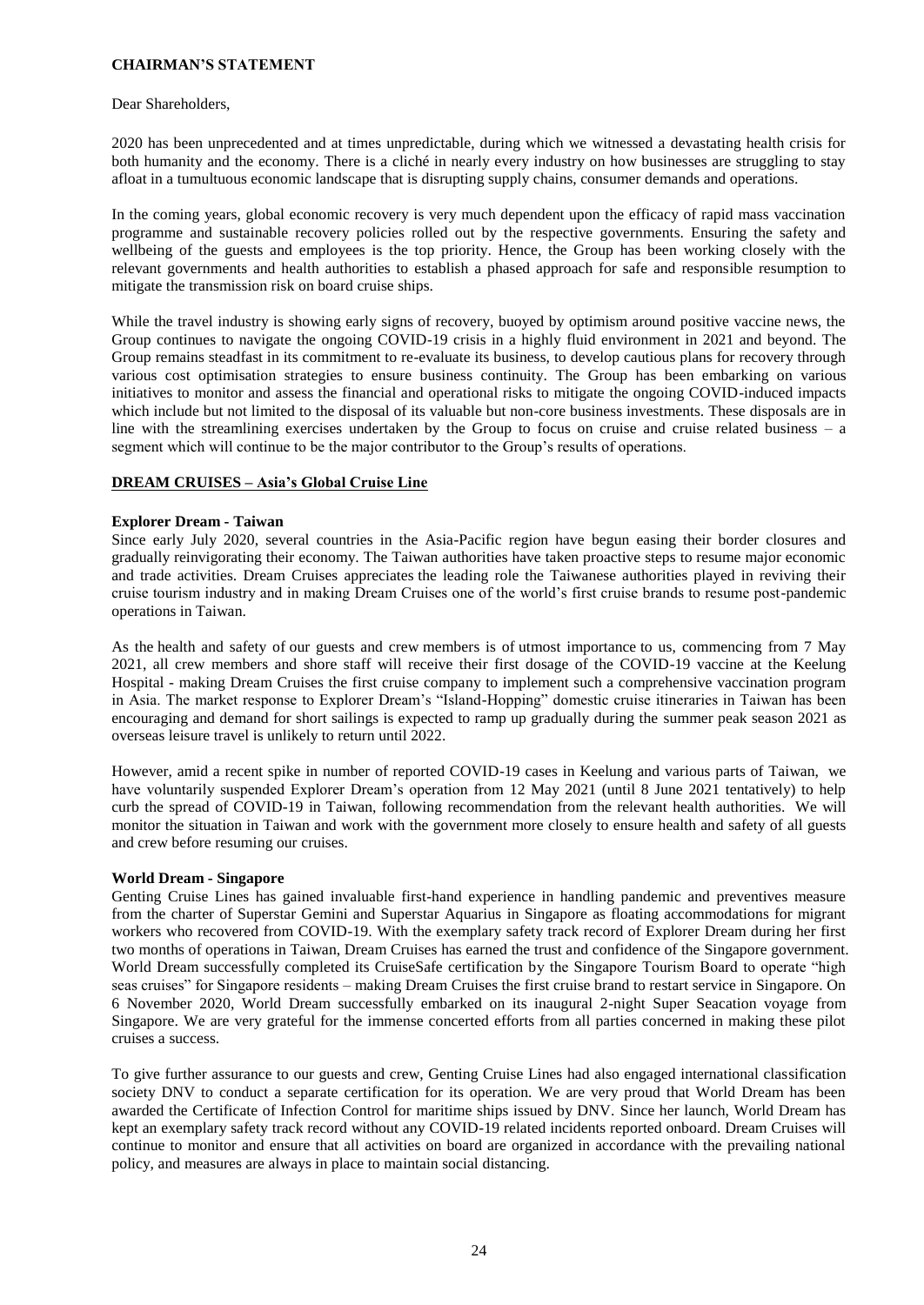Genting Cruise Lines - an Asian homegrown brand operating in the Asia Pacific region, recognises the diversity of the environment we operate in. It is important as a strategic business priority to develop more diverse offerings like vegetarian and halal-friendly cruise products to cater to discerning guests of different dietary requirements and to bring them much-needed peace of mind while cruising. As part of our commitment to our diverse customer engagement initiatives, Dream Cruises is very proud that World Dream is the first cruise ship in the Asia Pacific to embrace a more holistic Muslim-friendly approach featuring a halal-certified kitchen recognised by both the official OIC SMIIC Standards Halal certification from the UNWHD-United World Halal Development and Vegetarian certification from the GVCS-Global Vegetarian Certification Services in Singapore and other culturally appropriate services and facilities.

With the second wave of COVID infections, Singapore announced a lockdown during the period from 16 May to 13 June 2021. In line with this, World Dream has reduced its capacity to 25% from the previous 50% during this period.

While we have already seen a growing interest in the Muslim community for World Dream 2021 sailings, World Dream will continue to be homeported in Singapore through 2021. We also aim to resume destination cruises to selected safe destinations with effective containment measures, possibly by early 2022.

# **CRYSTAL CRUISES – The World's Most Awarded Luxury Cruise Line**

With borders remaining closed in most parts of the United States and Europe during the peak cruise season, Crystal Cruises had voluntarily suspended its cruise operations and spent the rest of the 2020 cruise season preparing to implement stringent COVID-19 health and safety protocols to meet the standards set by the relevant health regulators.

In anticipation of cruise resumption in summer 2021, Crystal Cruises introduced an expanded set of health and safety measures for its Crystal Clean+ protocols to include requirements for COVID-19 testing for guests and crew, mandatory travel insurance, in-port guidelines and more. The Crystal Clean+ protocols go beyond Crystal's already stringent practices to further safeguard guests' and crews' well-being and offer travelers peace of mind. The new Crystal Clean + 3.0 protocols are tailored to meet the unique needs of the luxury traveler and incorporate the current recommendations provided by Cruise Line International Association's (CLIA) to the Centers for Disease Control and Prevention.

Beyond the elegantly designed ships, Crystal Cruises' exceptional personalized service and personal connections that guests experience during their Crystal vacations resonates well with discerning travelers. With a team of well-trained service professionals upholding a legacy of illustrious service, Crystal Cruises is also recognised for other signature hallmarks of Crystal's River voyages include Michelin-level cuisine inspired by the destinations, and inclusive Destination Discoveries tailored to guests' individual interests; and the highest crew-to-guest ratio in the industry with two crew members serving every three guests.

Due to the uncertainty on the reopening of the cruise industry in the United States, Crystal Cruises announced in March 2021 the restart of cruising with new close-to-home Bahamas Escapes beginning 3 July 2021 with a series of 16 seven-night, round-trip cruises from the twin homeports of Nassau and Bimini on its award-winning flag ship, Crystal Serenity. Crystal Endeavor, the largest and most luxurious, new six-star Polar Class Expedition Yacht, will have her inaugural season of 10-night "Circumnavigate Iceland" round-trip cruises from Reykjavik starting on 17 July 2021. In addition, the third and last large ocean ship of Crystal Cruises, Crystal Symphony, will restart sailing on 5 August 2021 on ten-night round-trip cruises from the twin homeports of Antigua and St. Martin. With the easing of travel restrictions to Europe, two of the four river ships of Crystal Cruises will restart in late August 2021 with the rest of the river fleet to restart in spring 2022.

# **MV WERFTEN**

Likewise, businesses in Germany and most parts of Europe had been and are likely to experience significant disruption to their business-as-usual operations and will face business underperformance throughout the duration of the COVID-19 crisis. Many governments have introduced fiscal stimulus and assistance programmes for businesses and sectors which have been severely impacted by the pandemic.

Over the years, the German Federal and State Government has been very supportive of the ship building industry. To cushion the economic impact the COVID-19 pandemic has had on certain companies in the real economy and to stabilise companies whose existence is of significant importance to the economy or for the labour market in Germany, the German Federal Government has initiated a wide array of COVID-19 related measures including establishing the Economic Stabilisation Funds (Wirtschaftsstabilisierungsfonds - "WSF").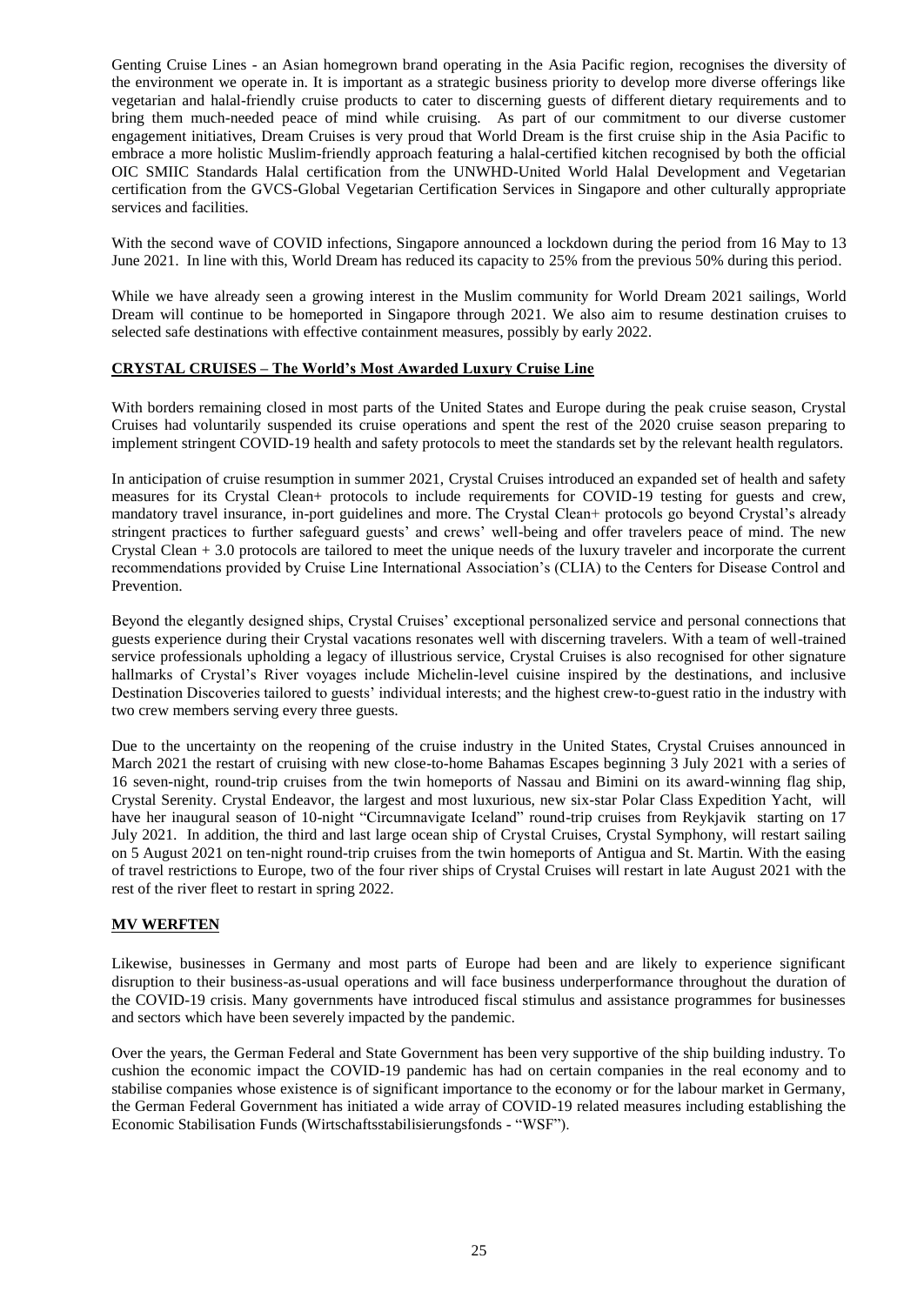In response to the local COVID-19 containment measures, the shipyards voluntarily suspended operations from March to October 2020. With the support of the German State and Federal Government, MV Werften has obtained in principle approved Term Sheet for medium-term bridge loan, subject to final documentation of up to EUR300 million from the WSF to finance the shipyard operations and the completion of Global Dream cruise ship currently scheduled for delivery in mid-2022.

# **PROSPECTS**

The cruise industry will undoubtedly struggle in the challenging environment of 2021 and 2022 with the ongoing impact of COVID-19 (including new strains of the virus), varying pace of vaccination in different countries, timing of reopening of borders, global economic recovery and global geopolitical tensions. With higher rates of vaccination, implementation of vaccine certification, enhanced safety and health measures and the gradual re-opening of borders, the Group is cautiously optimistic that the cruise industry will return to normalcy towards 2023.

As reported in the company's announcement of 7 May 2021, the Company's relevant financial creditors, partners and other stakeholders have provided their formal written agreement (subject to final credit committee and other relevant internal approval processes with respect to certain creditors and other stakeholders) in connection with term sheets which outline the key terms of a holistic, solvent, amendment and restatement of the Group's financial indebtedness and recapitalization transaction.

With the support of all parties concerned, we remain optimistic a holistic consensual solvent restructuring proposal can be implemented by the first half of 2021.

# **APPRECIATION**

On behalf of the Board of Directors, I would like to express my sincere gratitude to the local authorities in the respective jurisdictions where we operate for their concerted efforts and support in allowing phased-in resumption of domestic cruise operations. The continued support of our guests, travel agents, ports authorities and business partners has truly been overwhelming as we sustain our business through this disruption. I would also like to thank all stakeholders, strategic partners, financial creditors and the authorities in Germany for their support of the holistic restructuring of the Group during this difficult time.

Last but not least, I would also like to extend my heartfelt appreciation to all our crew and onshore employees for their sacrifice, support, resilience, and loyalty through this incredibly difficult time. I could not be prouder of how this team has risen to the challenge, in continuing to work on the resumption of our cruises and providing our guests with the wonderful experiences on board the fleet of our three cruise brands, as well as the construction of world-class new cruise ships for the Group.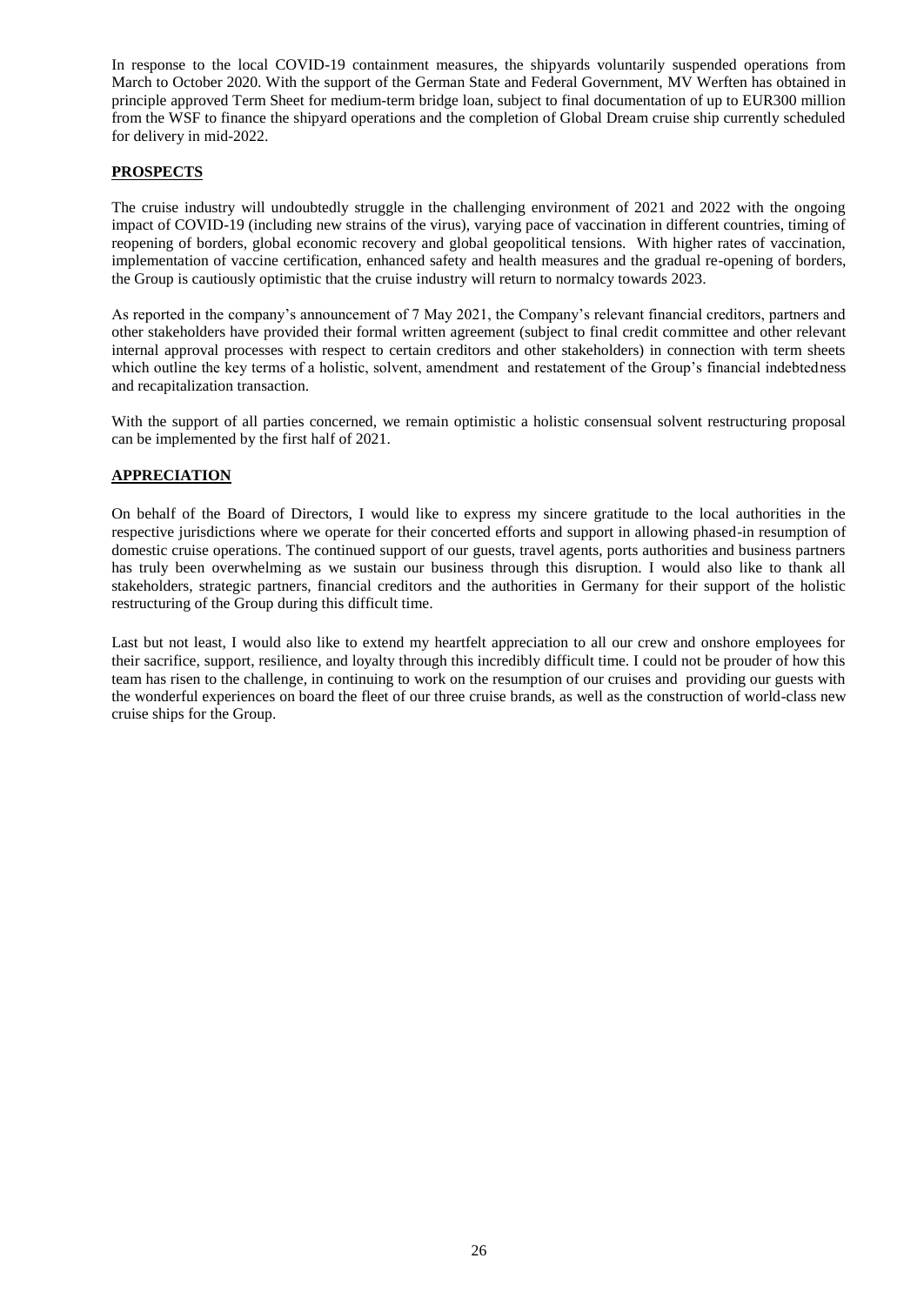#### **BUSINESS REVIEW**

The commentary below is prepared based on the comparison of results for the years ended 31 December 2020 ("2020") and 2019 ("2019") of the Group.

### **Full Year 2020 Results**

Total revenue reduced to US\$366.8 million compared to US\$1,560.9 million in 2019 mainly attributed to suspension of cruise operations since February 2020 due to the COVID-19 pandemic.

The Group recorded EBITDA loss of US\$385.8 million in 2020, compared to EBITDA of US\$142.5 million in 2019. Cruise segment EBITDA loss was US\$268.5 million in 2020 compared with US\$189.8 million EBITDA in 2019. Shipyard segment EBITDA loss was at US\$189.6 million in 2020 as compared to EBITDA loss of US\$23.3 million after inter-segment adjustments in 2019 primarily due to suspension of operations at three shipyards between March and October 2020 due to border closures by Germany, which resulted in non-German subcontractors sending their employees home.

After deducting depreciation and amortisation costs, Operating Loss was at US\$610.2 million in 2020 compared to US\$96.2 million in 2019. Net loss was at US\$1,715.6 million in 2020 compared to US\$158.6 million in 2019 and included adjustments of US\$918.0 million which primarily consisting of expenses related to non-cash impairment losses on certain intangible assets, property, plant and equipment and other assets, share of associates results and losses on disposal of subsidiaries. Compared with industry peers, the cruise segment of the Group has the lowest "burn rate" and the least "EBITDA loss on a per berth basis" due to the sacrifices of the employees in pay cuts and efforts in being the first cruise line to restart operations in the second half of 2020.

With the resumption of cruise operations of Explorer Dream in Taiwan from July 2020, World Dream in Singapore from November 2020, announced restart of most of the Crystal Cruises' fleet, the overall business performance is expected to improve, even though it may be interrupted by possible short lockdowns due to outbreaks of the virus in the key markets. The Company believe that the relevant authorities have sufficient experience to handle outbreaks so that they are of limited duration. However, if the lockdowns are of long duration, then the business performance of the Group will be impacted.

### **Share of (Loss)/Profit of Joint Ventures and Associates**

Share of loss of joint ventures and associates totalled US\$55.0 million in 2020 compared with profit of US\$9.7 million in 2019, which was mainly attributable by the losses of Travellers International Hotel Group, Inc. due to the restriction of its operations as a result of COVID-19 pandemic in the Philippines in 2020.

### **Other Expenses, net**

Net other expenses in 2020 amounted to US\$103.6 million compared with US\$11.3 million in 2019. In 2020, net other expenses mainly included foreign exchange loss amounted to US\$67.6 million resulting primarily from the appreciation of loans and borrowings denominated in foreign currencies against US dollar and the reorganisation costs for shipyard operations amounted to US\$33.1 million.

In 2019, net other expenses mainly included foreign exchange loss amounted to US\$10.1 million resulting primarily from the depreciation of certain foreign currencies against US dollar.

### **Other Losses, net**

Net other losses in 2020 amounted to US\$863.0 million compared with US\$15.4 million in 2019. In 2020, net other losses mainly included net loss on disposal of subsidiaries of US\$125.1 million and impairment losses on property, plant and equipment, intangible assets and other assets of US\$536.2 million, US\$170.3 million and US\$13.1 million respectively.

In 2019, net other losses included a loss on disposal of a subsidiary of US\$1.8 million and impairment loss of US\$15.8 million on certain vessels and an aircraft, which was partially offset by reversal of impairment loss on other receivables of US\$2.2 million.

### **Net Finance Costs**

Net finance costs (i.e. finance costs, net of finance income) in 2020 of US\$95.7 million was recorded compared with US\$43.2 million in 2019 due to higher interest expenses arising from higher outstanding loan balances and less interest capitalisation and write off of bank loans arrangement fees.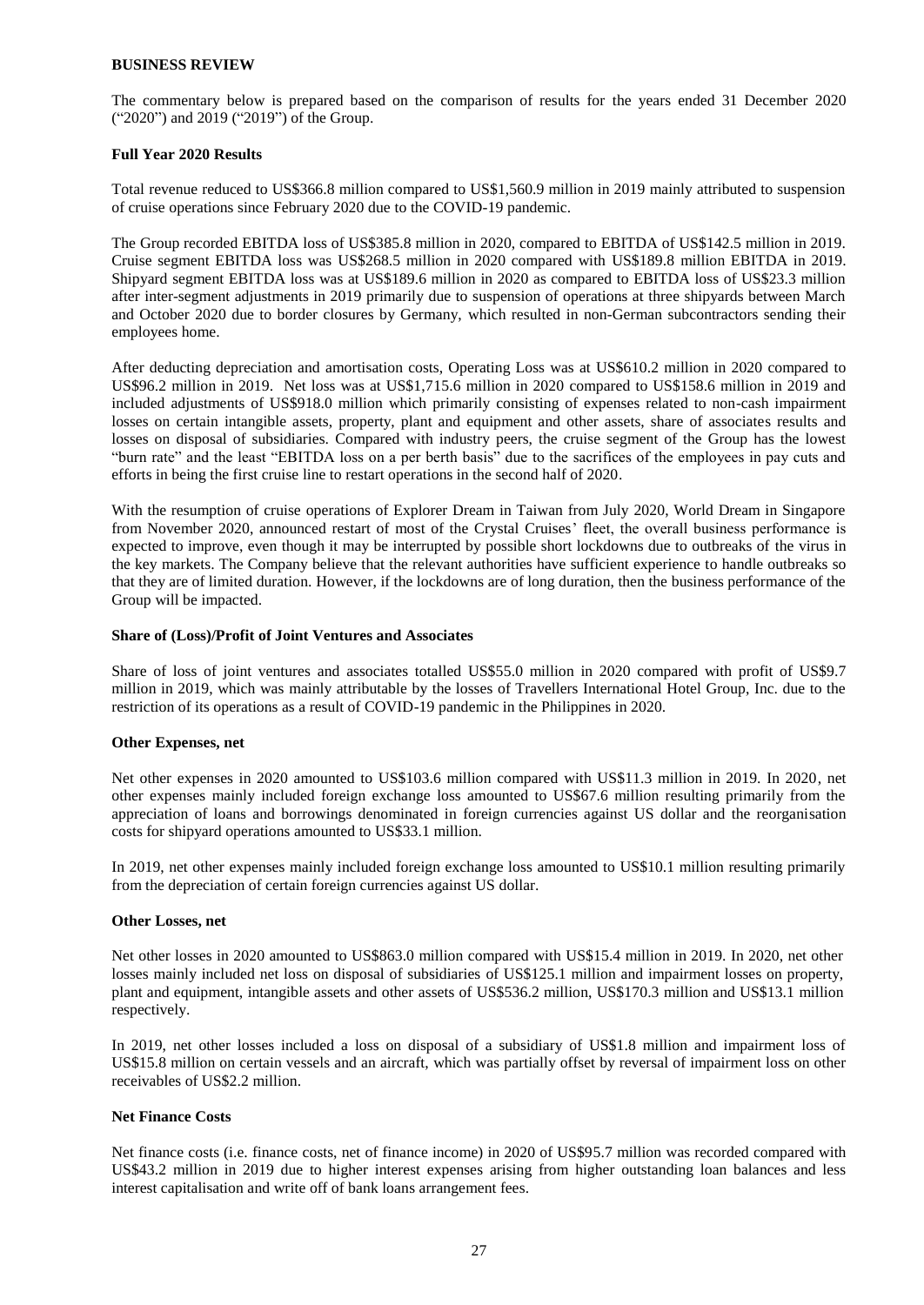## **Loss for the Year**

The Group recorded consolidated net loss of US\$1,715.6 million in 2020, as compared with a consolidated net loss of US\$158.6 million in 2019.

## **Liquidity and Financial Resources**

The Group's operations were adversely affected by the effects of COVID-19. The Group's assessment on future liquidity and financial resources is disclosed in note 2.1 of this announcement and the section headed "Significant Subsequent Events".

As at 31 December 2020, cash and cash equivalents amounted to US\$217.0 million, a decrease of US\$378.1 million compared with US\$595.1 million as at 31 December 2019.

The decrease in cash and cash equivalents was primarily due to cash outflows of (i) cash outflows from operating activities of US\$629.4 million; (ii) US\$558.8 million for capital expenditure of property, plant and equipment; and (iii) US\$793.9 million for repayments of existing bank loans and borrowings and payments of interest and financing costs, net of refund. Cash outflows were partially offset by cash inflows of (i) US\$24.8 million proceeds from sale of property, plant and equipment; (ii) US\$102.1 million proceeds from disposal of subsidiaries, net of cash disposed of; (iii) decrease in restricted cash of US\$199.2 million; (iv) US\$1,212.6 million from the drawdowns of loans and borrowings; and (v) US\$39.3 million capital contribution from non-controlling interest.

The majority of the Group's cash and cash equivalents are held in Euro, US dollar, Chinese Renminbi, Hong Kong dollar and Singapore dollar. The Group's liquidity as at 31 December 2020 amounted to US\$217.0 million (31 December 2019: US\$631.8 million), which comprised cash and cash equivalents and undrawn credit facilities, if any.

As at 31 December 2020, total loans and borrowings amounted to US\$3,384.1 million (31 December 2019: US\$2,739.4 million) and were mainly denominated in US dollar. Taking into account the effect of hedging from the interest rate swap contracts, approximately 20% (31 December 2019: 29%) of the Group's loans and borrowings was under fixed rate and 80% (31 December 2019: 71%) was under floating rate. Loans and borrowings of US\$3,382.6 million (31 December 2019: US\$216.3 million) are classified as current liabilities but not all may ultimately be repayable within one year if the restructuring can be finalised as explained in note 2.1 of this announcement. The outstanding borrowings and unused credit facilities of the Group are secured by legal charges over property, plant and equipment including fixed and floating charges of US\$4.5 billion (31 December 2019: US\$4.0 billion).

The Group was in a net debt position of US\$3,141.4 million as at 31 December 2020, as compared with US\$2,144.3 million as at 31 December 2019. The total equity of the Group was approximately US\$2,742.4 million (31 December 2019: US\$4,345.1 million). The gearing ratio as at 31 December 2020 was 114.5% (31 December 2019: 49.3%). The ratio is calculated as net debt divided by total equity. Net debt is calculated as total borrowings (including "current and non-current loans and borrowings" as shown in the consolidated statement of financial position) less cash and cash equivalents.

The Group adopts a prudent treasury policy with all financing and treasury activities being managed and controlled at its corporate head office. The Group manages its foreign exchange exposure primarily through foreign currency forward contracts. It is also the Group's policy that hedging will not be performed in excess of actual requirement. For operating activities, the Group, to the extent possible, takes advantage of natural offsets of its foreign currency revenues and expenses to reduce its exposure by way of natural hedge as the expenses incurred from the local offices are offset with the income derived locally.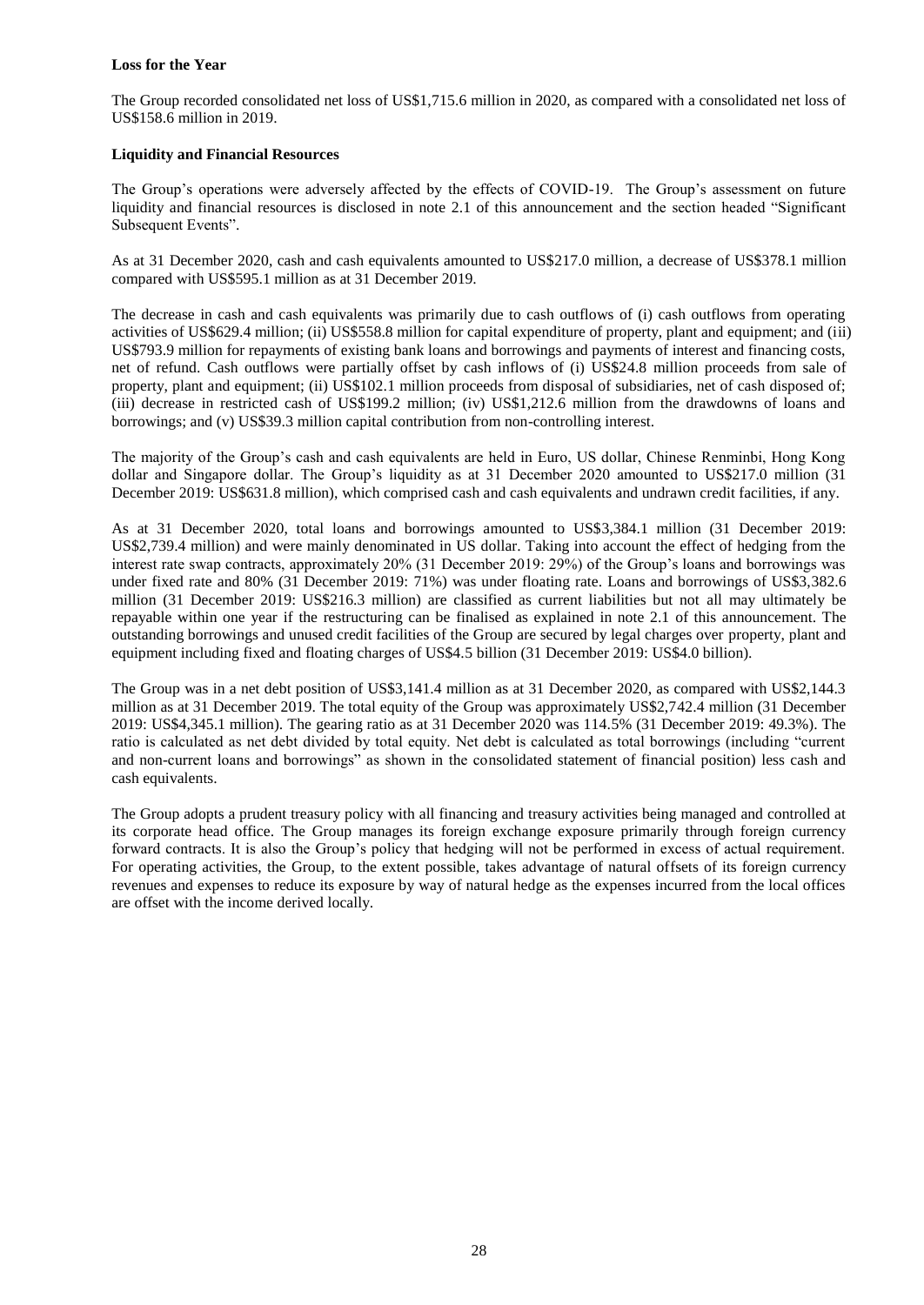### **Second Half 2020 Results**

Total revenue in second half of 2020 ("2H2020") reduced to US\$140.6 million compared to US\$831.8 million in the corresponding period in 2019 ("2H2019") mainly due to continued suspension of almost all of its cruise operations except for the 2 ships currently operating in Taiwan and Singapore since July 2020 and November 2020 respectively.

Shipyard recorded EBITDA loss was US\$37.2 million in 2H2020 as compared to EBITDA loss of US\$27.7 million after inter-segment adjustments in 2H2019.

The Group's EBITDA loss was at US\$181.7 million in 2H2020, a reduction of US\$22.4 million from first half of 2020 ("1H2020"), but declined compared to EBITDA of US\$65.6 million recorded in 2H2019. Operating Loss was US\$286.9 million in 2H2020 compared to loss of US\$323.2 million in 1H2020 or loss of US\$57.9 million in 2H2019.

Net loss was US\$973.0 million in 2H2020 versus US\$102.1 million in 2H2019 mainly due to continued suspension of cruise operation following COVID-19, non-cash impairment losses and other adjustments mentioned above.

During the year, to mitigate the impact resulted from the prolonged business suspension, the Group has implemented various cost saving initiatives which involved aggressive salary reduction, cost saving and headcount reduction. The Group has the least "burn rate" on a per berth capacity than industry peers. Most of the ships other than those currently in operations have been laid-up.

The Group also disposed valuable but non-core assets in order to raise funds. All non-essential capital expenditures except for maintenance to safeguard the safety and security of the ships and the health and safety of the guests and employees have been suspended. Shipyards resumed operations from October 2020 and on track to complete construction of Crystal Endeavor and Global Dream for delivery in May 2021 and June 2022 respectively.

On 26 July 2020, Taiwan was one of the earlier markets to reopen cruise travel. Dream Cruises' Explorer Dream was given the approval by the Taiwanese authorities to operate two, three and four night "Taiwan Island-Hopping" cruises departing from Keelung to Kinmen, Penghu and Matsu islands from 26 July 2020.

On 6 November 2020, Dream Cruises' World Dream embarked on her inaugural 2-night Super Seacation voyage from Singapore, with 50% limitation on capacity and contributed positive EBITDA, instead of incurring "burn rate" whilst alongside. With the latest the Halal certification issued by the Singapore-based United World Halal Development, World Dream saw a growing interest in corporate group enquiries from the Muslim community for World Dream 2021 sailings. This is a positive indication of an early recovery in consumer sentiment and confidence in a post pandemic cruise travel landscape.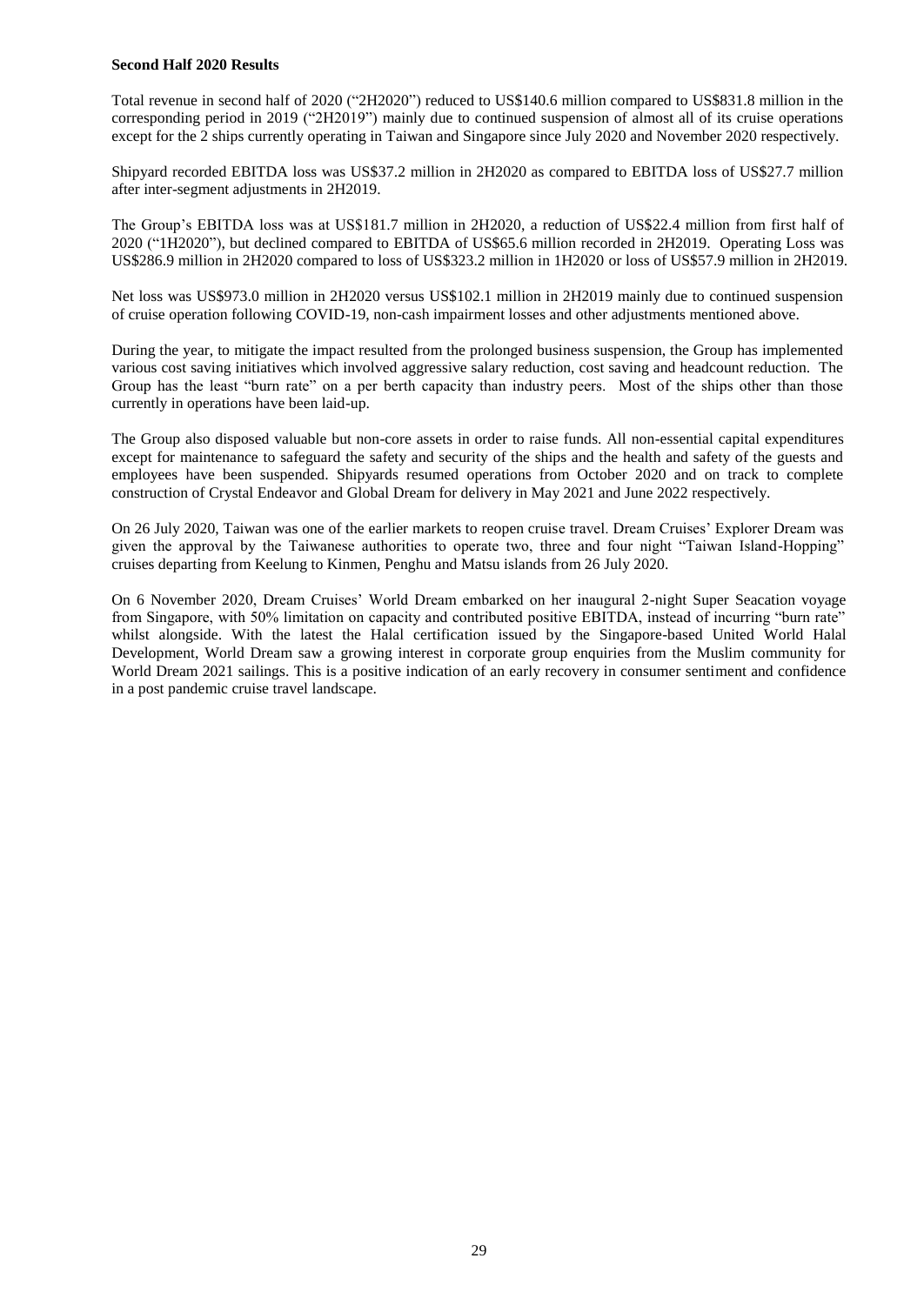## **Prospects and Strategy**

# **2021 Outlook**

After a year-long global voyage pause, the rapid mass vaccination rollout is undoubtedly a breakthrough in the global fight against the COVID-19 pandemic. As the cruise industry is cautiously optimistic of the consumers' pent-up desire for leisure travel, the Group's main focus is on restarting domestic cruises for residents with 2, 3 or 4 night weekend and weekday cruises. With the support of the relevant authorities, the Group has restarted sailings with reduced capacities with Explorer Dream in Taiwan and World Dream in Singapore in a fully controlled environment in compliance with relevant local health requirements.

However, amid a recent spike in number of reported COVID-19 cases in Keelung and various parts of Taiwan, we have voluntarily suspended Explorer Dream's operation from 12 May 2021 to 8 June 2021 to help curb the spread of COVID-19 in Taiwan, following recommendations from the relevant health authorities. Similarly World Dream's operation in Singapore has reduced its capacity from 50% to 25%, in line with the Singapore Government's lockdown from 16 May to 13 June due to the second wave of COVID infections. With Taiwan and Singapore's impressive experience and success in preventive measures in the fight against COVID-19, we are optimistic that major economic and trade activities, including cruising, will resume as soon as practicable.

On 3 July 2021, Crystal Cruises' Crystal Serenity is poised to resume sailing with New Close-to-Home Bahamas Escapes from Nassau and Bimini. With her new Bahamas Escapes cruises, Crystal Serenity becomes the first Crystal Cruises' ship to homeport in The Bahamas since the cruise industry's voluntary halt in operations almost a year ago. The new Crystal Endeavor announced her inaugural summer sailings in April 2021 with 10-night "Luxury Iceland Luxury Expedition Voyages" starting 17 July 2021. Crystal Symphony will return to service with new 10-night 'Luxury Caribbean Escapes' starting in August 2021, making her the first ship ever to homeport in Antigua.

The efficacy of mass vaccination in containment of COVID-19 will accelerate an early revival of the cruise industry in the second half of 2021. As international leisure travel is unlikely to return in Asia until 2022, we anticipate continued demand for domestic tourism and cruises. The Group is currently in talks with the relevant authorities in the Asia Pacific region, with the aim to resume domestic cruise operations in various key markets in the near future.

It is expected that the COVID-induced uncertainty has had and will continue to have a material impact on the Group's business, its financial condition and its financial performance. Based on the experience of Taiwan and Singapore's deployment in the last few months, the Group has managed to reengineer its cost structure and efficiency to improve its performance and profitability. The Group will continue to adapt its deployment plans as we navigate our business cautiously through a highly fluid environment in 2021.

As reported in the Company's announcement of 7 May 2021, the Company's relevant financial creditors, partners and other stakeholders have provided their formal written agreement (subject to final credit committee and other relevant internal approval processes with respect to certain creditors and other stakeholders) in connection with term sheets which outline the key terms of a holistic, solvent, amendment and restatement of the Group's financial indebtedness and recapitalisation transaction. With the support of all parties concerned, we believe a holistic consensual solvent restructuring proposal can be implemented by the first half of 2021.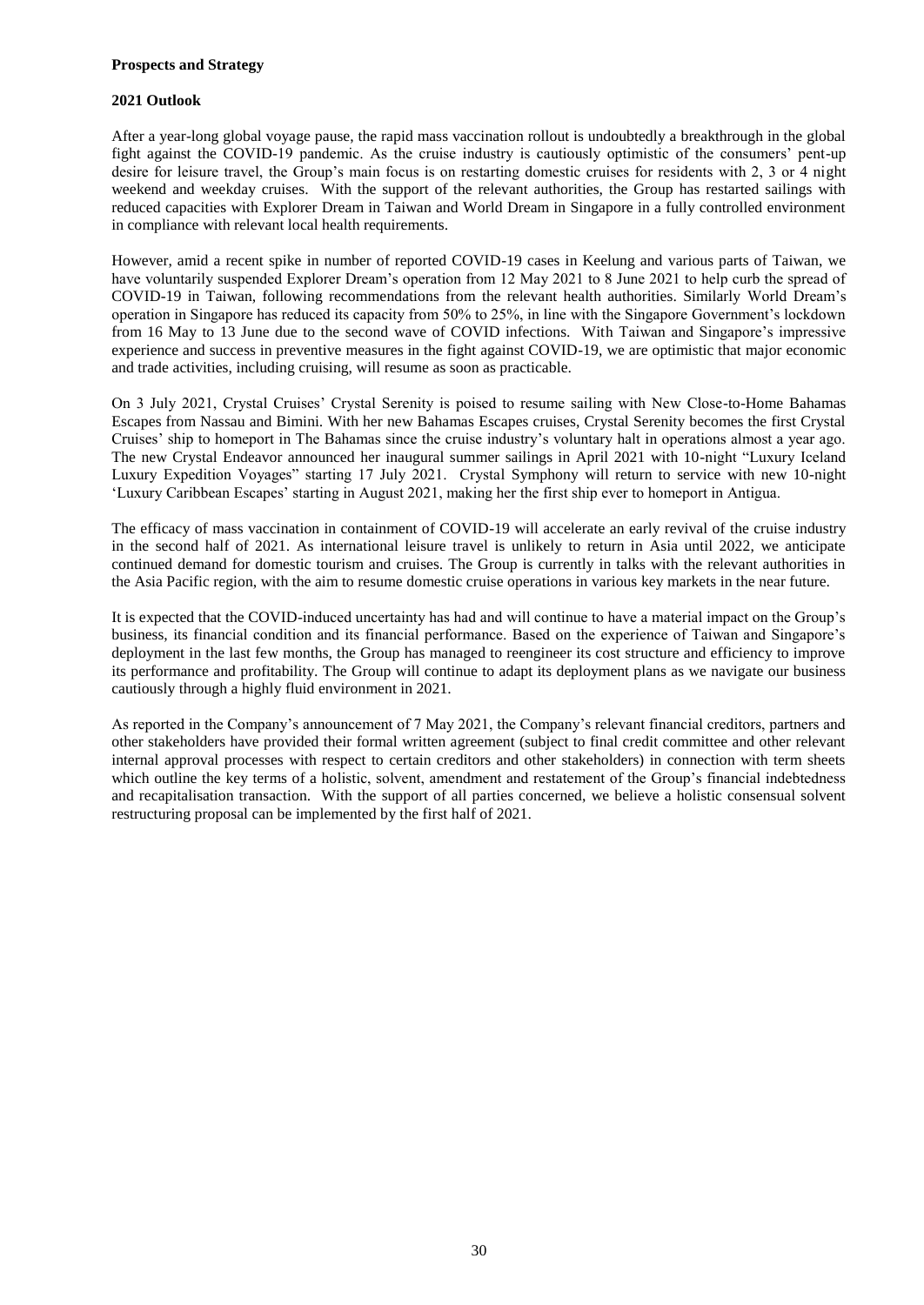# **Supplemental information**

The unaudited consolidated income statement for the six months ended 31 December 2020 with comparatives is as follows:

|                                               | Six months ended 31 December |                 |
|-----------------------------------------------|------------------------------|-----------------|
|                                               | 2020                         | 2019            |
|                                               | <b>US\$'000</b>              | <b>US\$'000</b> |
|                                               | unaudited                    | unaudited       |
| Revenue                                       | 140,596                      | 831,758         |
| Operating expenses                            |                              |                 |
| Operating expenses excluding depreciation and |                              |                 |
| amortisation                                  | (214, 359)                   | (631,506)       |
| Depreciation and amortisation                 | (91,511)                     | (109, 353)      |
|                                               | (305, 870)                   | (740, 859)      |
| Selling, general and administrative expenses  |                              |                 |
| Selling, general and administrative expenses  |                              |                 |
| excluding depreciation and amortisation       | (107, 949)                   | (134, 634)      |
| Depreciation and amortisation                 | (13,718)                     | (14, 152)       |
|                                               | (121, 667)                   | (148, 786)      |
|                                               | (427, 537)                   | (889, 645)      |
| Operating Loss*                               | (286, 941)                   | (57, 887)       |
| Share of profit of joint ventures             | 1,019                        | 109             |
| Share of (loss)/profit of associates          | (18, 574)                    | 462             |
| Other expenses, net                           | (92, 805)                    | (6, 854)        |
| Other losses, net                             | (513, 831)                   | (17, 558)       |
| Finance income                                | 1,450                        | 3,411           |
| Finance costs                                 | (58,966)                     | (26, 590)       |
|                                               | (681,707)                    | (47,020)        |
| Loss before taxation                          | (968, 648)                   | (104,907)       |
| Taxation                                      | (4, 384)                     | 2,816           |
| Loss for the period                           | (973, 032)                   | (102,091)       |
| Loss attributable to:                         |                              |                 |
| Equity owners of the Company                  | (879, 011)                   | (96,299)        |
| Non-controlling interests                     | (94, 021)                    | (5,792)         |
|                                               | (973, 032)                   | (102,091)       |
|                                               |                              |                 |

\*Before impairment losses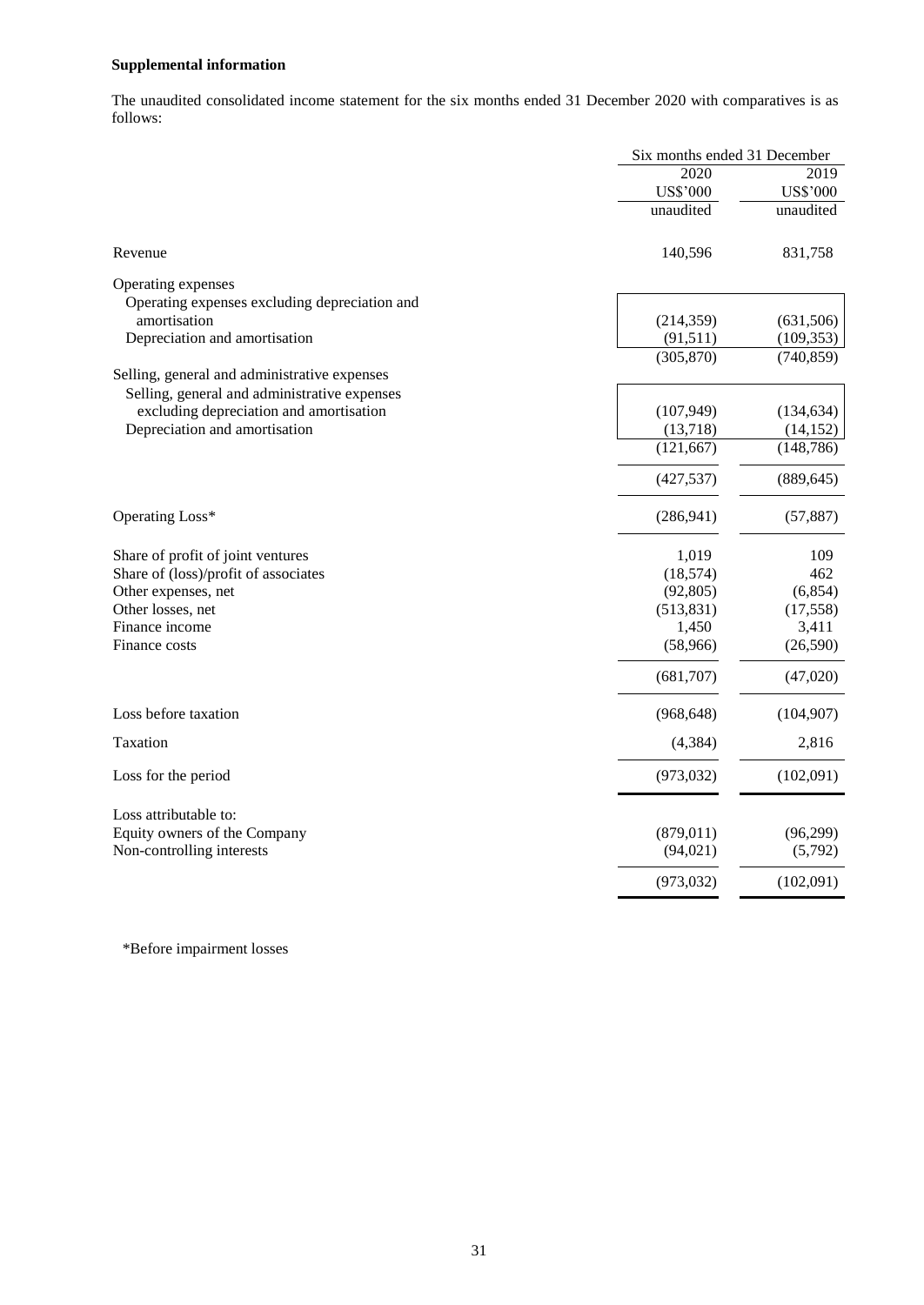## **Operating Statistics**

The following table sets forth selected statistical information:

|                             | Year ended 31 December |           |
|-----------------------------|------------------------|-----------|
|                             | 2020                   | 2019      |
| Passenger Cruise Days       | 944.376                | 4,986,423 |
| Capacity Days               | 1,602,991              | 5,345,827 |
| <b>Occupancy Percentage</b> | 58.9%                  | 93.3%     |

Although discussed in prior periods, we did not report nor reconcile our Gross Yield, Net Revenue, Net Yield, Gross Cruise Cost, Net Cruise Cost and Net Cruise Cost Excluding Fuel for the year ended 31 December 2020. Historically, we have utilised these financial metrics to measure relevant rate comparisons to other periods. However, our 2020 reduction in capacity days and revenue and the changes in the nature of our costs and expenses due to the suspension of our operations as a result of the COVID-19 pandemic do not allow for a meaningful comparison to the prior period metrics and as such these metrics have been excluded from this announcement.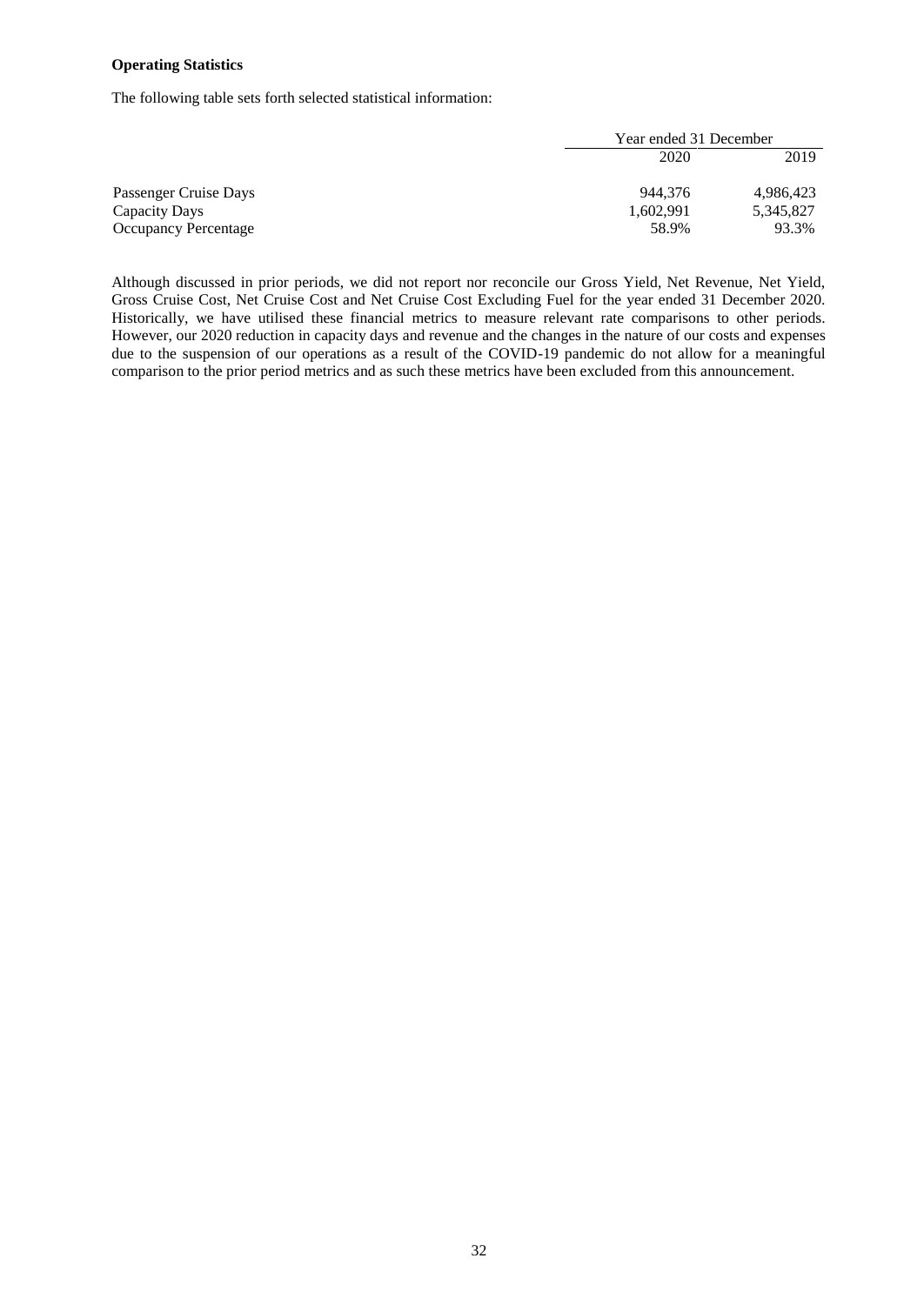#### **SIGNIFICANT SUBSEQUENT EVENTS**

(a) On 15 April 2021, Ocean World Limited ("OWL") and Darting Investment Holdings Ltd ("Darting") subscribed for 207.182790911330 and 49.303785836320 new shares in Dream Cruises Holding Limited ("Dream Cruises") respectively. Both OWL and Darting are existing shareholders of Dream Cruises and OWL is a direct wholly-owned subsidiary of the Company. Following completion of the subscriptions, the Group (via OWL) and Darting held approximately 69.97% and 30.03% of the issued share capital of Dream Cruises respectively.

The subscription price payable by OWL and Darting is US\$1,196,662.67 per share. The aggregate subscription price payable by OWL for its new shares is approximately US\$247,928,000. Such amount was satisfied in full by way of set-off against an equivalent amount of intercompany loans or balances owing by Dream Cruises and its direct wholly-owned subsidiaries to the Group. The aggregate subscription price payable by Darting for its new shares is US\$59,000,000 which was fully satisfied in cash.

(b) On 7 May 2021, the Company's relevant financial creditors, partners and other stakeholders have provided their formal written agreement (subject to final credit committee and other relevant internal approval processes with respect to certain creditors and other stakeholders) in connection with term sheets which outline the key terms of a holistic, solvent, amendment and restatement of the Group's financial indebtedness and recapitalisation transaction (the "Transaction").

The key terms of the Transaction include:

- (i) a new EUR215,000,000 subordinated secured loan facility and a EUR85,000,000 silent participation which will be provided by WSF to MV Werften Holdings Limited ("MVWH") (an indirect wholly-owned subsidiary of the Company) and/or certain of its subsidiaries in order to fund the completion of the partially-completed Crystal Endeavor and Global Dream vessels and certain overhead costs;
- (ii) amendments to US\$981,050,000 of existing financial indebtedness of the Company to reflect the following:
	- (a) a material extension of maturity of the facilities; and
	- (b) a reduction in, and the harmonisation of, interest margins for up to 24 months;
- (iii) suspension of amortisation payment requirements under US\$1,496,897,825 of separate secured financing arrangements entered into by Dream Cruises, Crystal Cruises and Star Cruises entities until the earlier of (a) 29 June 2023 and (b) the date falling 24 months after the date of implementation of the Transaction (the "Implementation Date") along with consequential adjustments to each affected amortisation schedule;
- (iv) retention of all guarantees and security under the Group's existing financing arrangements, along with the implementation of appropriate limited credit enhancement arrangements including granting of new security and assignment of rights;
- (v) continued provision for drawdowns under the existing pre-delivery financing arrangements available to the Group in order to fund the completion of the construction of the partially-completed Global Dream vessel;
- (vi) provision of a new committed EUR280,000,000 post-delivery financing facility on substantially standard market terms in respect of the Crystal Endeavor vessel by certain existing lenders to the Group. This facility will be guaranteed by the Company;
- (vii) suspension of financial covenant testing under all of the Group's existing financing arrangements which contain financial covenants until the earlier of (a) 29 June 2023 and (b) the date falling 24 months after the Implementation Date, other than in respect of a minimum liquidity covenant which will be reset to an appropriate level; and
- (viii) a full reset of all existing financial covenants with effect from 29 June 2023 to reflect appropriate ratios for the purposes of facilitating a fully funded business plan aligned with anticipated market recovery.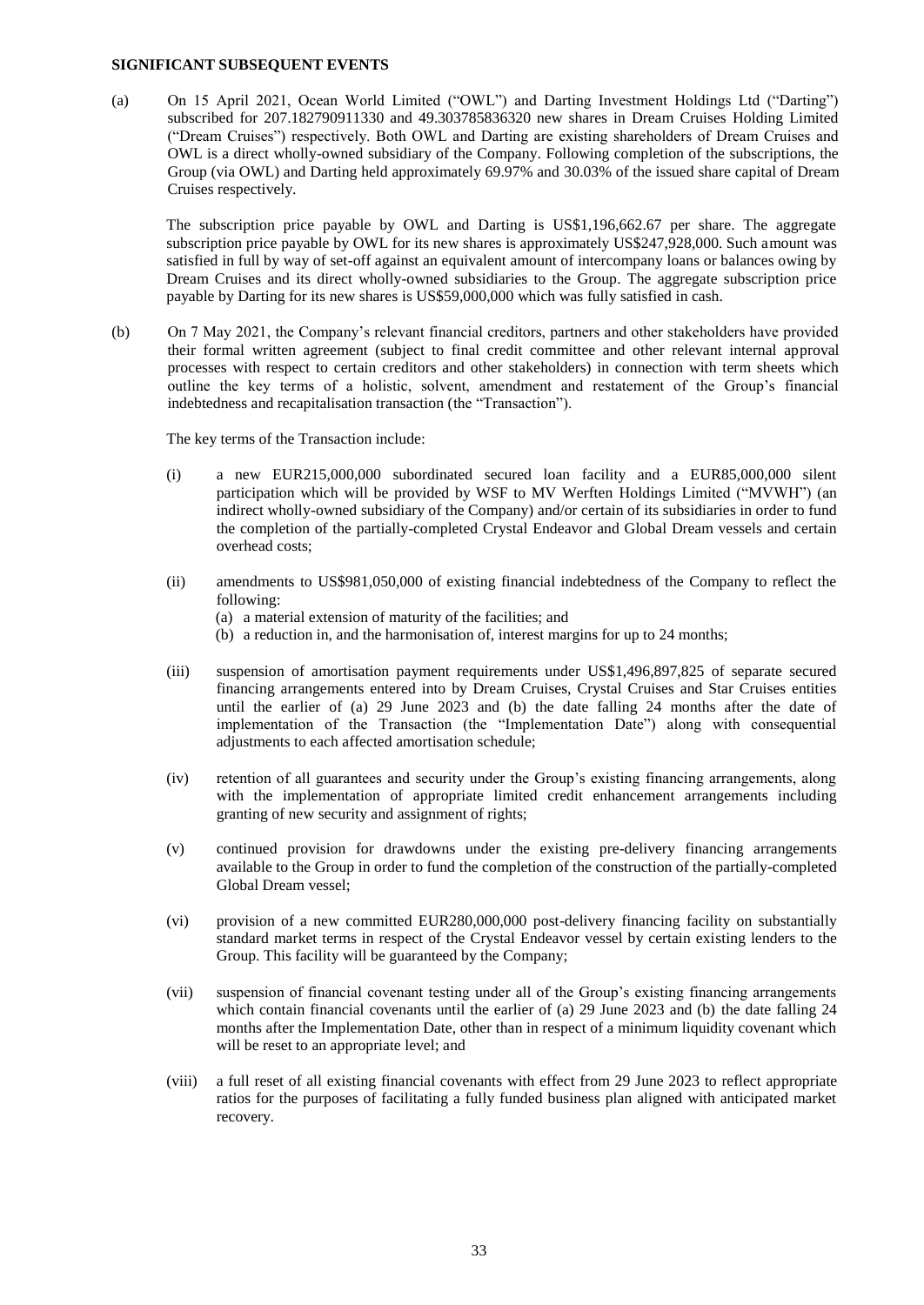### **SIGNIFICANT SUBSEQUENT EVENTS (CONTINUED)**

In addition, pursuant to the terms of the Transaction, the Company and/or its subsidiaries shall seek to raise at least approximately US\$154,000,000 of additional liquidity by 31 December 2021 (final amount is subject to agreement by all relevant parties). Should the Company and/or its subsidiaries be unsuccessful in raising this additional liquidity, the Group will pursue additional liquidity-raising transactions, including:

- (i) further equity contributions to the Company for a value of not less than US\$30,000,000; and
- (ii) entry by the Company and certain wholly-owned subsidiaries of MVWH into conditional, committed standby loan facilities provided by the State of Mecklenburg Vorpommern and the WSF in an estimated aggregate amount of approximately US\$124,000,000 (final amount is subject to agreement by all parties). Such loan will be secured in nature and type and amount of security may vary from time to time.

The Transaction builds on the improved liquidity available to the Group following the events as mentioned in paragraph (a) above. The Transaction provides further capital and stability to the Group in order to create a stable runway to execute a fully funded business plan aligned with anticipated market recovery as COVID-19 restrictions ease.

Implementation of the Transaction is conditional upon execution by all relevant parties of definitive documentation and satisfaction of certain commercial and legal conditions precedent.

## **CLOSURE OF REGISTERS OF MEMBERS**

# **For determining the entitlements to attend and vote at the 2021 annual general meeting of the Company ("AGM")**

The Registers of Members of the Company (both the Principal Register in Bermuda and Hong Kong Branch Register) will be closed from 25 June 2021 to 30 June 2021, both days inclusive, during which period no transfer of shares will be registered. In order to qualify for attending and voting at the AGM, shareholders of the Company are reminded to ensure that all share transfer documents accompanied by the relevant share certificates must be lodged for registration with the Bermuda Principal Registrar, MUFG Fund Services (Bermuda) Limited c/o Suntera Corporate Services Limited at 18/F, On Building, 162 Queen's Road Central, Central, Hong Kong SAR; or Hong Kong Branch Registrar, Computershare Hong Kong Investor Services Limited at Shops 1712-1716, 17th Floor, Hopewell Centre, 183 Queen's Road East, Wanchai, Hong Kong SAR, by no later than 4:30 p.m. on 24 June 2021.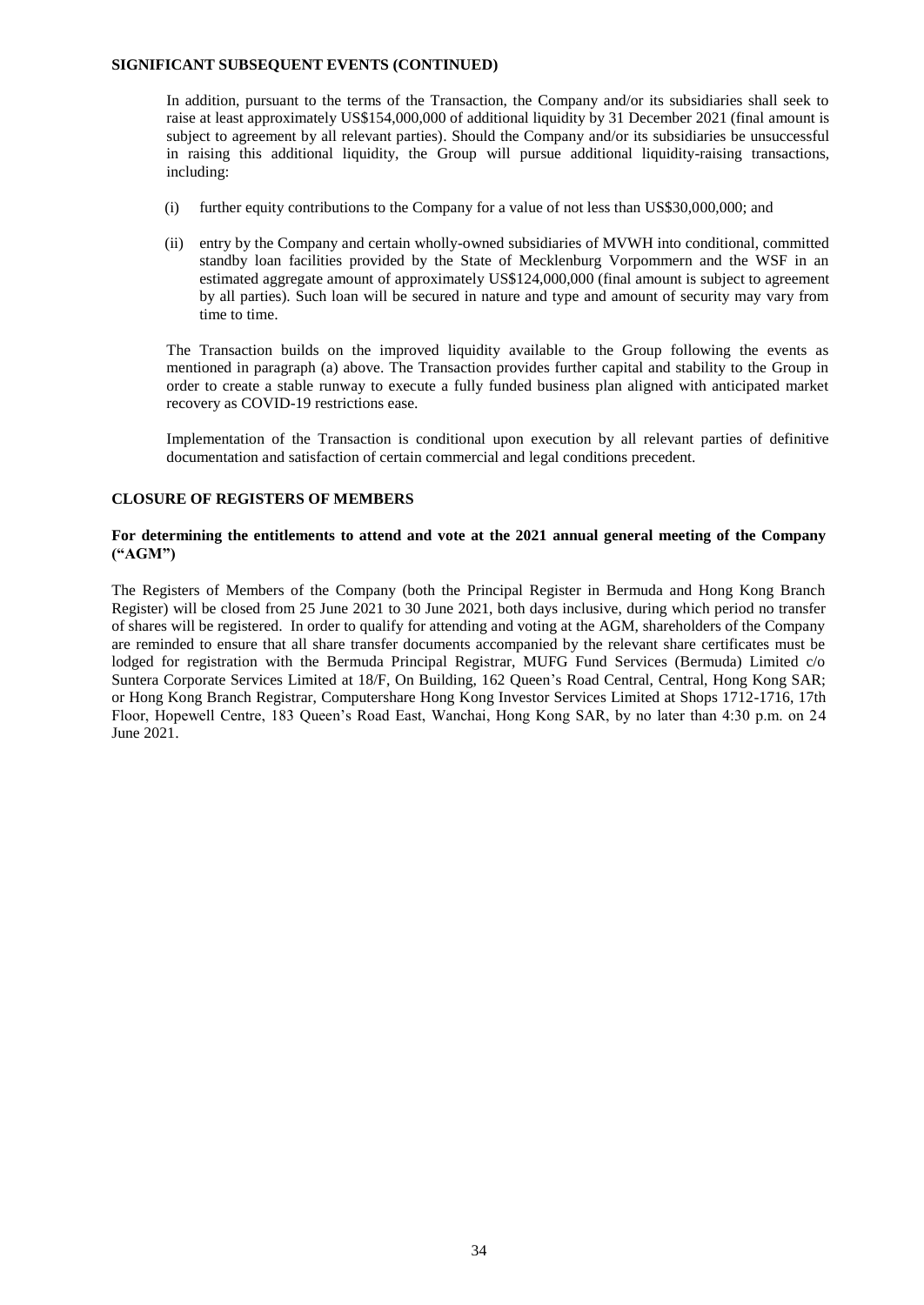# **PURCHASE, SALE OR REDEMPTION OF LISTED SECURITIES**

Neither the Company nor any of its subsidiaries has purchased, redeemed or sold any of the Company's listed securities during the year ended 31 December 2020.

# **CORPORATE GOVERNANCE**

In the opinion of the Directors, during the year ended 31 December 2020, the Company has complied with the code provisions set out in the Corporate Governance Code as contained in Appendix 14 of the Listing Rules (the "Code Provisions") in force during the year under review, save for certain deviations from the relevant Code Provisions A.2.1 and F.1.3 as listed below:

- (a) Code Provision A.2.1 states that the roles of Chairman and Chief Executive should be separate and should not be performed by the same individual.
- (b) Code Provision F.1.3 states that the Company Secretary should report to the Board Chairman and/or the Chief Executive.

Considered reasons for the aforesaid deviations were set out in the Corporate Governance Report of the Company's annual report for the year ended 31 December 2019 issued in April 2020.

Further information of the Company's corporate governance practices will be set out in the Corporate Governance Report of the Company's annual report for the year ended 31 December 2020, which will be available for publication as soon as possible.

# **DIFFERENCES IN OTHER FINANCIAL INFORMATION BETWEEN 2020 UNAUDITED AND AUDITED ANNUAL RESULTS**

The audited annual results in this announcement is consistent with the unaudited annual results of the Group contained in the Unaudited 2020 Results Announcement except for the following reclassifications and adjustments to the notes of this announcement and the consolidated statement of cash flows:

- (i) Proceeds from disposal of property, plant and equipment of US\$2,221,000 has been shown separately under cash flow from investing activities in the audited consolidated statement of cash flows. This amount was shown as part of cash (used in)/generated from operations in the unaudited consolidated statement of cash flows;
- (ii) Under note 3, "revenue and segment information", adjustments were made to allocation of the Group's segment assets and segment liabilities among "cruise and cruise-related activities", "shipyard" and "noncruise activities" segments ranging from US\$5,252,000 to US\$282,856,000;
- (iii) Under note 4, "other expenses, net", gain from recognition of new sub-lease net of loss on early termination of leases of US\$1,215,000 is now classified as part of other (losses)/income, net instead of part of write off and gain/(loss) on disposal of property, plant and equipment; and
- (iv) Under note 8, "taxation", a tax refund received in current year and a reversal of tax provision, in aggregate of US\$3,563,000 have now been treated as overprovision in respect of prior years instead of current year provision of taxation.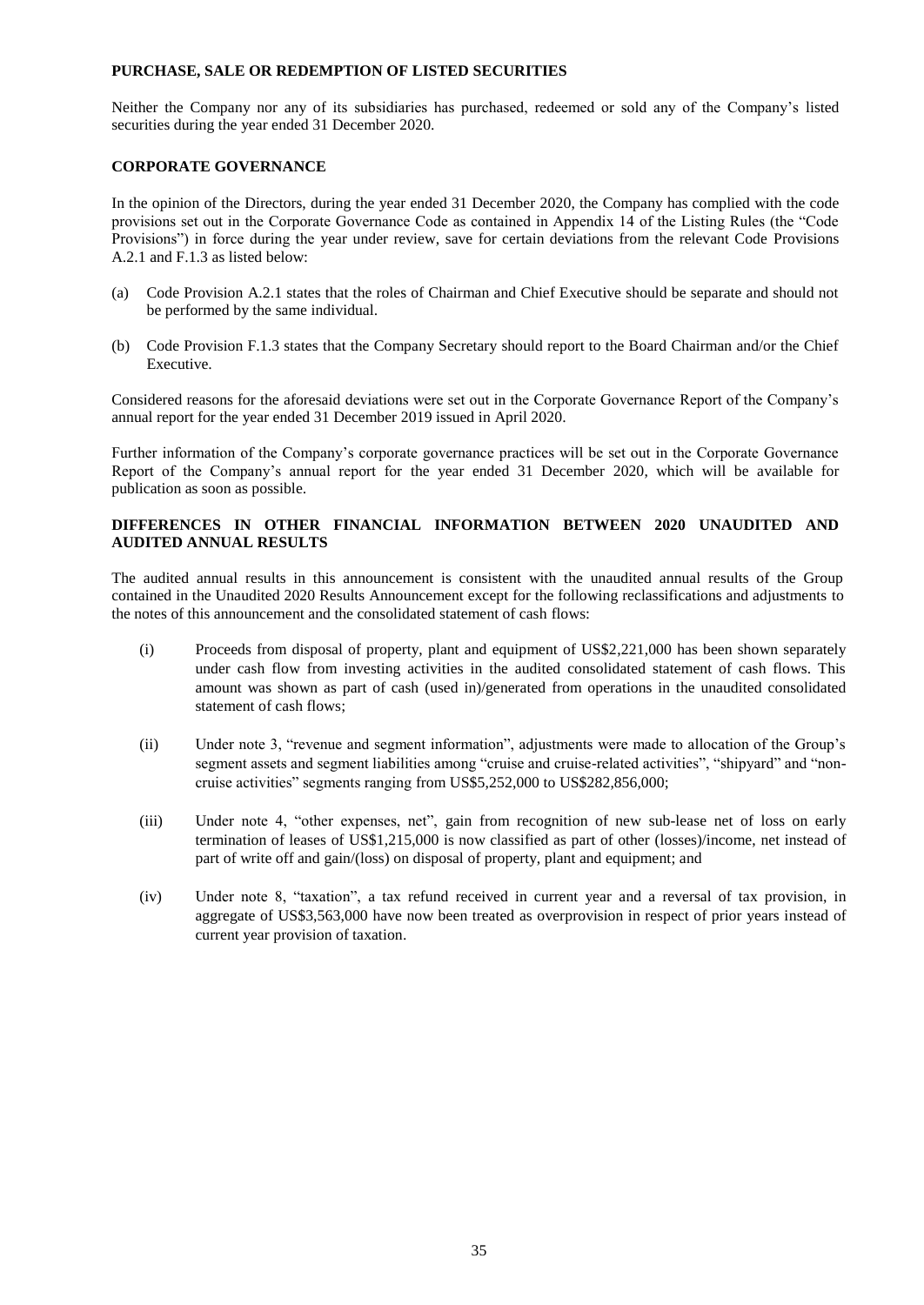### **EXTRACT FROM THE INDEPENDENT AUDITOR'S REPORT**

The following is an extract from the independent auditor's report on the consolidated financial statements of the Group for the year ended 31 December 2020:

# **Opinion**

In our opinion, the consolidated financial statements give a true and fair view of the consolidated financial position of the Group as at 31 December 2020, and of its consolidated financial performance and its consolidated cash flows for the year then ended in accordance with Hong Kong Financial Reporting Standards (''HKFRSs'') issued by the Hong Kong Institute of Certified Public Accountants (''HKICPA'') and have been properly prepared in compliance with the disclosure requirements of Hong Kong Companies Ordinance.

## **Material Uncertainty Related to Going Concern**

We draw attention to Note 2(b) in the consolidated financial statements, which indicates that the Group reported a net loss of US\$1,715.6 million and had a net operating cash outflow of US\$629.4 million during the financial year ended 31 December 2020. As at 31 December 2020, the Group's current liabilities exceeded its current assets by US\$3,265.2 million. The Group was in default in respect of principal amount of borrowings totaling US\$3,394.7 million as at 31 December 2020 due to the events of default stated in Note 2(b) which give rise to a right for the financial creditors of the Group to declare that all financial indebtedness owed to them amounting to US\$3,394.7 million were immediately due and repayable. The Group's operations were adversely affected by the effects of COVID-19 that caused the Group to temporarily suspend its cruise operations and its shipyard operations during the year ended 31 December 2020. As the negative impact of the COVID-19 pandemic continues, the Group only resumed certain domestic cruises with reduced occupancy and recommenced the shipyard operation for the construction of certain of its cruise ship in progress with limited utilisation during the year. The measures taken by the Group to address these events and improve the financial position of the Group are also set out in Note 2(b). The events or conditions, along with other matters as set forth in Note 2(b), indicate that material uncertainties exist that may cast significant doubt on the Group's ability to continue as a going concern. Our opinion is not modified in respect of this matter.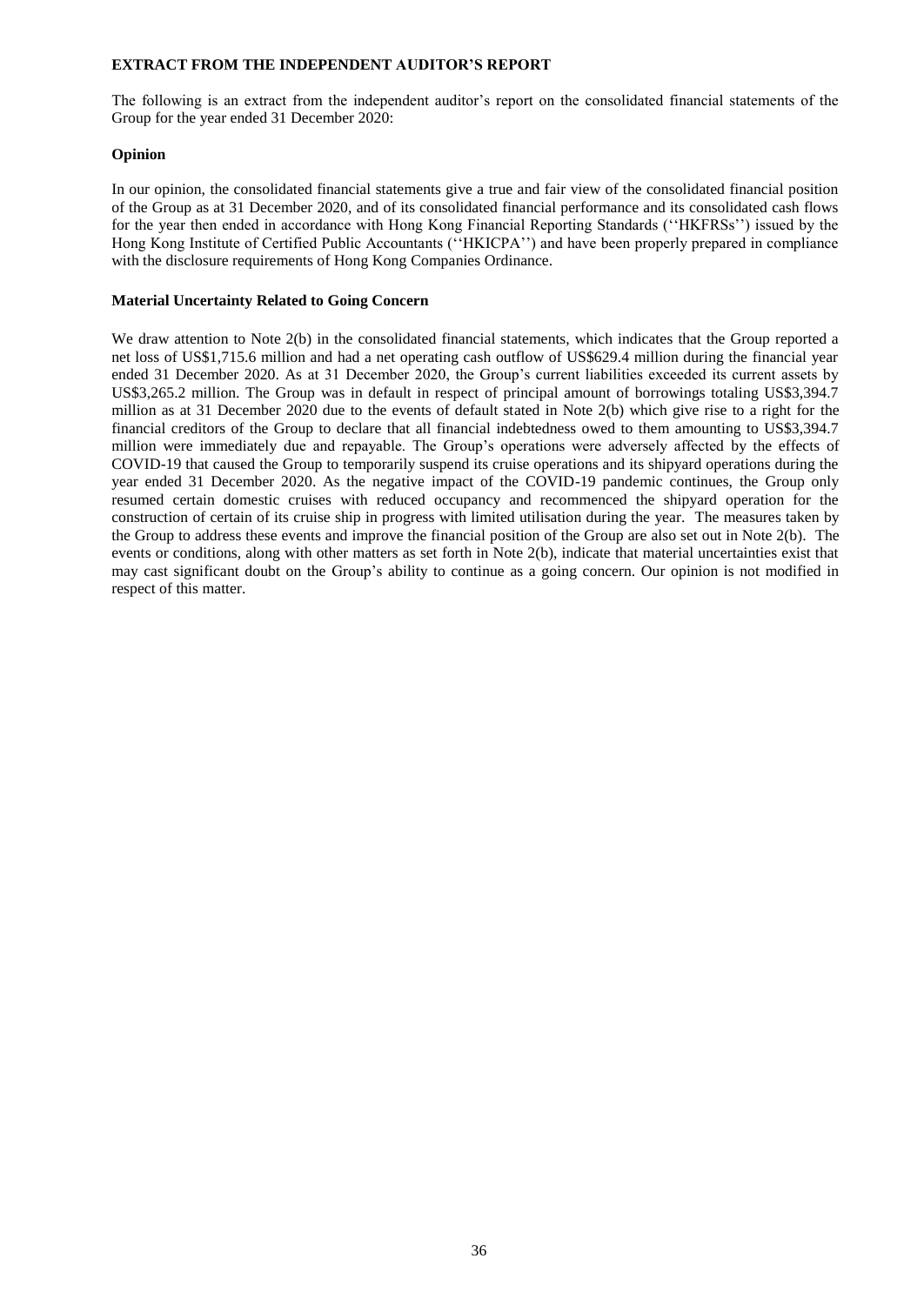## **REVIEW BY AUDIT COMMITTEE**

The consolidated financial information set out in this announcement has been reviewed by the Audit Committee established in compliance with Rule 3.21 of the Listing Rules and the relevant provisions of the Corporate Governance Code. The Audit Committee comprises the three Independent Non-executive Directors of the Company, namely Mr. Justin Tan Wah Joo, Mr. Alan Howard Smith and Mr. Lam Wai Hon, Ambrose.

# **GRANT OF WAIVER FROM STRICT COMPLIANCE WITH RULE 13.46(2)(a) OF THE LISTING RULES**

As disclosed in the Unaudited 2020 Results Announcement, the auditor of the Company has notified the Company that more time is required to complete the audit of the Company due to the reasons as set out therein.

The Board wishes to announce that upon the Company's application, on 21 May 2021, the Stock Exchange has granted the Company the waiver from the strict compliance with the requirement of Rule 13.46(2)(a) of the Listing Rules on the basis that the Company will despatch the 2020 Annual Report on or before 31 May 2021.

# **PUBLICATION OF ANNUAL REPORT**

The Company's annual report for the year ended 31 December 2020 containing all information as required by the Listing Rules will be published on the websites of the Stock Exchange and the Company, and will be despatched to the shareholders of the Company on or before 31 May 2021.

## **BOARD OF DIRECTORS**

As at the date of this announcement, the Board of Directors of the Company comprises three Executive Directors, namely Tan Sri Lim Kok Thay, Mr. Au Fook Yew *(alias Mr. Colin Au)* and Mr. Chan Kam Hing Chris, and three Independent Non-executive Directors, namely Mr. Alan Howard Smith, Mr. Lam Wai Hon, Ambrose and Mr. Justin Tan Wah Joo.

On behalf of the Board

# **TAN SRI LIM KOK THAY**

*Chairman and Chief Executive Officer*

Hong Kong, 21 May 2021